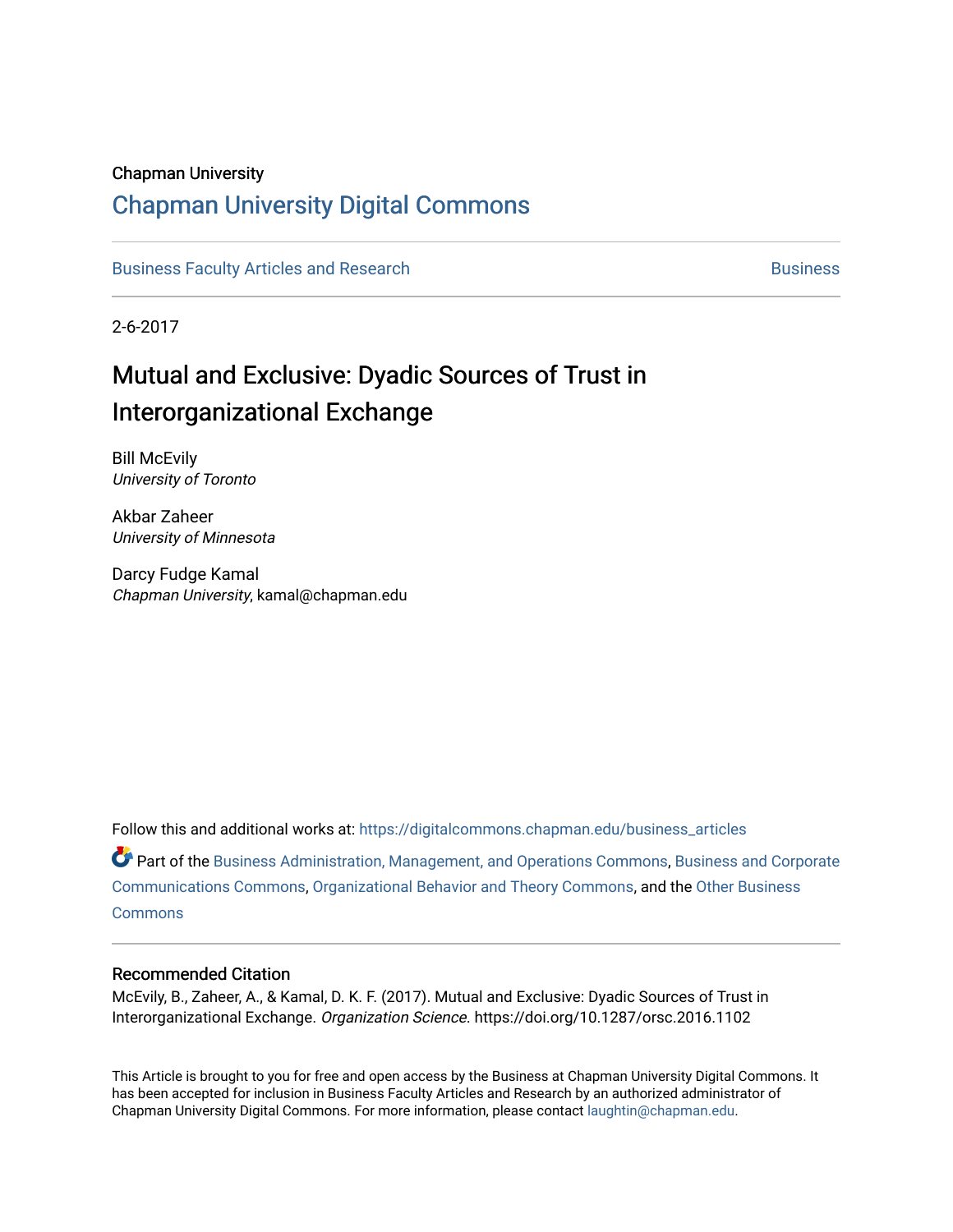## Mutual and Exclusive: Dyadic Sources of Trust in Interorganizational Exchange

## **Comments**

This is a pre-copy-editing, author-produced PDF of an article accepted for publication in Organization Science in 2017 following peer review. The definitive publisher-authenticated version is available online at [DOI:10.1287/orsc.2016.1102.](http://dx.doi.org/10.1287/orsc.2016.1102)

Copyright Informs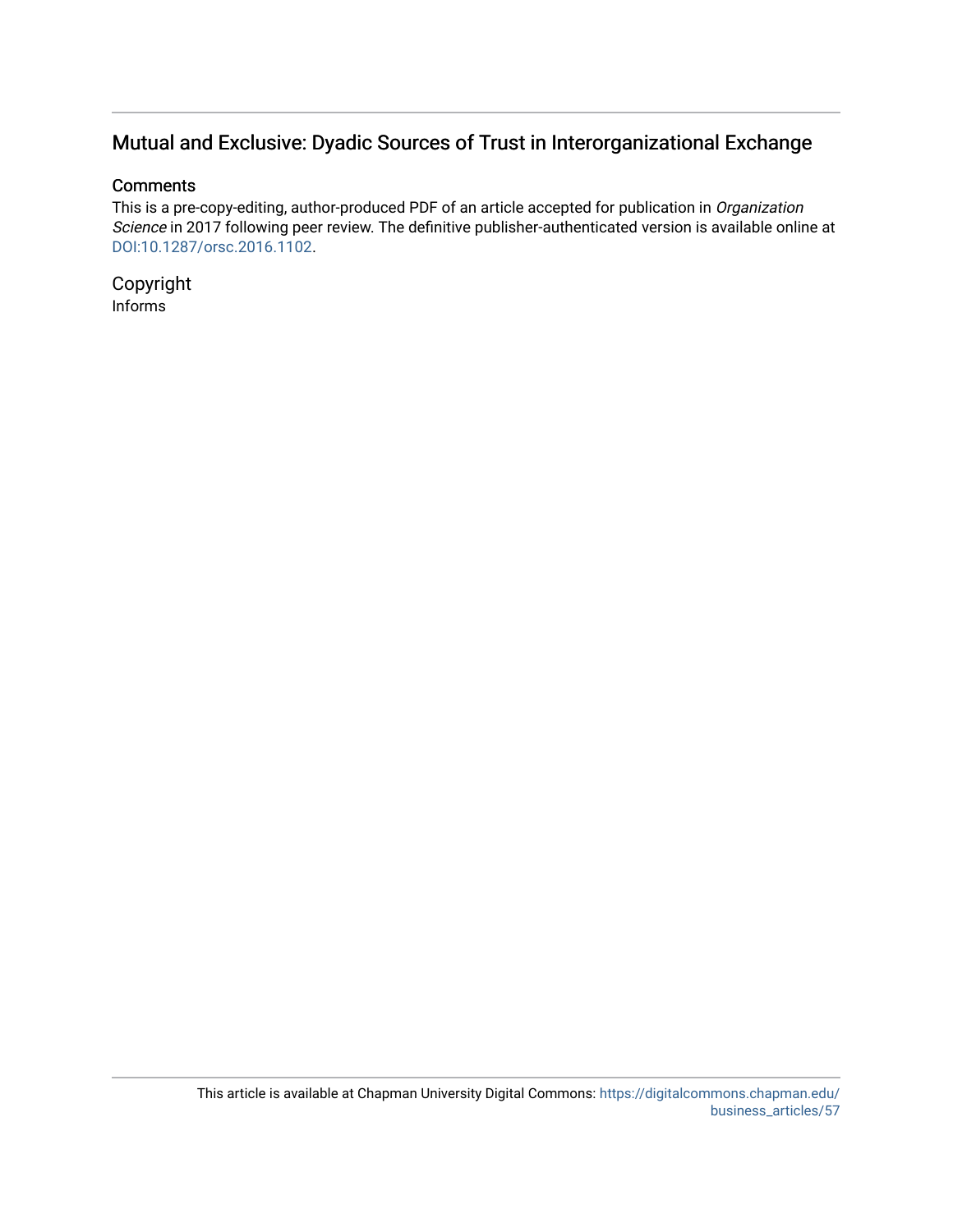## MUTUAL AND EXCLUSIVE:

## DYADIC SOURCES OF TRUST IN INTERORGANIZATIONAL EXCHANGE

#### Bill McEvily

Rotman School of Management, University of Toronto, Toronto, Ontario M5S 3E6, Canada, bill.mcevily@rotman.utoronto.ca

Akbar Zaheer

Carlson School of Management, University of Minnesota, Minneapolis, MN 55455, azaheer@umn.edu

Darcy K. Fudge Kamal

Argyros School of Business and Economics, Chapman University, 1 University Drive, Orange, CA

92866, kamal@chapman.edu

Key words: *trust, dyad, power, interorganizational*

Acknowledgements: The authors gratefully acknowledge the insightful comments and constructive suggestions provided by Senior Editor, Paul Adler, and two anonymous referees. In addition, we appreciate the excellent feedback and recommendations for improvement that we received on earlier versions of the paper from: Ron Burt, Johan Chu, Ilya Cuypers, Melissa Graebner, George John, Tat Koon Koh, Dan Kovenock, Fabrice Lumineau, Deepak Malhotra, Luiz Mesquita, Elizabeth Pontikes, Laura Poppo, Amanda Sharkey, Maxim Sytch, Bart Vanneste, Candace Ybarra, Chris Yenkey as well as participants at the 2015 Economic Science Institute workshop at Chapman University, the 2016 Organizations and Markets workshop at University of Chicago, and the Social Structure, Trust, and Entrepreneurship symposium at the 2016 Annual Meetings of the Academy of Management. This paper draws on data collected as part of a larger project that included Vincenzo Perrone.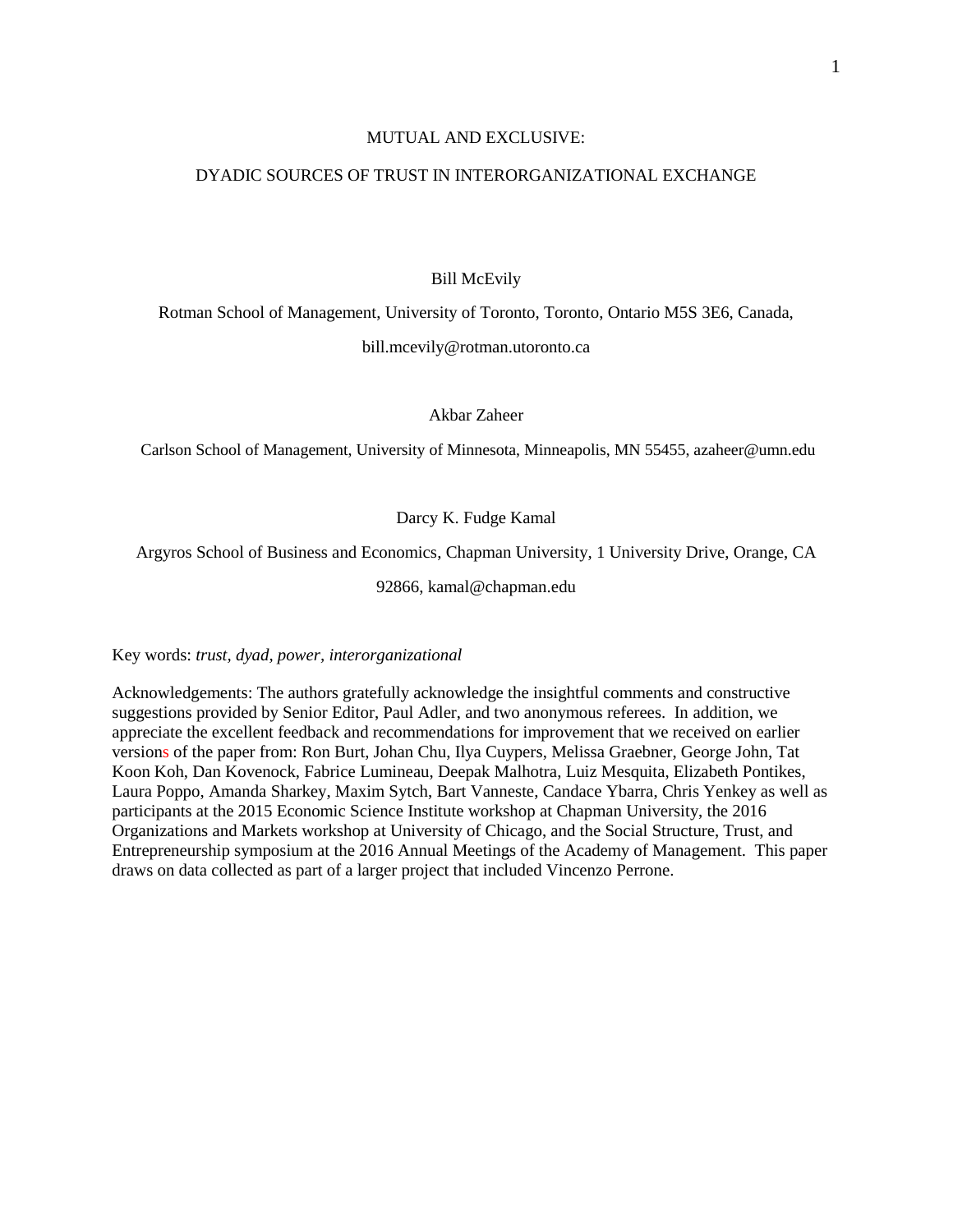*Abstract.* Trust in interfirm exchange has traditionally been treated as mutually held and jointly determined by the two parties in a relationship. Yet, the expectations of exchange partners can, and routinely do, differ with respect to the goals, preferences, and vulnerabilities in their shared relationship. To account for such differences in expectations we propose a broadened conceptualization of the sources of interorganizational trust as dyadic. Viewing the sources of trust as dyadic expands the conventional focus on mutual elements to further emphasize exclusive features of an exchange relationship. To substantiate our theory, we examine a key source of interorganizational trust, exchange hazards, and assess the extent to which its effects vary as a function of: (1) the locus of exchange hazards (own vs. other) in the dyad, (2) the degree of power imbalance in the dyad, and (3) each party's power position in the dyad. To assess the validity of our claims we devise a matched dyad research design and collect identical information from both buyers and suppliers in a given exchange relationship. Based on our results, we make three unique observations consistent with the notion of dyadic sources of trust. First, the same exchange hazards have contrasting effects on trust (enhancing versus diminishing) across the dyad. Second, the degree of power imbalance has opposing effects across the dyad. Third, the relative significance of partners' exchange hazards varies based on their respective power positions.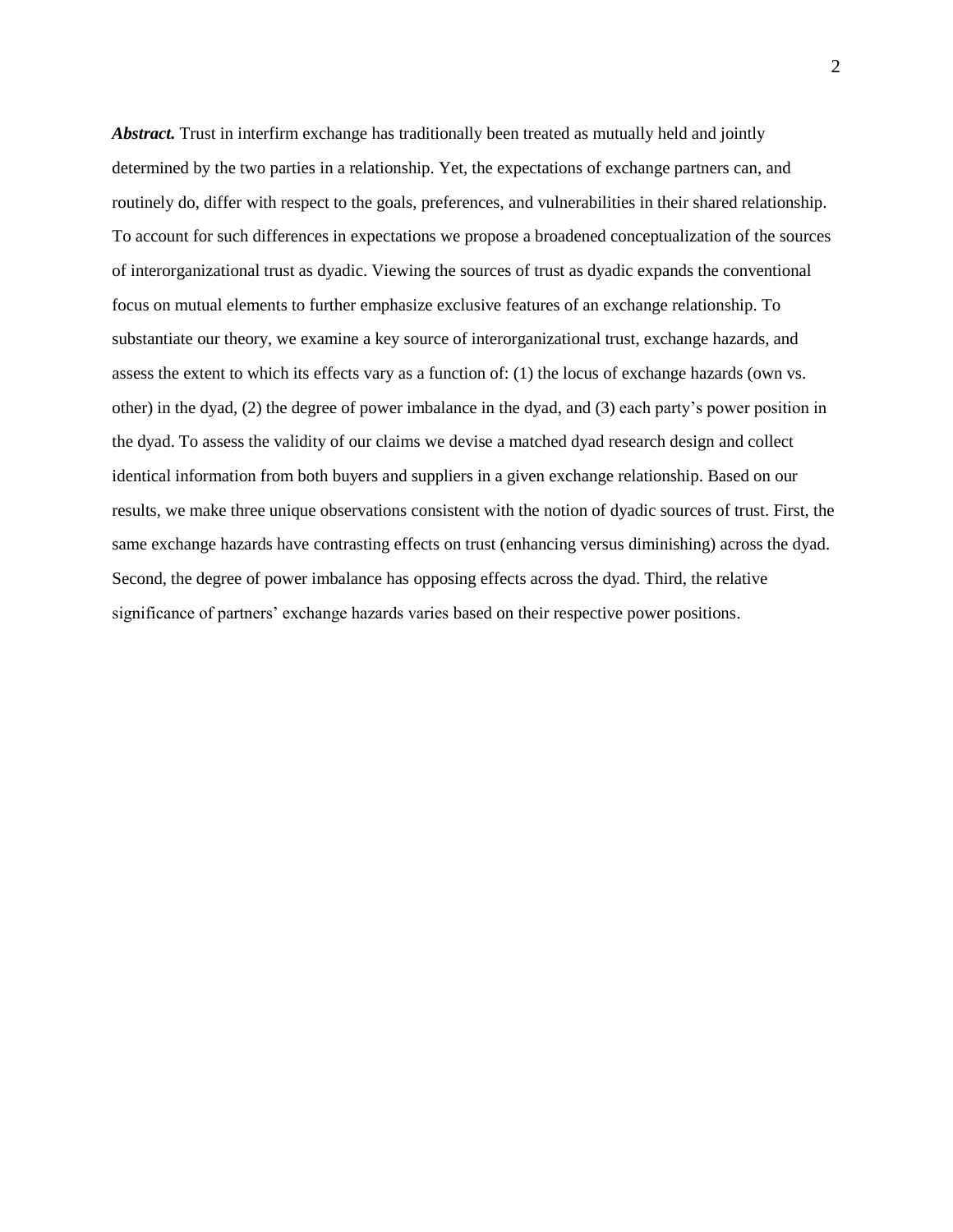What explains trust in ongoing interorganizational exchange relationships? Given the importance of trust for exchange processes (e.g., Madhok 1995, Ring and Van de Ven 1994), governance (e.g., Gulati 1995, Zaheer and Venkatraman 1994, 1995), and performance outcomes (e.g., Carson et al. 2003, Dyer and Chu 2003), research attention has increasingly focused on the antecedent conditions fostering trust among exchange partners (e.g., Gulati and Sytch 2007, Poppo et al. 2008, Puranam and Vanneste 2009, Young-Ybarra and Wiersema 1999). Conceptualized as a relational concept, trust is seen as being mutually held and jointly determined by the two parties in an exchange. The relational emphasis is rooted in the sociological tradition for which "… trust must be conceived as a property of *collective* units (ongoing dyads, groups, and collectivities), not of isolated individuals … It is the mutual 'faithfulness' [Simmel 1900 (1978)] on which all social relationships ultimately depend" (Lewis and Wiegert 1985: 968, emphasis in the original). Significantly, this relational orientation extends to the commercial realm where trust is similarly conceptualized "... as a set of expectations shared by all those in an exchange" (Zucker 1986: 54). Drawing on these sociological foundations, Ring and Van de Ven (1994: 110) emphasize that interorganizational trust develops when the parties come "to know themselves and evolve a common understanding of mutual commitments." Similarly, Gulati and Sytch (2007: 41) argue that high levels of joint dependence promote "reciprocal acts of trust from their partners and [foster] a higher level of mutual trust in the relationship." While the focus on mutual and reciprocal elements of interorganizational trust is consistent with the relational origins of the concept, it is incongruent with the recent recognition that there are also facets of trust that are exclusive to each party in the relationship (Ertug et al. 2013, Korsgaard et al. 2015, Zaheer and Harris 2005; Zaheer and Fudge Kamal 2011).

To reconcile the mutual and reciprocal elements with those that are exclusive to exchange partners, we propose a broadened conceptualization of the sources of interorganizational trust as *dyadic*. While consistent with sociological foundations (Adler and Kwon 2002, Blau 1964), our dyadic conceptualization refines our understanding of the sources of trust in critical ways. In particular, the mutual aspect of trust that prior conceptualizations have traditionally featured presupposes that the two parties to a relationship have a largely shared orientation. Yet, trust has also been recognized to be bidirectional in the sense that the relationship involves two parties, each of which concurrently occupies the role of trustor and trustee (Coleman 1990, Korsgaard et al. 2015). The dual trustor-trustee roles suggest that the decision to trust, and how much (on the part of the trustor), is separate from the decision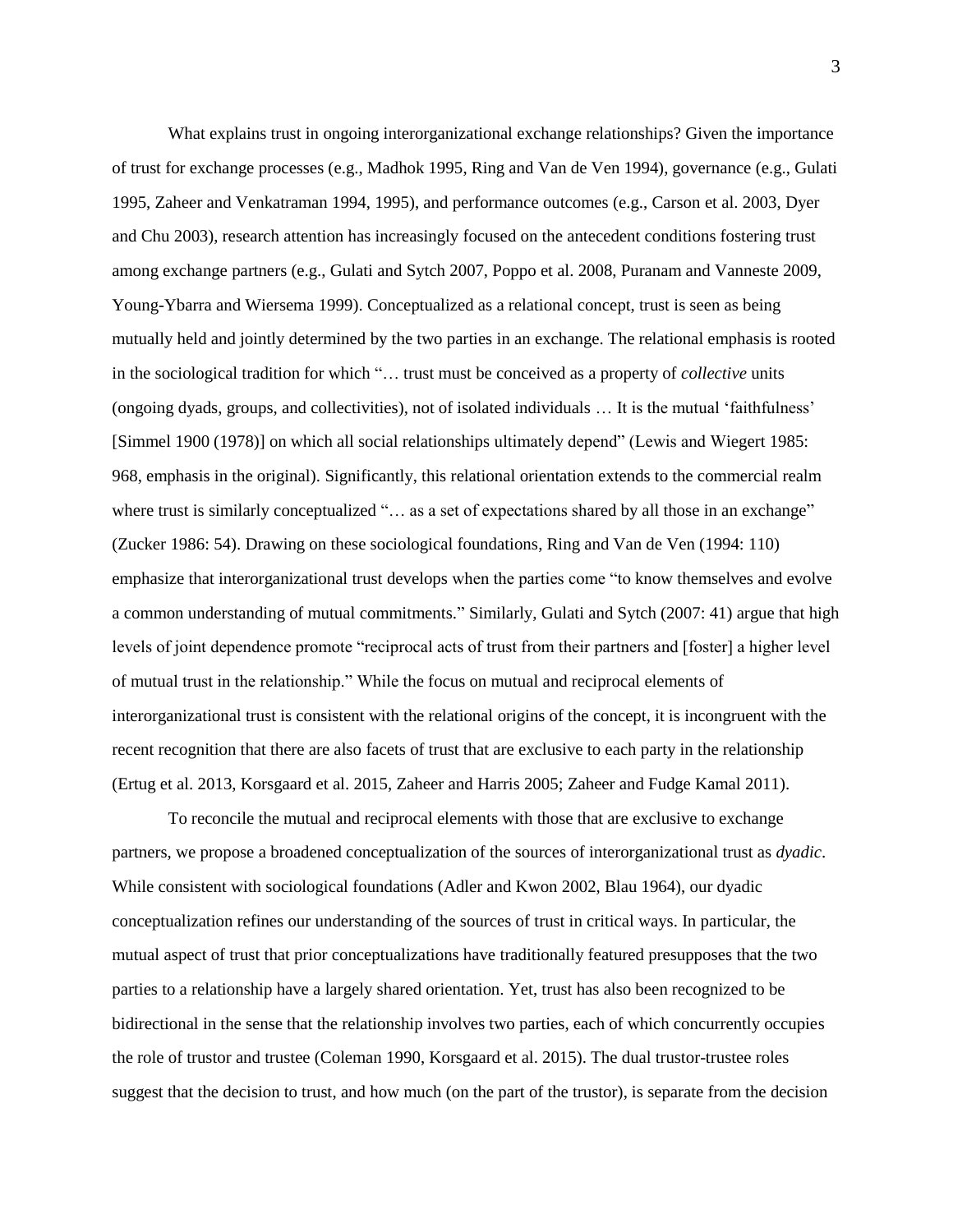to uphold trust (on the part of the trustee). While these two decisions may be related, they need not be, and the extent to which the expectations of trustor and trustee are distinct introduces a facet of interorganizational trust that is at odds with a mutual conceptualization. Consistent with the notion that expectations differ, research has identified separate goals, preferences, and vulnerabilities that exchange partners have in their shared relationship (Fichman and Goodman 1996, Weber et al. 2005). For instance, while buyers may be more concerned with relationship outcomes such as price, performance and service, suppliers may focus more on safeguarding their relationship-specific investments (Geyskens et al. 1998, Nyaga et al. 2010). Such differences in expectations make it imperative to develop a theoretical framework that goes beyond the mutual aspects to also account for the *exclusive* features of the relationship that influence interorganizational trust—what we refer to as dyadic sources of trust.

To advance our understanding of dyadic sources of trust in ongoing exchange relationships, we theorize how a critical antecedent condition can have both mutual and exclusive effects. Specifically, exchange hazards (i.e., conditions such as relationship-specific investments that may increase the costs and risks of engaging in exchange due to the potential for opportunism) have been identified as among the most important features that influence trust in an evolving relationship (Gulati and Nickerson 2008, Jap and Anderson 2003, Young-Ybarra and Wiersema 1999). Thus far, however, research has generally treated exchange hazards as having mutual effects in terms of influencing both parties' trust in each other, in the same way and to the same degree, regardless of which party has made the relationship-specific investments (Dyer and Chu 2003, Lui and Ngo 2004, Poppo et al. 2008). The main research question we address in this paper is: To what extent do each party's (i.e., buyer's and supplier's) exchange hazards influence trust, in different ways (e.g., positive versus negative), and to differing degrees, on both sides of the dyad?

In addition to the mutual effects, we argue that exchange hazards also have effects on trust that are exclusive to either side of the dyad, depending on each party's unique goals, preferences, and vulnerabilities. Critically, whether the relationship-specific investments are one's own or the counterpart's, which we refer to as *cross-dyad* effects, may in fact matter for explaining interorganizational trust. On the one hand, investments in relationship-specific assets by a focal party are thought to be viewed as a signal of commitment by the counterpart. On the other hand, the focal party's investments in relationship-specific assets are thought to be seen as a threat of opportunistic exploitation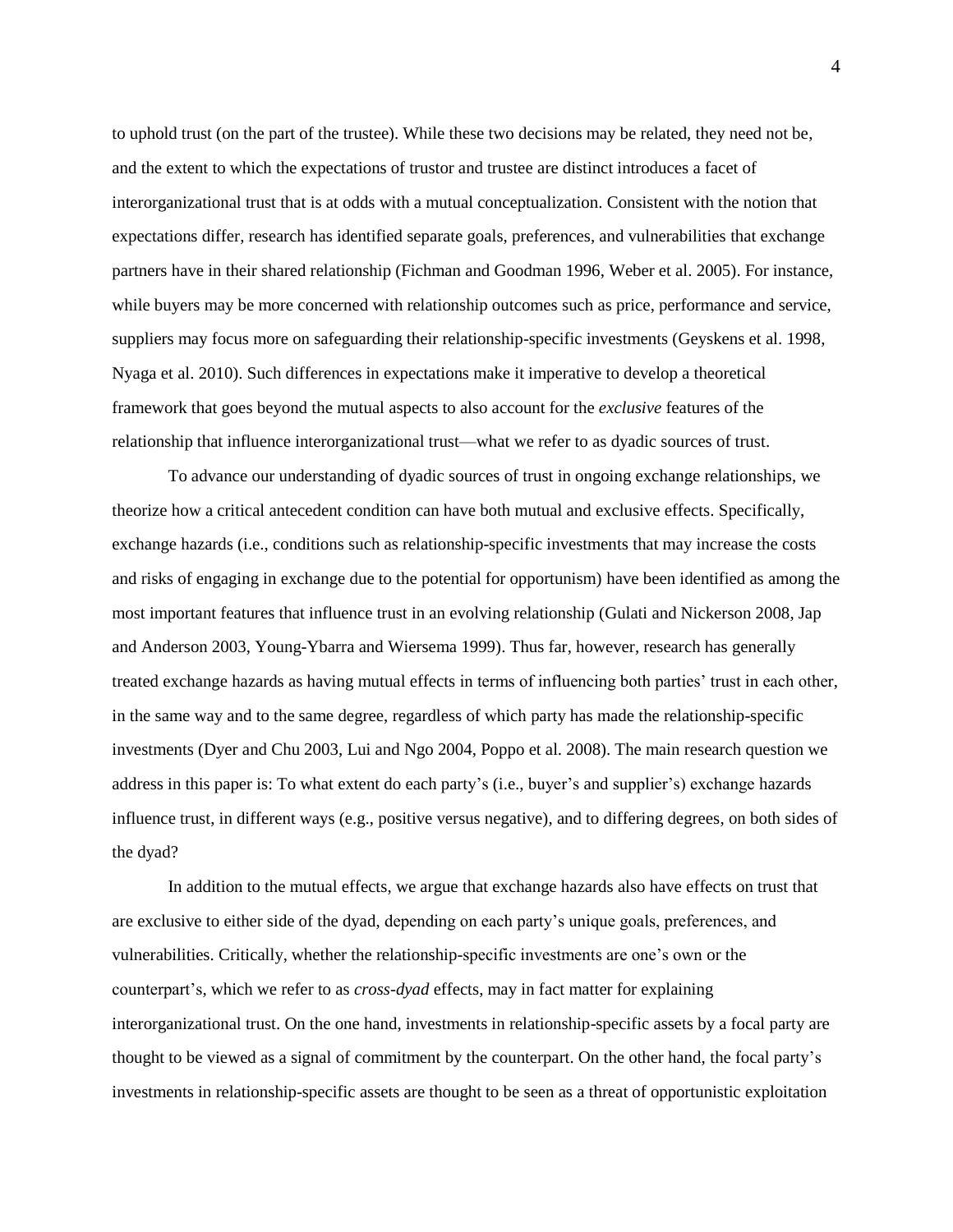of that party. Beyond these cross-dyad effects of exchange hazards, the relative degree of relationshipspecific investments may also matter. The extent to which the two parties' levels of investments differ introduces an element of power into a model of the sources of interorganizational trust. The degree of divergence between the relationship-specific investments on either side of the dyad indicates a *power imbalance* in the relationship, which we argue has opposing effects on the two parties' trust in each other. Moreover, which side of the power-dependence relationship each party resides on defines the *power positions* in the relationship and, as we argue in more detail below, differentiates the influence of the power-advantaged versus the power-disadvantaged (Casciaro and Piskorski 2005, Emerson 1962) party's investment in relationship-specific assets on trust. Taken together, we argue that in addition to being a mutual source of trust for both parties, exchange hazards exert effects that are both exclusive across the dyad and exclusive to each party's power dependence in the relationship.

We test our theory of the dyadic sources of trust in ongoing interorganizational relationships in the context of buyer-supplier exchange. Since our dyadic theory necessitates observing the antecedent conditions and trust for both parties in a given exchange relationship, we devised a matched dyad research design. We collected identical information from both buyers and suppliers about their exposure to exchange hazards in their particular relationship and about each party's trust in each other.

Our results reinforce our assertion that a dyadic approach provides a more comprehensive and precise explanation of the sources of interorganizational trust than the traditional approach of treating the antecedents as mutual. In particular, we make three unique observations. First, the same exchange hazards have contrasting effects on trust (diminishing vs. enhancing for the focal party vs. the counterpart, respectively) across the dyad. Second, the degree of power imbalance has opposing effects on the trust of the more versus the less powerful party. Third, the relative significance of partners' exchange hazards varies based on their respective power positions, with the more powerful party's given more weight.

#### **THEORY AND HYPOTHESES**

#### **Conceptualizing Trust**

In the interorganizational literature, trust has been defined as the expectation that another organization can be relied upon to fulfill its obligations, will behave in a predictable manner, and will act and negotiate fairly when the possibility for opportunism is present (Zaheer et al. 1998). This conceptualization of trust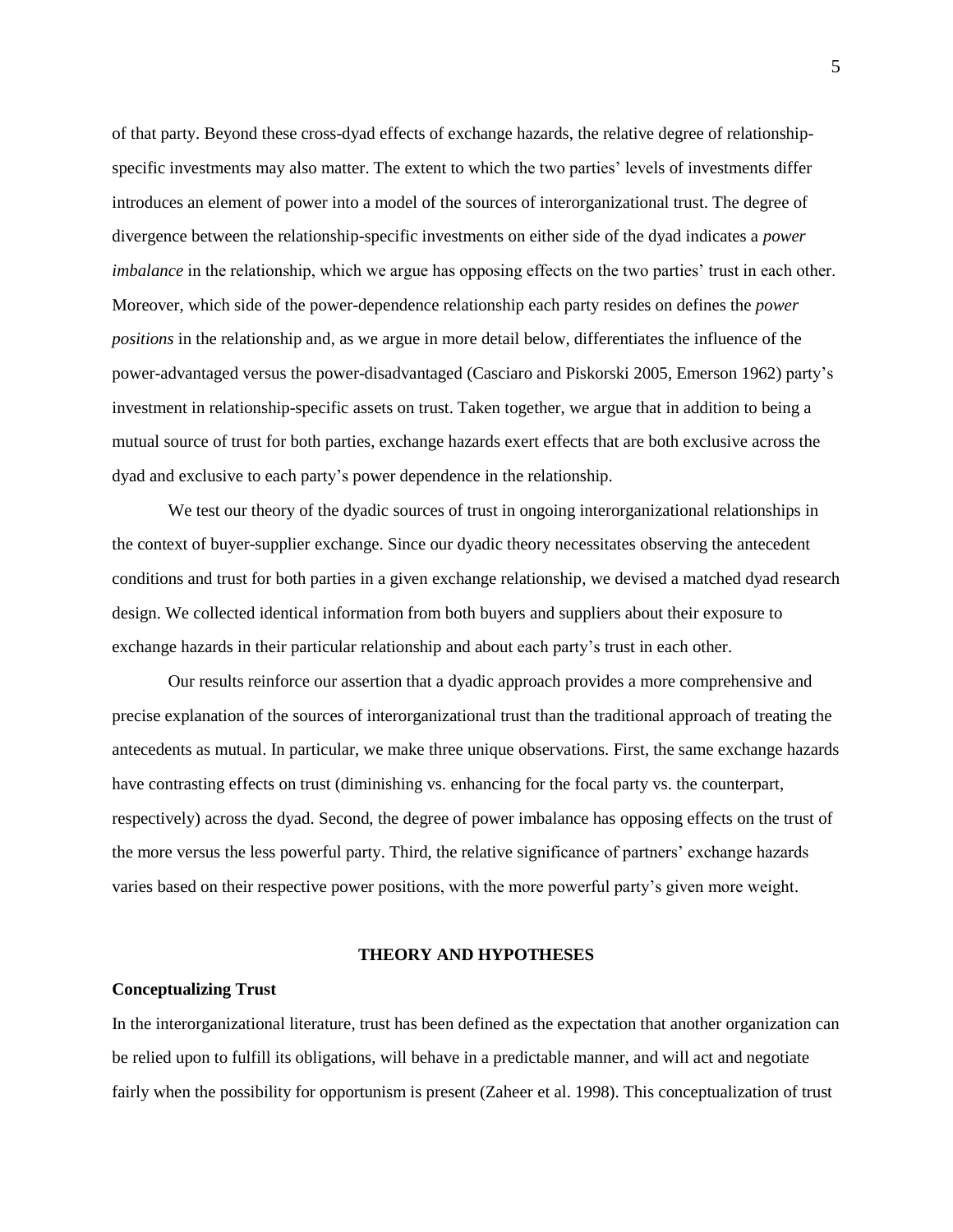has been widely used in research on interorganizational relationships (e.g., Dyer and Chu 2003, Gulati and Sytch 2007, Poppo et al. 2008) and, therefore, serves as the basis of our definition. Although we conceptualize trust at the interorganizational level, we argue that expectations about trust ultimately originate within individuals, but can be directed at other individuals or collective entities such as organizations. Trust encompasses an array of concepts, including beliefs about another party's trustworthiness, the intention to trust, and trusting behaviors (i.e., McEvily and Tortoriello 2011, Schilke and Cook, 2015). Consistent with the interorganizational literature (Gulati and Sytch 2007) and for ease of exposition, we simply use the term "trust" in the remainder of the paper, but recognize that strictly speaking it is the perceived trustworthiness aspect of overall trust that we consider (Schilke and Cook 2015). Accordingly, we view trust as the degree to which the counterpart (i.e., buyer or supplier organization) is perceived by the boundary-spanner (i.e., purchasing manager or supplier representative) to be reliable, predictable, and fair.

In the following section, we propose a dyadic theoretical framework that goes beyond the mutual elements to emphasize the exclusive features of the relationship that influence interorganizational trust. As a baseline, we anticipate that interorganizational trust will be mutual. Specifically, we expect that the exchange partners' trust in each other will be related. Since the mutuality of trust is widely acknowledged, we do not formally hypothesize—but do empirically validate—this relationship in our analyses. Instead, our primary focus is to explain and predict the effects on trust that are exclusive to either side of the dyad, above and beyond the mutual effects.

#### **The Dyadic Influences of Exchange Hazards on Trust**

As noted previously, the hazard of exchange has featured prominently in analyses of the sources of interorganizational trust. The dominant approach thus far has been to focus on the reciprocal component of exchange hazards when, for instance, both parties make investments in specialized assets (Poppo et al. 2008). Here the mechanisms linking exchange hazards to trust are mutual commitment (Young-Ybarra and Wiersema 1999), joint dependence, and the logic of embeddedness (Gulati and Sytch 2007). One exception is a study by Ganesan (1994) that recognized exchange hazards as distinct between the two parties. Even so, the two sides of the dyad were conceptualized as mirror images, which again treated the effects of exchange hazards as mutual and reciprocal, although from both sides. In contrast, we explain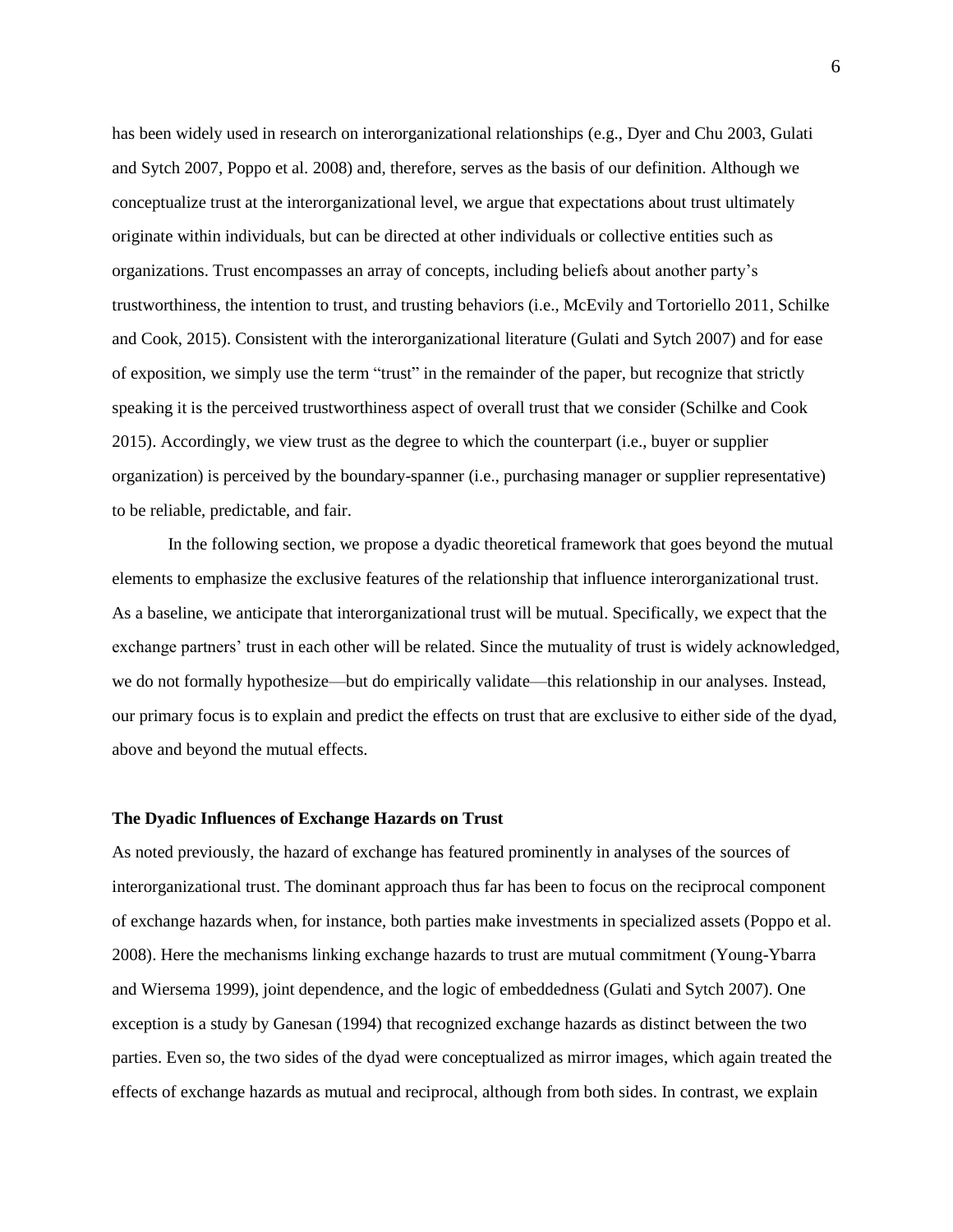how the differential exposure to exchange hazards of each party has distinct effects on the focal party and the counterpart—i.e., *cross-dyad* effects. We further predict the influence of the *power imbalance* (in terms of the relative level of investment in relationship-specific assets) on the two parties' trust in each other. Lastly, we hypothesize the relative magnitude of the cross-dyad effects, in terms of which party's exchange hazards will have a greater influence on the two parties' trust in each other, based on their relative *power positions* in the dyad. We summarize our hypotheses in the research model shown in Figure 1. Before developing the logic for these three sets of predictions, we first establish the relevance of exchange hazards for interorganizational trust.

Insert Figure 1 about here

-------------------------------------------

------------------------------------------

**Exchange Hazards.** Following transaction cost theory, we suggest that the hazards of exchange are derived from non-transferable asset-specific investments and environmental uncertainty (Williamson 1985). Asset specificity refers to the extent to which investments to support a particular transaction lose value if redeployed for use in the best alternative use (Klein et al. 1978). Uncertainty in the transaction environment refers to the inability to predict contingencies (John and Weitz 1988).<sup>1</sup> Both factors determine the "hazard" of exchange, as Williamson (1985: 56) clearly emphasizes, "To be sure, asset specificity only takes on importance … in the presence of uncertainty. It is nonetheless true that asset specificity is the big locomotive to which transaction cost economics owes much of its predictive content." Accordingly, we define exchange hazards as the combination of asset specificity and uncertainty, rather than either asset specificity or uncertainty alone (Anderson and Schmittlein 1984, Walker and Weber 1984).

Asset specificity makes exchange more hazardous due to the potential for ex-post opportunism and holdup, particularly when unforeseen adjustments are called for as uncertainty rises. When the hazards of exchange are low, either contracts can be specified easily or the problems of holdup are minor. In contrast, when the hazards of exchange are non-trivial, exchange partners are inclined to trust each

l

<sup>1</sup> Environmental uncertainty is distinct from behavioral uncertainty in that the latter emphasizes the inability to anticipate and understand actions (Krishnan et al. 2006).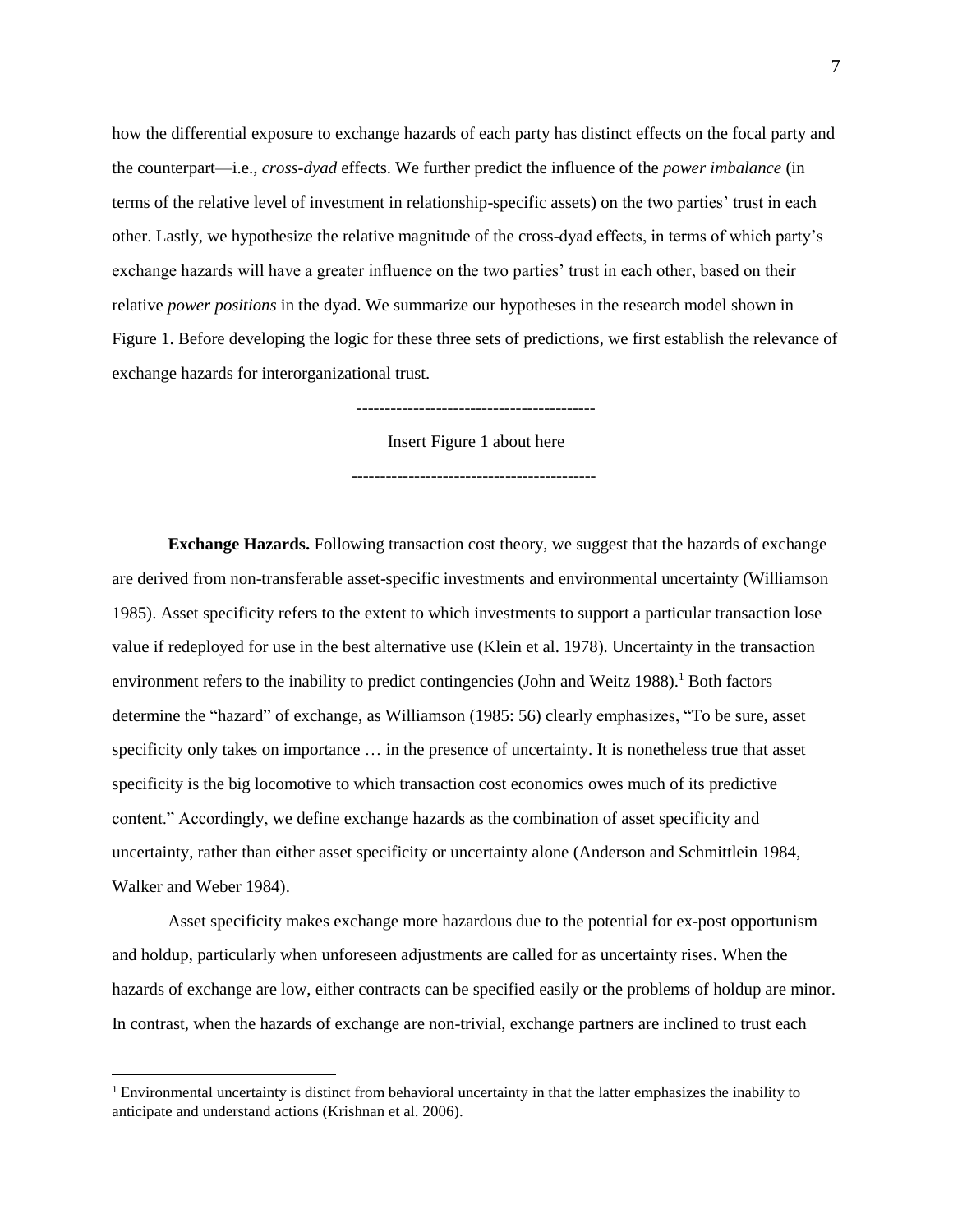other less because of the greater possibilities for opportunism due to the unpredictability and unforeseen nature of contingencies, coupled with the greater possibilities of renegotiating and bargaining in bad faith (Anderson 1988). Such "calculativeness" influences judgments about trust based on the extent to which a party anticipates that the expected gains of engaging in exchange outweigh the expected losses (Coleman 1990, Dasgupta 2000, Doney and Cannon 1997). As a party's own exchange hazards increase, the expected losses rise due to possible opportunism by the counterpart. As a result, the ratio of expected losses to expected gains increases, thereby diminishing trust. Consistent with these ideas, previous research has found that when exchange hazards are high, trust in the counterpart is lower (Dwyer and Oh 1987, Morgan and Hunt 1994). This leads to our first set of hypotheses:

> Hypothesis 1: A focal party's own exchange hazards will have a negative effect on its own trust in the counterpart.

> Hypothesis 1a: The supplier's exchange hazards will have a negative effect on its own trust in the buyer organization.

Hypothesis 1b: The buyer's exchange hazards will have a negative effect on its own trust in the supplier organization.

**Cross-Dyad.** It is important to note that the theoretical arguments summarized above linking exchange hazards to trust do not explicitly identify which party's exchange hazards are affecting which party's trust. Implicit in these arguments is the idea that each party's *own* exchange hazards negatively affect its own trust in the counterpart. Yet such a perspective only considers one side of the dyad and overlooks the potential effect of one party's exchange hazards on the *counterpart's* trust in it. We further argue that each party occupies a unique position in the relationship with regard to exposure to exchange hazards and that each party's exchange hazards affect not only its own trust in the counterpart, but also the counterpart's trust in it.

Specifically, the effect of the focal firm's exchange hazards on the counterpart's trust in it is likely to be driven by a different mechanism than potential opportunism. Because a focal firm's exchange hazards constitute an investment in the relationship, the counterpart is likely to view the focal firm as committed to a course of action beneficial to the counterpart (Anderson and Weitz 1992, Poppo et al. 2008). Moreover, to the extent that the focal firm's investment in the relationship increases switching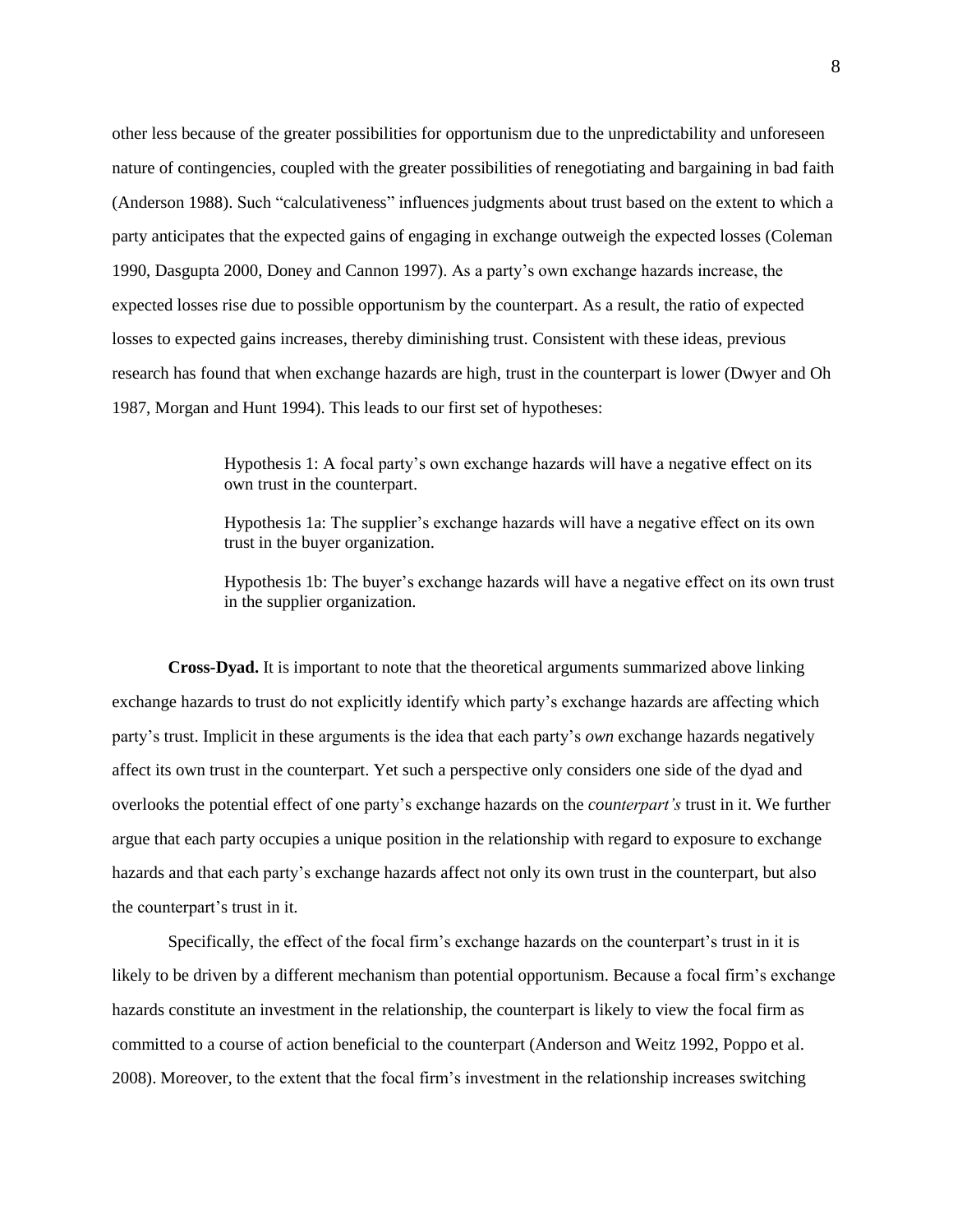costs, its incentive to behave opportunistically is lessened due to its increased dependence on the counterpart (Nooteboom et al. 1997). Thus, the focal firm's exchange hazards should have a positive effect on the trust of the counterpart. In the context of buyer-supplier exchange relationships, this leads to the following set of hypotheses:

> Hypothesis 2: The counterpart's exchange hazards will have a positive effect on the focal party's trust in the counterpart.

> Hypothesis 2a: The buyer's exchange hazards will have a positive effect on the supplier's trust in the buyer organization.

> Hypothesis 2b: The supplier's exchange hazards will have a positive effect on the buyer's trust in the supplier organization.

In sum, we expect exchange hazards to have opposite effects on trust across the dyad—a firm's own exchange hazards will *negatively* affect its trust in the counterpart (H1a and H1b) and *positively* affect the counterpart's trust in the focal firm (H2a and H2b). These opposing effects of exchange hazards on trust across the dyad represent our point of departure from the existing literature. If the prevailing view of exchange hazards being mutual is correct, these effects should be parallel across the dyad. Alternatively, if there are elements of exchange hazards that are separate for each party, as we propose, the effects should differ across the dyad.

**Power Imbalance.** Implicit in foregoing predictions is the idea that each firm's exchange hazards are independent and unrelated. In contrast, we argue that beyond the presence of relationship-specific investments on both sides of the dyad, the extent to which the two parties' levels of investments differ adds an element of power into a model of the antecedents of interorganizational trust. In the classic formulation of power-dependence, the power of a focal party in relation to its counterpart is the inverse of the focal party's dependence on the counterpart (Emerson 1962: 33). The extent to which one party is more invested than the other in assets specific to the relationship indicates a greater level of dependence on the counterpart, than vice versa (Gulati and Sytch 2007). The link between exchange hazards and power-dependence is based on the availability of alternatives—as a party increases its relationshipspecific investments, switching costs rise, making the replacement of the partner with an alternative less viable (Heide and John 1988). Importantly, while previous research has elaborated the rationale for why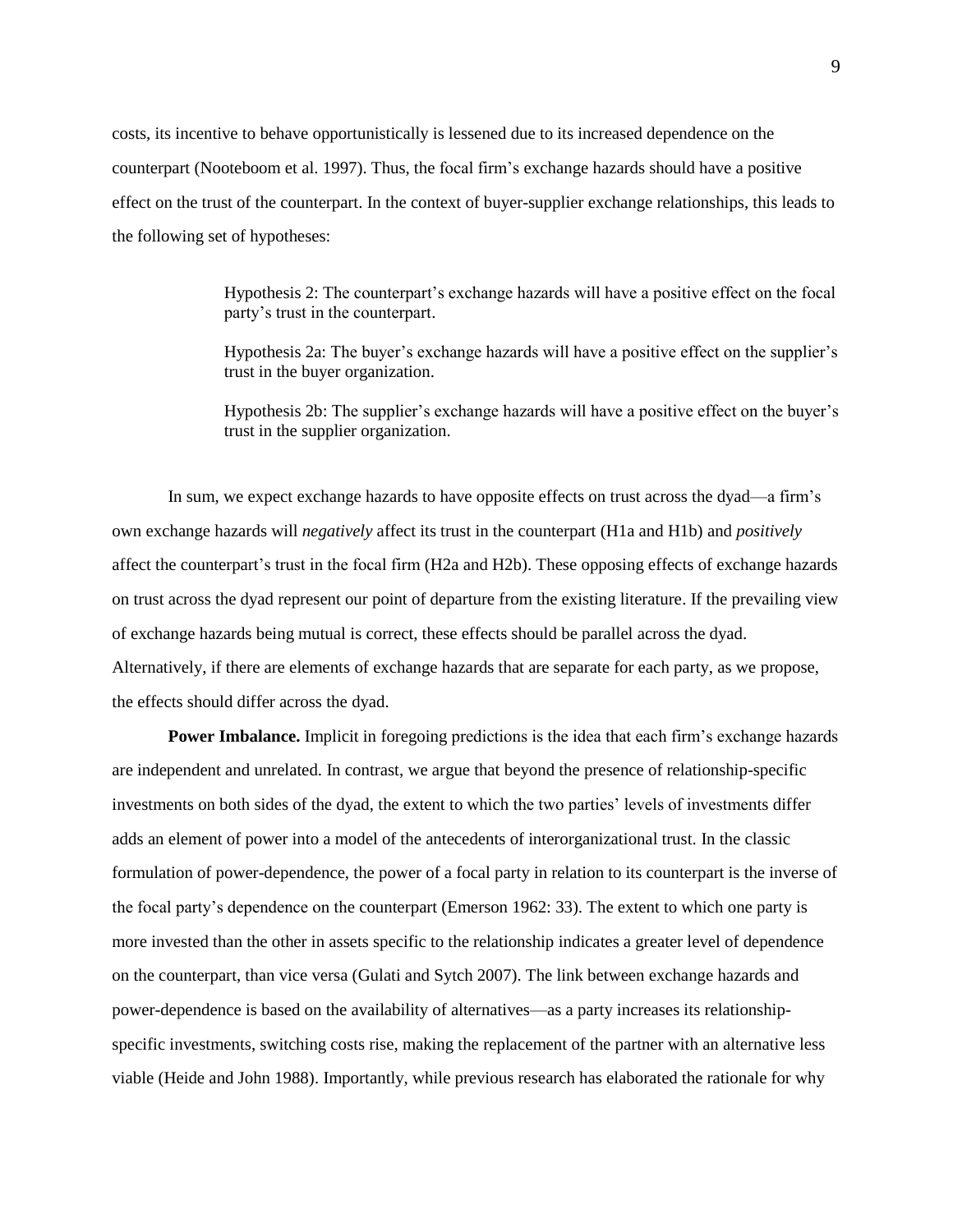relatively equal power (i.e., joint dependence) enhances trust among exchange partners (Anderson and Weitz 1989, Gulati and Sytch 2007), the influence of the degree of power imbalance on trust has received limited theoretical attention.

Power imbalance explicitly recognizes the *relative* degree of divergence (correspondence) between the two parties' investments in relationship-specific assets. In this respect, a party's own exchange hazards are viewed in light of those of the counterpart. We suggest that power imbalance consists of two mechanisms that combine to influence judgments about the trustworthiness of a counterpart. Power imbalance simultaneously consists of a threat of opportunism (stemming from a party's own exchange hazards) and a situation of mutual hostages (stemming from the counterpart's exchange hazards). The combined effect of these two mechanisms differs depending upon the degree of imbalance and upon which side of the imbalance a party resides. When a focal party's own exchange hazards are high and the counterpart's are low, the threat of opportunism faced by the focal party looms large. Yet, the same, high level of exchange hazards for the focal party combined with, for example, an intermediate level of exchange hazards for the counterpart constitutes a distinct dynamic. In this case, the counterpart's investments partially offset those of the focal party, thereby creating "mutual hostages," generating a degree of dependence balancing, and limiting the potential for opportunism (Heide and John 1988). From the standpoint of the focal party, the counterpart's offsetting investments can also be seen as a signal of commitment (Anderson and Weitz 1992). Together, the threat of opportunism and the extent of mutual hostages determine the degree of power imbalance.

With respect to the degree of imbalance, the magnitude of imbalance is likely to have a differential effect on the two parties' trust in each other depending on which side of the imbalance a party resides.<sup>2</sup> Specifically, we would expect greater imbalance to be associated with lower trust in the counterpart for the less powerful (i.e., supplier) party since the risk of loss from opportunism outweighs the potential gains. Conversely, for the more powerful (i.e., buyer) party we anticipate greater imbalance

l

<sup>&</sup>lt;sup>2</sup> Clearly, which party (buyer versus supplier) is more powerful is likely to vary across exchange contexts. Accordingly, we take the approach of verifying the relative power of exchange partners by empirically observing the distribution of power between the buyer and supplier industries (based on concentration ratios) and between the particular buyer and supplier firms participating in a given exchange relationship (based on relationship-specific investments). As we demonstrate in the Methods section, the buyers are more powerful than suppliers in our empirical setting. For this reason, in the theory section we refer to the more powerful party as the buyer and the less powerful party as the supplier.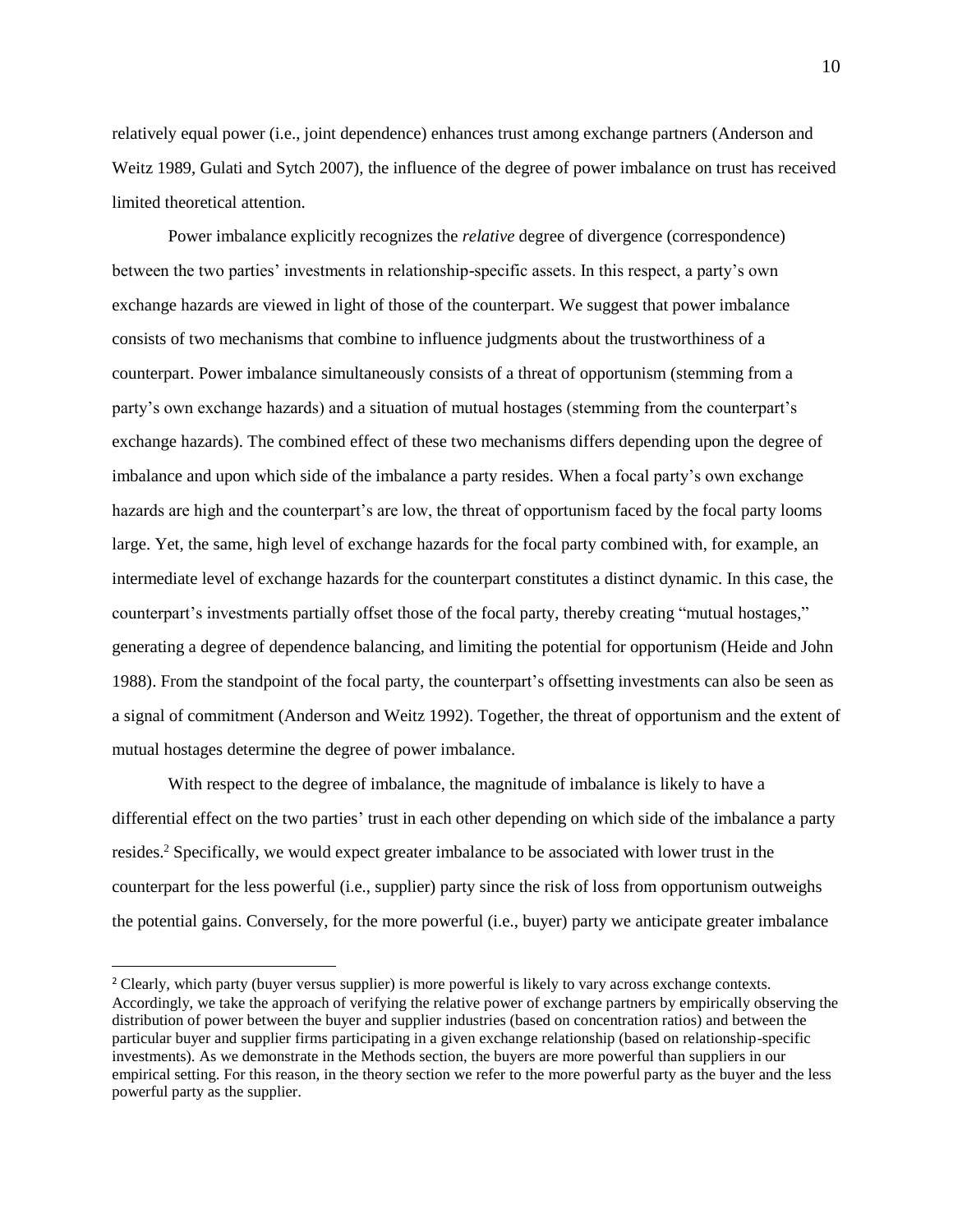will be associated with higher trust in the counterpart since the potential gains surpass the risk of loss from opportunism.

This leads to our next set of hypotheses:

Hypothesis 3: The degree of power disadvantage (advantage) decreases (increases) trust in the counterpart for the power disadvantaged (advantaged) party.

Hypothesis 3a: The greater the ratio of supplier to buyer asset specific investments, the lower the supplier's trust in the buyer organization.

Hypothesis 3b: The greater the ratio of supplier to buyer asset specific investments, the greater the buyer's trust in the supplier organization.

**Power Position.** The preceding hypotheses predicted that the influence of power imbalance on trust would depend on the power position (advantaged versus disadvantaged) of each party. We further predict that power position will also distinguish the relative influence of each party's exchange hazards on trust. In particular, we build on the cross-dyad prediction (hypotheses H1a/b and H2a/b) that both parties' exchange hazards will influence both parties' trust in each other to argue that the power-advantaged party's exchange hazards will exert greater influence than those of the power-disadvantaged.

Our core assertion is that power position in the dyad affects the allocation of attention to information (Ebenbach and Keltner 1998) upon which inferences about trust are made. Power advantage in relationships affects a range of behaviors and outcomes, including how parties form judgments about each other (Ebenbach and Keltner 1998). Since powerful individuals are less dependent on others, they are less motivated to pay careful attention to those less dominant (Erber and Fiske 1984). Consistent with this view, "[t]he 'situated focus theory of power' (Guinote 2007) suggests that as a consequence of power, people direct more attention to themselves" (Pitesa and Thau 2013: 636). On the other hand, less powerful parties carefully attend to the actions and intentions of others in order to navigate relations within such a precarious exchange context. In general, such attention reinforces the persistence of a hierarchy, whereby more information about powerful individuals is more available because of the general tendency to attend to such individuals more than to those lower in the hierarchy (Magee and Galinsky 2008).

The influence of power advantage on allocation of attention affects a variety of judgments, including attributions of trust. According to attribution theory, individuals form judgments about trust by processing information as "intuitive auditors" that engage in "mental accounting" (Kramer 1996). In the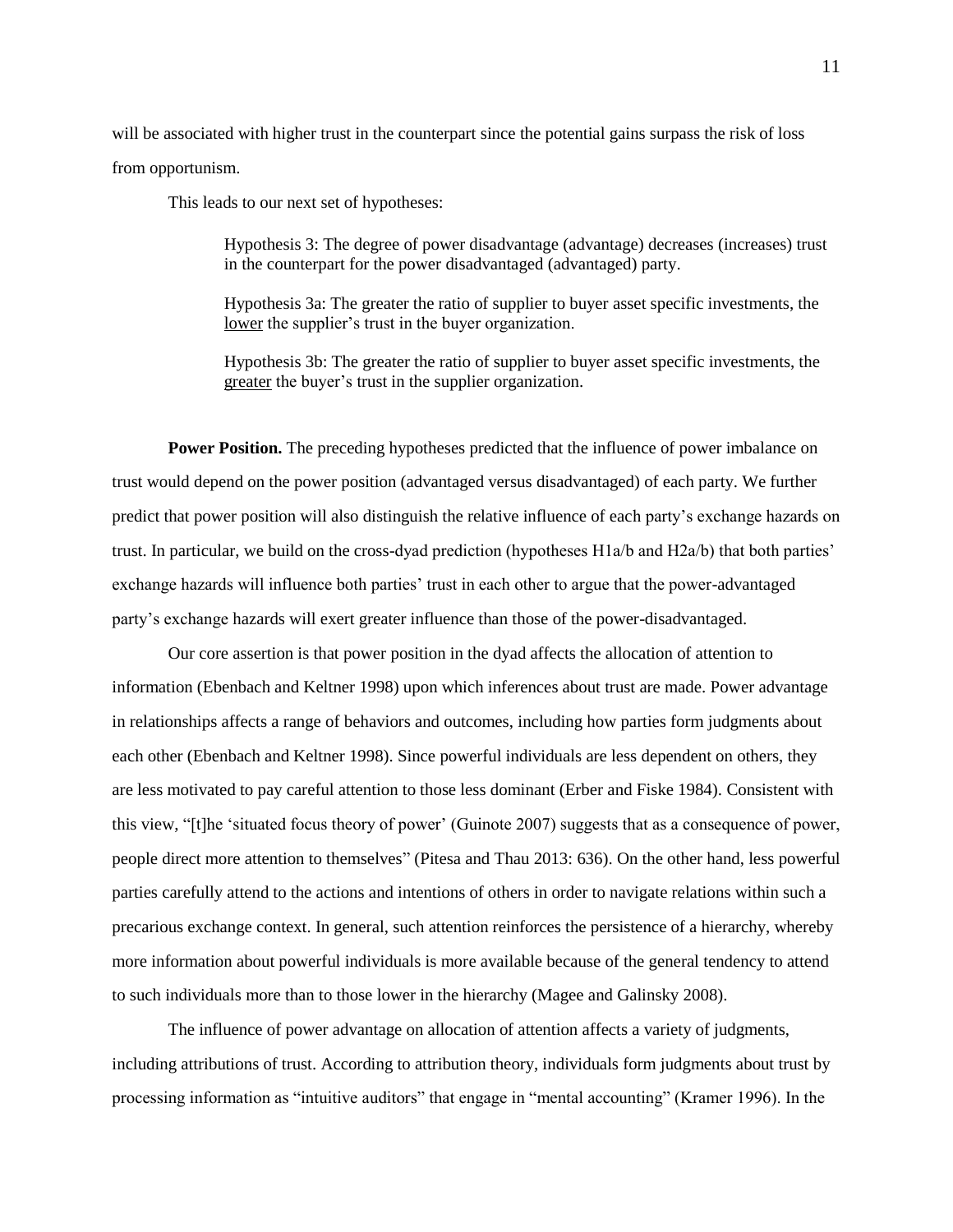midst of complex situations, individuals take shortcuts and use heuristics to conserve cognitive resources (Fiske and Taylor 1991, Kahneman and Tversky 1979). Such heuristic processes and the judgments they produce are systematically influenced by a person's position of power in a relationship. For instance, in a study of doctoral candidate–faculty adviser relationships, doctoral candidates recalled significantly more negative behaviors by their relatively more powerful faculty advisors than vice versa (Kramer 1996). In addition, doctoral students' estimates of their "private ruminations" (time spent thinking about their relationships with their advisors) were significantly higher than those of their advisers.

A key implication of this line of research for our purposes is that a power position produces a divergence between the more and less powerful parties in the allocation of attention to information upon which inferences about trust are made. As Kramer (1996) argues, the less powerful party in a relationship faces greater uncertainty due to its relatively greater reliance on the more powerful party for valued resources and outcomes. Given the greater uncertainty, the power-disadvantaged party will tend to pay more attention to the more powerful party relative to itself in an effort to make inferences about the motives and intentions of the more powerful party toward itself. At the same time, the less powerful party also tends to over-interpret the meaning of their interactions with the more powerful party, as diagnostic of the latter's motives and intentions toward itself. Taken together, these arguments suggest that the less powerful party will shift its attention toward the more powerful party for making inferences about trust.

It is important to note that the literature on power positions also suggests a change in the allocation of attention of the more powerful party away from the less powerful party. More powerful actors are argued to be primarily concerned with their own interests and outcomes, and at the same time less sensitive to those of others. Powerful parties have been shown to "anchor too heavily on their own vantage points" and ignore the perspectives of other less powerful parties (Galinsky et al. 2006: 1068). Since the more powerful are also in greater demand by those less powerful, "they may have little spare attentional capacity to allocate to monitor or ruminate about the activities of a specific [exchange partner]" (Kramer 1996: 227). As a result, the more powerful party is relatively more focused on itself. Thus, the convergence between the more and less powerful parties in the allocation of attention derives from both parties increasingly focusing their attention on the more powerful party.

We build on this theoretical insight by relating the idea of power position to differences in the effects of each party's exchange hazards on their trust in each other. Specifically, we argue that the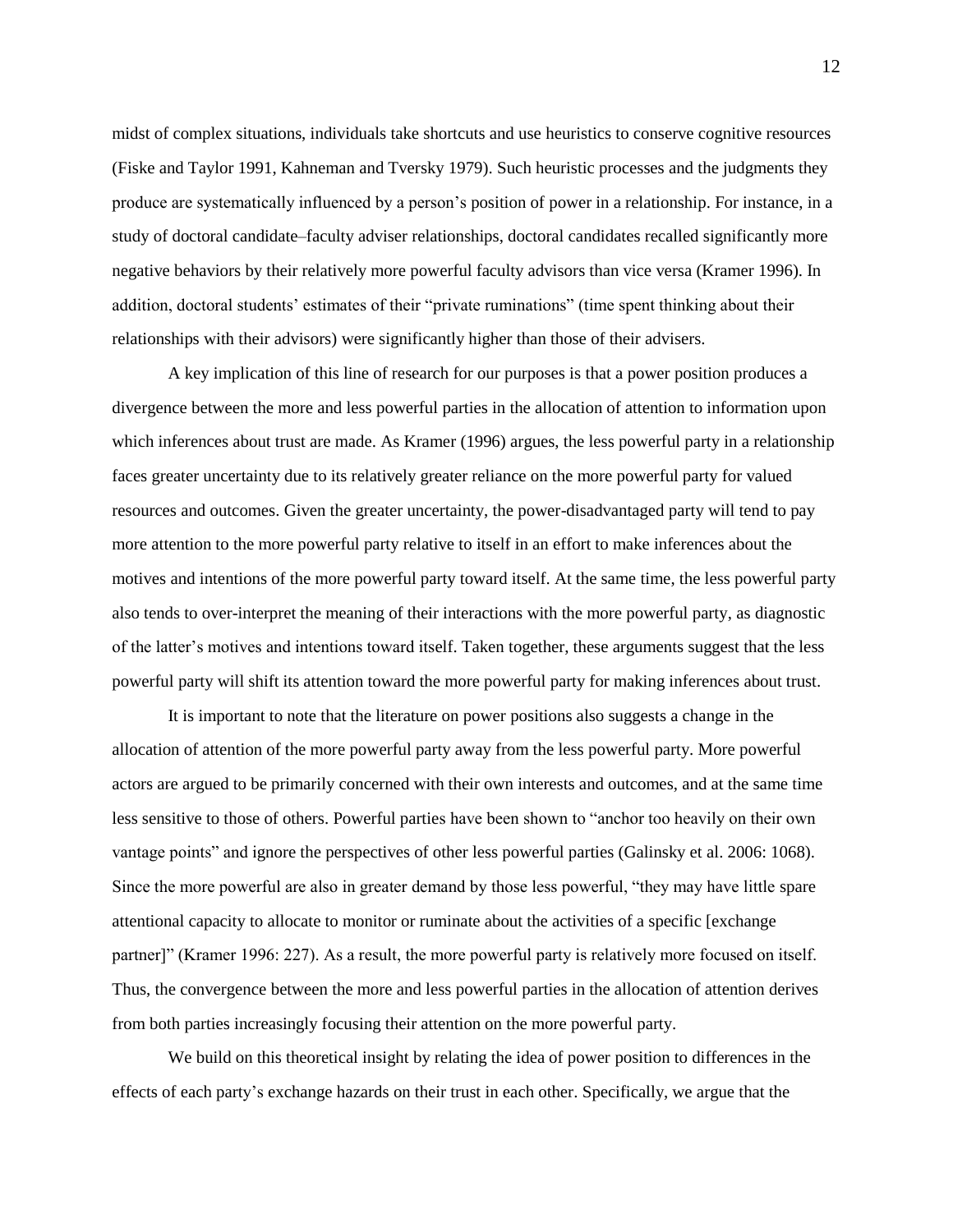power-*dis*advantaged (supplier) firm will focus on the exchange hazards of the power-advantaged (buyer) firm, while the latter will continue to focus on its own exchange hazards. Accordingly, we suggest that the power-disadvantaged firm will base its trust on the exchange hazards of the power-advantaged firm to a greater degree than those of the power-disadvantaged firm. Counterintuitively, the power-advantaged firm will also base its trust on the exchange hazards it faces to a greater degree than those of the powerdisadvantaged firm. We therefore expect that both the power-disadvantaged and the power-advantaged parties will both attend to the exchange hazards of the power-advantaged (buyer) party than the power disadvantaged (supplier) party to a greater extent as the basis for their trust in each other, leading us to our final set of hypotheses:

> Hypothesis 4: The power-advantaged (-disadvantaged) party's exchange hazards will have a stronger (weaker) effect than the power-disadvantaged (-advantaged) party's exchange hazards on both parties' trust in each other.

Hypothesis 4a: The buyer's exchange hazards will have a stronger effect than the supplier's exchange hazards on the supplier's trust in the buyer organization.

Hypothesis 4b: The buyer's exchange hazards will have a stronger effect than the supplier's exchange hazards on its own trust in the supplier organization.

#### **RESEARCH METHODS**

#### **Research Design**

Starting from the premise that there are mutual and exclusive features to exchange relationships, we argued that the antecedents of trust are likely to systematically vary across the dyad. To test our predictions we devised a dyadic research design that incorporated survey data from *both* the buyer and supplier organizations involved in a given exchange relationship. We rely on purchasing managers and supplier representatives to act as informants for their respective organizations and to report their assessments of key features of the interorganizational exchange relationship. The survey was designed to focus both the buyer and supplier on the sourcing of a specific component or sub-assembly, rather than report on the overall relationship, in order to capture the emphasis on the transaction as the level of analysis, consistent with transaction cost theory (Williamson 1985).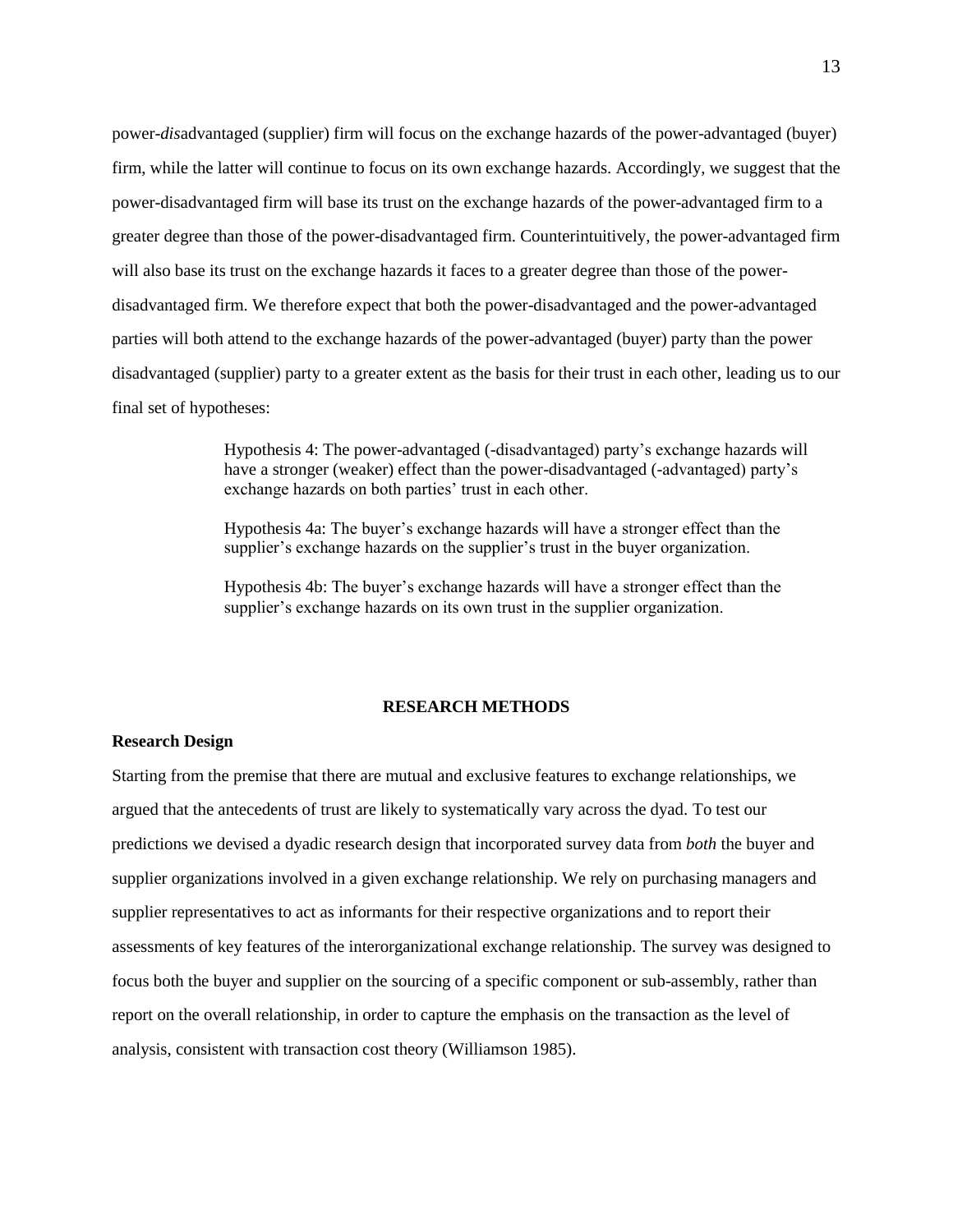A key methodological strength of the dyadic research design is that it limits single-source bias (Podsakoff and Organ 1986) because our measures are drawn from different surveys. Nevertheless, we also implemented the Harman single factor test (Harman, 1976). Specifically, we performed two separate factor analyses, one for the buyer and one for the supplier, which included the dependent variable and all of the independent variables from the survey for each respective side of the dyad. The results of these analyses showed that the total variance explained by the single factor was 25.5 percent for the buyer side and 24.8 percent for the supplier side, both of which are well below the conventional threshold of 50 percent (Podsakoff and Organ 1986: 536).

In order to assess the influence of the sources of trust from each side of the dyad, we collected data using two separate questionnaires, one for the purchasing manager of the buyer firm and the other for the supplier representative of the supplier firm. By using parallel items in the surveys, we are able to capture the distinctions in trust antecedents and exchange hazards across the dyad.

#### **Data Collection**

We collected dyadic data on exchange relationships from electrical equipment manufacturers and their component suppliers using a mailed questionnaire. The sampling frame for the questionnaire consisted of purchasing managers in the "Electronic and Other Electrical Equipment and Components" industry (SIC 3600) who are members of the U.S.-based National Association of Purchasing Managers (NAPM). After contacting and conducting detailed interviews with 20 of these purchasing managers to gain a better understanding of the specific research context, we identified 1,050 NAPM members who were eligible to participate in our study. To be eligible a firm must deal directly with supplier firms from which they source a key component or sub-assembly and have purchasing relationships with at least six suppliers of different key components. We invited qualified NAPM members to participate in the study and to mail us the contact information for one specific supplier with whom they deal.

Given the potential for purchasing managers to select supplier relations that were uniformly positive, we used a randomizing procedure to lessen the potential for selection bias (Anderson and Narus 1990). We instructed purchasing managers to list their top six suppliers in terms of dollar amount of sales made in the past year and then we randomly selected a number between one and six, which was the number four. Next, we instructed purchasing managers to provide us with the name and address of one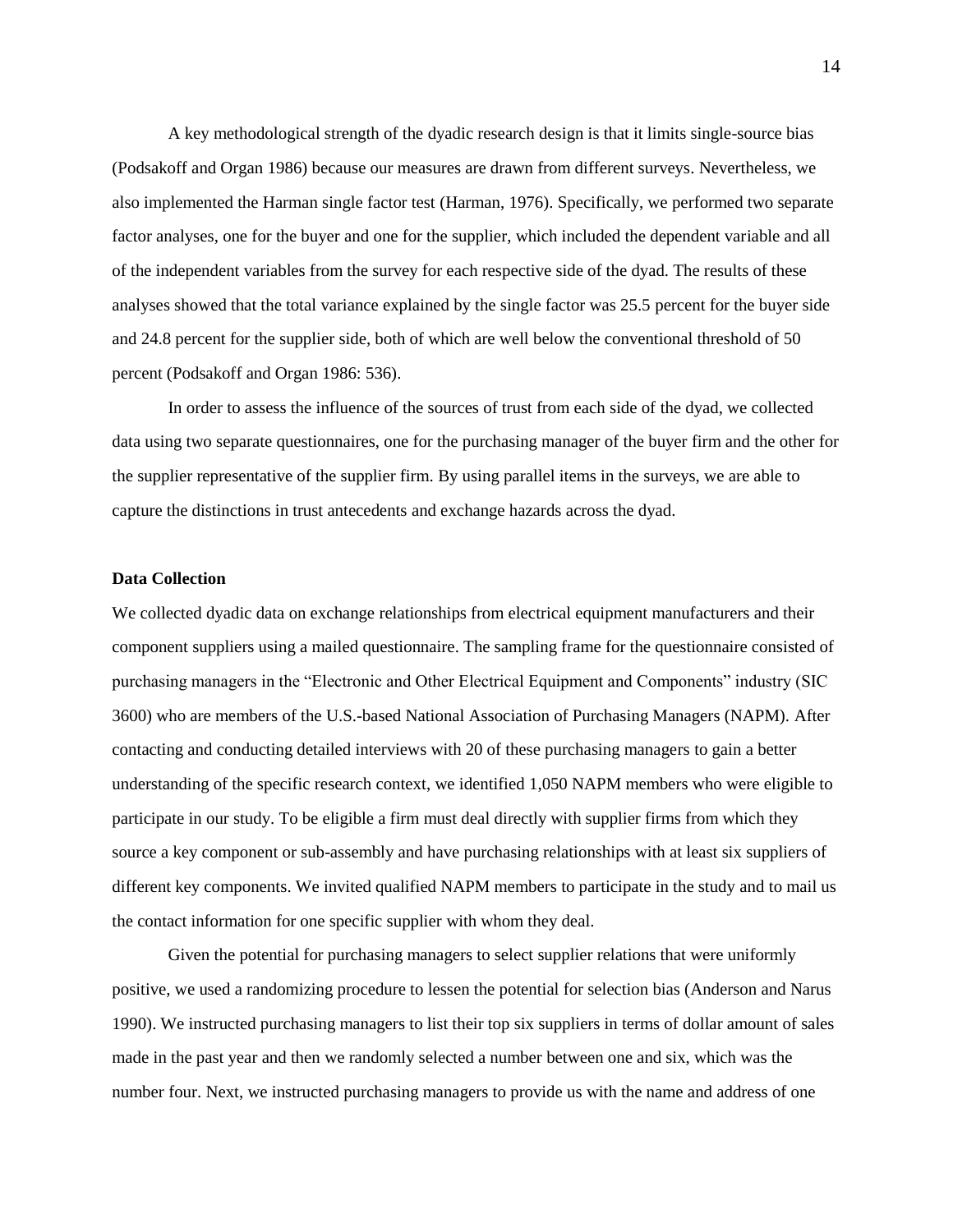specific contact person (i.e., supplier representative) they personally deal with from their fourth largest supplier. A total of 153 purchasing managers agreed to participate by returning information about a supplier.

**Testing for Non-response Bias.** The participation rate of roughly 15 percent (i.e., 153/1,050) raised the possibility that our sample of respondents systematically differed from the broader population of firms. To assess the likelihood of non-response bias, we conducted a follow-up telephone survey with 100 randomly selected firms that did not respond to the invitation to participate in the study. We found no significant differences between participating and non-participating firms in terms of size  $(t = 1.10)$ , the length of the business relationship with the supplier firm  $(t = -0.81)$ , or satisfaction with the buyersupplier relationship  $(t = -0.56)$ , supporting the representativeness of our sample.

Next, we mailed questionnaires to the 153 purchasing managers and the 153 supplier representatives they identified. After several rounds of follow-up communication (Dillman 1978), we received 240 completed questionnaires (120 buyers and 120 suppliers) for a final response rate of 78 percent (i.e., 240/306). Although we received an equal number of responses from buyer and supplier organizations, not all of the questionnaires were matched within a given dyad because some of the buyer responses were for dyads for which we did not receive supplier responses (and vice versa). We obtained responses from both the buyer and supplier organization for a given dyad in 82 cases (i.e., 164 total questionnaires).

#### **Measures**

 $\overline{\phantom{a}}$ 

We used information obtained from the initial interviews and previous research to guide the development of our measures. We pretested a preliminary set of measures with local purchasing managers from the same industry and incorporated their feedback into a revised set of measures included in the final questionnaire.<sup>3</sup> The details of the measurement items and scales included in the final questionnaire are provided in an online appendix. Table 1 reports descriptive statistics, the zero-order correlations among constructs, and the Cronbach's alpha reliability values for each measure.

<sup>&</sup>lt;sup>3</sup> Responses from the pretest were not included in any subsequent analyses.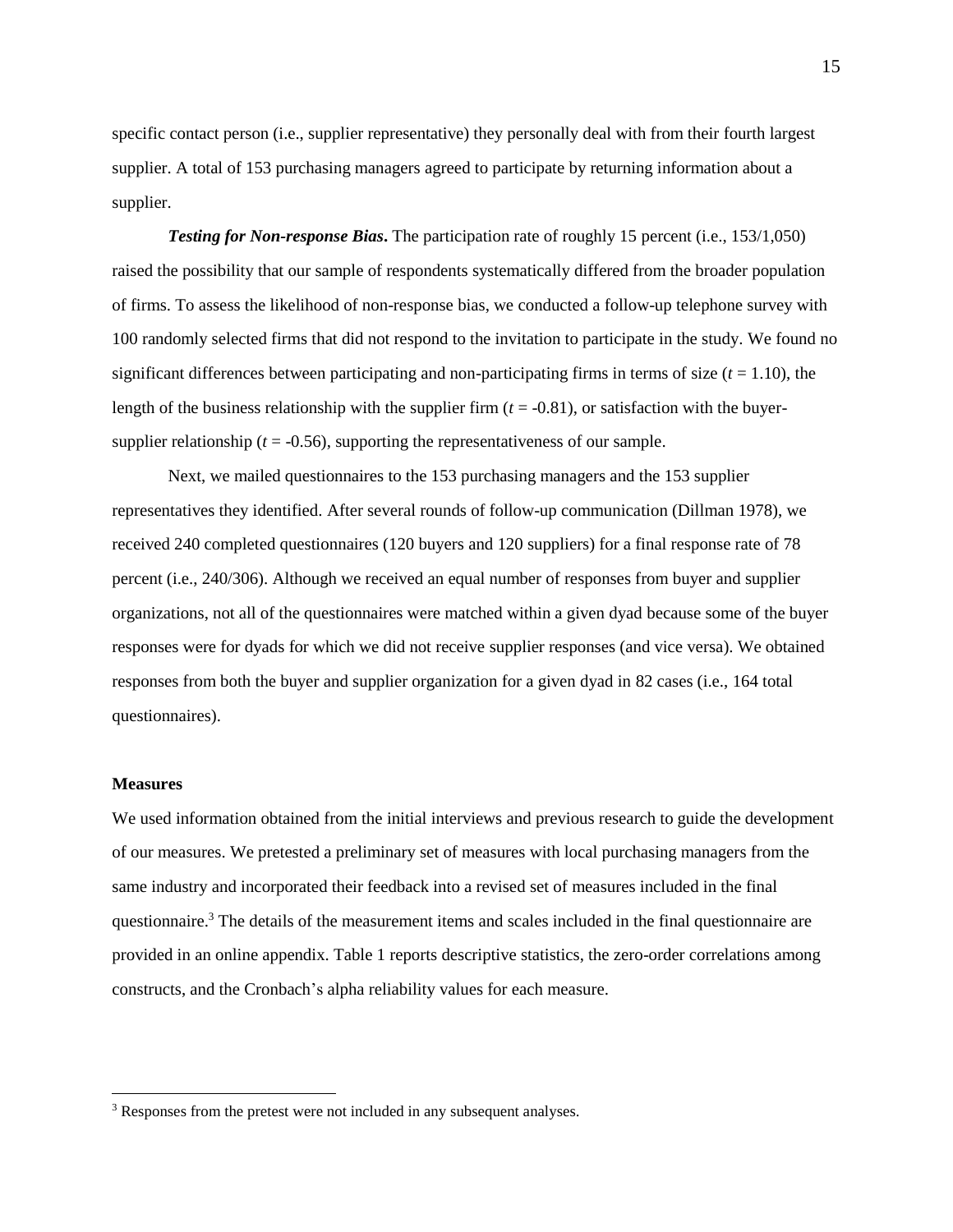------------------------------------------

Insert Table 1 about here -------------------------------------------

The wording of the measures included in the buyer and supplier versions of the questionnaire is identical with the exception of the referent firm identified (i.e., Customer X vs. Supplier X). Each set of measures captures the exchange partners' views of the interorganizational relationship from their own perspective.

*Dependent Variables.* We used the five-item measure reported in Zaheer et al. (1998) to operationalize *Trust in the Partner Organization*. <sup>4</sup> The measure has been replicated in several studies of inter-organizational trust and consistently shown to have strong construct validity (e.g. Gulati and Sytch 2007, Poppo et al. 2008).

*Independent Variables.* Consistent with our conceptualization, we operationalize *Exchange Hazards* in terms of the interaction of asset specificity and uncertainty (Anderson and Schmittlein 1984). *Asset Specificity* was measured with three items, reflecting the extent to which specialized investments were made in the production system, tools, and equipment using a measure adapted from Heide and John (1990). To measure *Uncertainty* we used a four-item measure developed by Noordewier et al. (1990). The *Uncertainty* measure differs slightly between the buyer and supplier questionnaires in that it solicits information about the buyer's sourcing market (i.e., the market for the component sourced by the buyer from the supplier), rather than each firm's own sourcing market.

*Power Imbalance.* As noted previously, we operationalize power based on the extent to which one party is more invested in assets specific to the relationship than the other, indicating a greater level of dependence on the counterpart, than vice versa. Building on this, our measure of power imbalance is the

 $\overline{\phantom{a}}$ 

<sup>&</sup>lt;sup>4</sup> In order to estimate the extent to which the purchasing manager's trust in the supplier is shared by other members of the buyer organization, we gathered data from a second knowledgeable informant identified by the purchasing manager. The second informants completed a questionnaire containing the same items as the purchasing manager's questionnaire to measure trust in the focal supplier. We assessed the degree of convergence in reports of trust by examining the correlation between the two informants' responses. The positive and highly significant correlation of 0.706  $(t = 4.27, p < 0.01)$  provides strong support for the convergent validity of our measure. We evaluated the second informant's competency (Kumar et al. 1993) to report on the buyer-supplier relationship by including the following item: "I am familiar with most aspects of our business relationship with Supplier X." Of the 82 second informants surveyed, 77 (94%) circled four or higher on a scale from one (strongly disagree) to seven (strongly agree). We excluded all second informants responding three or lower. A total of 68 of the 77 qualified second informants had matching questionnaires from purchasing managers.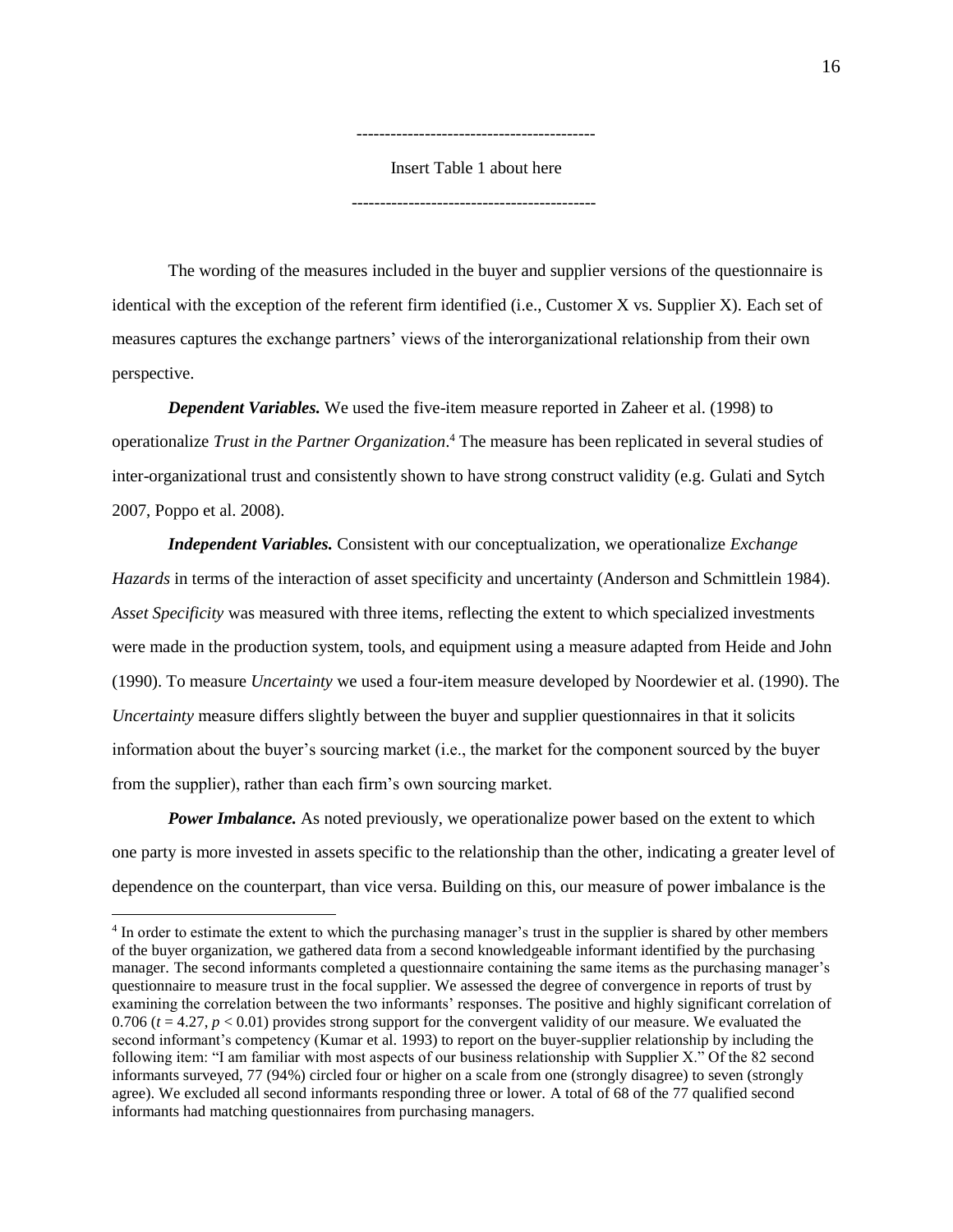ratio of relationship-specific assets of each partner, which is the inverse of the dependence of one exchange partner on the other. More formally, as Emerson (1962) suggests,

$$
\begin{array}{c} P_{ab}=D_{ba} \\ P_{ba}=D_{ab} \end{array}
$$

where  $P_{ab}$  is the power of *a* over *b* and  $D_{ba}$  is the dependence of *b* on *a* (and vice versa). Mathematically, this yields the following equivalence

$$
P_{ab} \mathbin{/} P_{ba} \!= D_{ba} \mathbin{/} D_{ab}
$$

where  $D_{ba}$  = relationship-specific investments of the supplier and  $D_{ab}$  = relationshipspecific investments of the buyer.

#### Our measure of *power imbalance* is precisely  $D_{ba} / D_{ab}$ .

While power imbalance and exchange hazards share the common element of asset specificity, they are nevertheless distinct constructs. Whereas exchange hazards combines asset specificity with uncertainty, power imbalance is based solely on asset specificity and, more importantly, captures the *relative difference* between exchange partners in relationship specific investments. In this way, the ratio of asset specificity captures the relative degree of dependence of each party on the other. Likewise, the inverse captures the relative power of one party over the counterpart. In contrast, exchange hazards reflects the potential costs and risks that are unique to each party in the exchange relationship.

*Control Variables.* Other factors undoubtedly influence expectations about the trust of a partner organization. Previous research has shown that interpersonal (i.e., the contact person) and interorganizational (i.e., the partner organization) trust are related (Zaheer et al. 1998). Whereas the *Trust in the Contact Person* (i.e., Purchasing Manager/Supplier Representative) captures trust at the interpersonal level, *Trust in the Partner Organization* (Buyer/Supplier) captures the counterpart's trust at the interorganizational level. We control for both forms of trust in our analyses. For instance, in our model predicting purchasing managers' trust in supplier organizations we control for purchasing managers' trust in individual supplier representatives and for supplier representatives' trust in buyer organizations. The measures for interpersonal and interorganizational trust are based on those reported in Zaheer et al. (1998).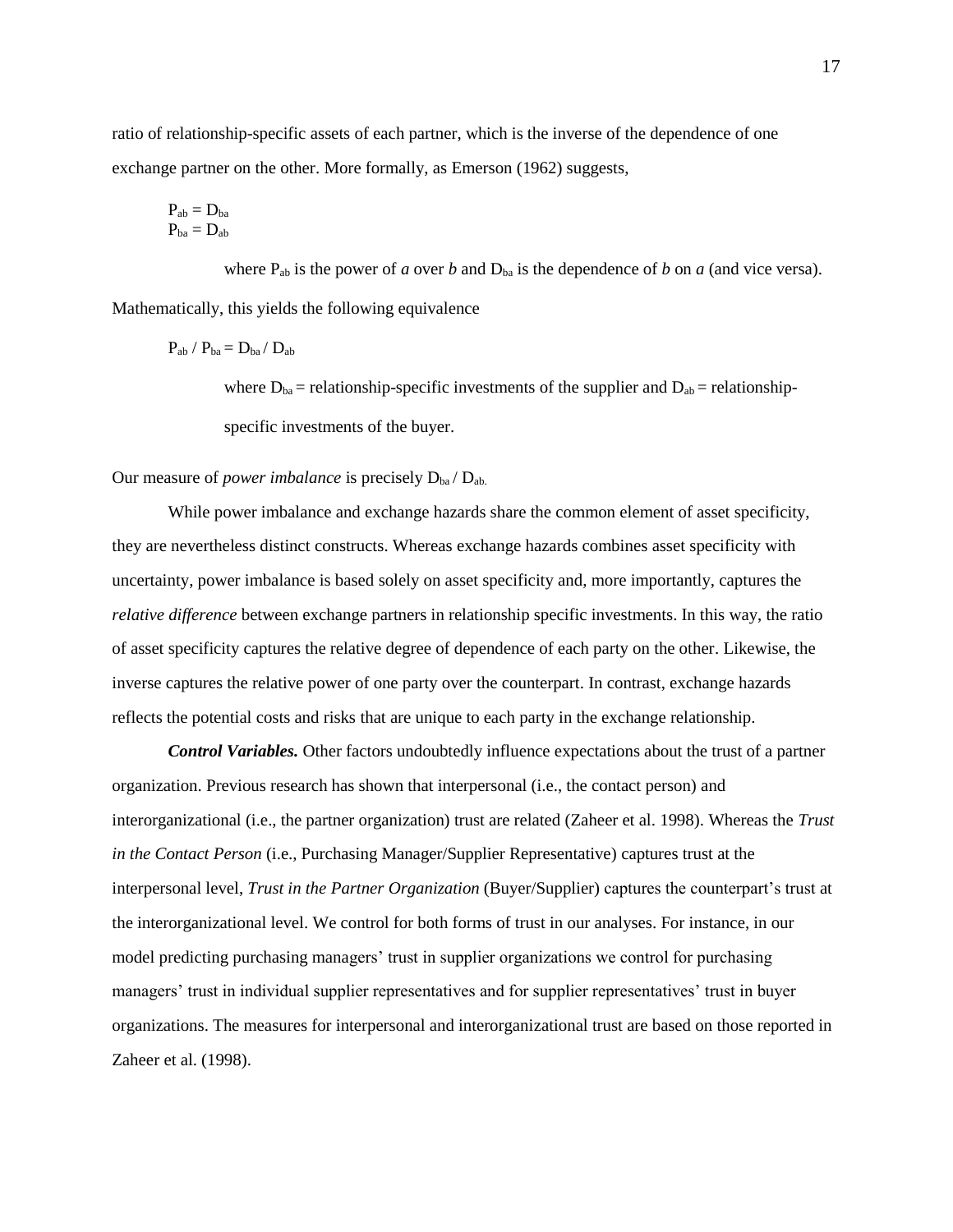Previous research has also shown that tenure in the organization is related to trust (Perrone et al. 2003). Boundary spanners with longer tenure are often more powerful because such individuals acquire influence and knowledge as their tenure increases (Pfeffer 1982, Pfeffer 1992). Long-tenured boundary spanners are viewed as more reliable as they are able to use their influence and knowledge to guarantee their organization is able to execute the relationship according to their counterpart's expectations. We operationalized *Tenure* as the number of years the boundary spanner has been working for their respective organization.

We further control for other antecedents on which prior research has converged (Ganesan 1994, Gulati and Sytch 2007, Poppo et al. 2008). According to this stream of research, in addition to the current risks (i.e., exchange hazards) associated with the relationship, trust is based on past experience with the other party as well as a forward-looking assessment of expected behavior. Specifically, we control for the past duration of the relationship and the shadow of the future. Although we collected independent reports of the *Past Duration of the Relationship* from both buyers and suppliers, since the responses were highly correlated  $(r = 0.73, p < 0.01)$  we averaged the two responses to create a single measure. We operationalized *Shadow of the Future* with a three-item measure developed by Heide and Miner (1992).

#### **ANALYSES**

Central to our hypotheses is distinguishing the more from the less powerful party in an exchange relationship. Clearly, which party (buyer versus supplier) is more powerful is likely to vary across exchange contexts. Accordingly, we take the approach of identifying the relative power of exchange partners by empirically observing the general pattern of power distribution in the specific field setting for our study. To do so, we rely on two distinct proxies for power: relative levels of industry concentration ratios and relative levels of asset specificity.<sup>5</sup>

First, we empirically validated the difference in power between buyers and suppliers by collecting four-firm, four-digit primary SIC code concentration ratio data. An extensive line of research in industrial

l

<sup>&</sup>lt;sup>5</sup> As an additional check, we also compared the average size of buyer and supplier organizations, as previous research has identified size as a basis of power (Haveman 1993, Pfeffer and Salancik 1978). We observed that buyers are on average significantly larger than the suppliers in terms of number of employees (*t*=2.60, *p* < 0.01) and sales volume  $(t=4.82, p < 0.001)$ . While size by itself may not necessarily be a precise indicator of power, in conjunction with asset specificity it does provide a more comprehensive understanding of relative power than either indicator alone.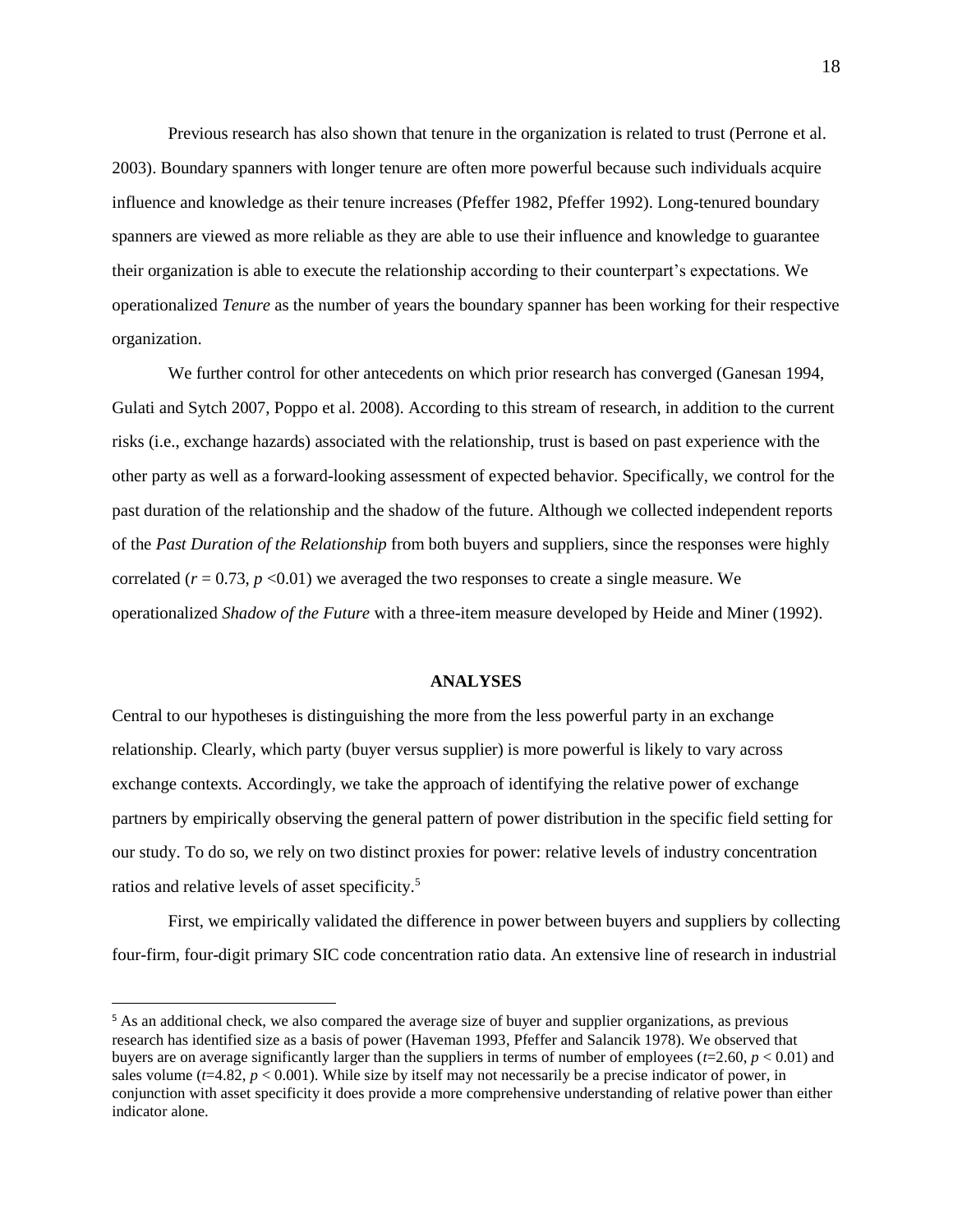organization economics (Demsetz 1973) and strategy (McGahan and Porter 1997) demonstrates that firms in more concentrated industries enjoy greater pricing, bargaining, and market power vis-à-vis firms in less concentrated industries. If a supplier industry, for example, contains a single firm (i.e., a monopoly) while the buyer industry contains several firms, the balance of power resides with the supplier. Conversely, if the buyer industry contains a single firm (i.e., a monopsony), the balance of power would reside with the buyer. More generally, if an industry has fewer firms than the industry to which it is supplying a product, or from which it is buying a product, the firms in that industry are more powerful.

In the context of this study, since all of the buyer firms are in the same four-digit primary SIC code, there is no variation among buyers and, therefore, the concentration ratio of the buyer industry is fixed. The supplier firms, in contrast, belong to 30 different four-digit primary SIC codes. For the purposes of determining power advantage, we compare the concentration ratio of the buyer industry to those of the supplier industries. We confirmed that in all cases the buyer industry is more concentrated (i.e., more powerful) than those of the suppliers. On average, the difference in concentration ratio between the buyer and supplier industries is 24 (on a scale from 0 to 100), with a median of 24 and the first and last quartiles equal to 18 and 35, respectively.<sup>6</sup> These analyses indicate that in the market context of our study, buyer firms are more powerful.

Second, we also empirically validated the difference in power between buyers and suppliers based on the extent to which each party has invested in assets specific to the relationship. Specifically, we examined the relative levels of asset specificity for buyer and supplier organizations. Based on this approach, we found that the supplier organizations in our data, on average, tended to have significantly higher levels of asset specificity than the buyers. The difference in asset specificity is statistically significant ( $t = 7.65$ ,  $p < 0.001$ ), and roughly 80 percent of supplier organizations showed higher levels of asset specificity than buyer organizations.<sup>7</sup> Recall that since we hypothesize the effect of power imbalance, we explicitly incorporate this effect into our empirical models. Thus, we not only establish that in our sample buyers tend to be more powerful than suppliers, but also incorporate the exact degree

 $\overline{\phantom{a}}$ 

<sup>&</sup>lt;sup>6</sup> We find that the results reported below are robust to the inclusion of the difference in concentration ratios as a further control (results available upon request).

<sup>&</sup>lt;sup>7</sup> In a separate set of analyses (results available upon request) we also include a dummy variable to control for the 20 percent of cases where the supplier faces fewer exchange hazards than the buyer. The results reported below are materially unchanged and the dummy variable is non-significant, suggesting that this set of cases does not influence our results.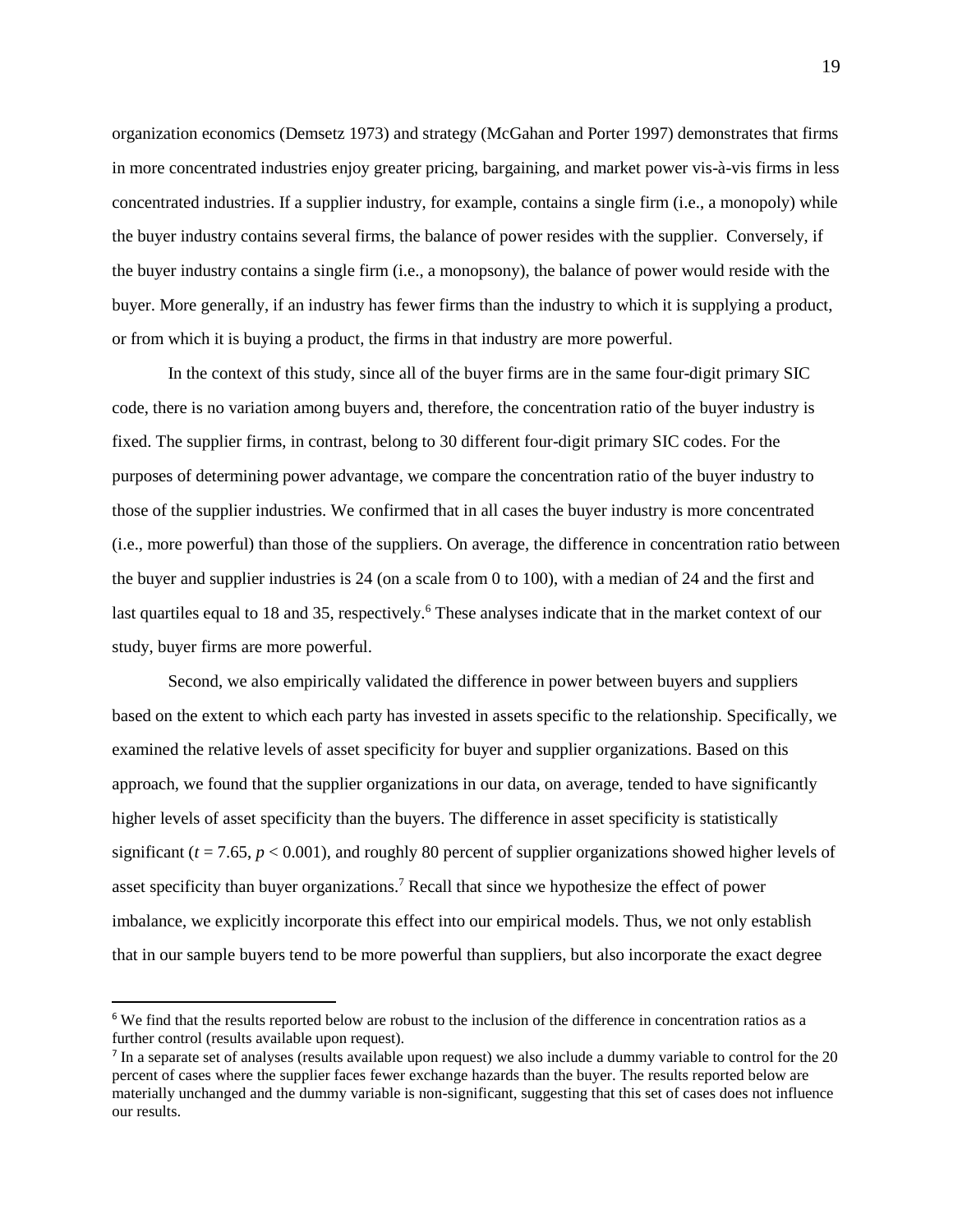of power imbalance in each particular exchange relationship between a given buyer and supplier. Taken together, we believe the concentration ratio and asset specificity data supports our approach of treating the buyer as the more powerful party in the exchange relationship.

Since we are primarily interested in evaluating the influence of the antecedents of trust given the relative power of exchange partners, we assess the validity of our hypotheses by estimating two parallel sets of models—one for the less powerful suppliers (Supplier Models) and another for the more powerful buyers (Buyer Models). While, in principle, it is possible to combine both buyers and suppliers into a single model and estimate the effects of exchange hazards and power on trust, doing so would necessitate including a dummy variable for the more/less powerful party, a dummy variable for buyer/supplier role, and a series of interaction terms, including potentially a four-way interaction (uncertainty x asset specificity x power dummy x role dummy) term and all of the lower-order interaction terms. Such a modeling approach would obscure the very dyadic effects and comparisons we seek to highlight, which is why we have opted instead to split our data into separate buyer and supplier models. The Supplier Models estimate the effects of the antecedents on the supplier representative's trust in the buyer organization as the dependent variable (Supplier Models, Table 2) and the Buyer Models estimate the effects of the antecedents on the purchasing manager's trust in the supplier organization as the dependent variable (Buyer Models, Table 3). The advantage of the parallel-model approach is that it is more closely aligned with addressing our core research question regarding the extent to which exchange hazards influence trust, in different ways, and to differing degrees, on both sides of the dyad.

Insert Tables 2 and 3 about here

-------------------------------------------

------------------------------------------

An important implication of our matched dyad research design is that the error terms in the Supplier and Buyer models are not independent. As a result, fitting separate ordinary least-squares regression models will not produce efficient estimates. For this reason, we instead treated our models as a system of equations and estimated them using seemingly unrelated regression (Zellner 1962). Seemingly unrelated regression is estimated using a two-step procedure. In the first step, ordinary least-squares regression models are fitted and the residuals from these models are used to estimate the covariance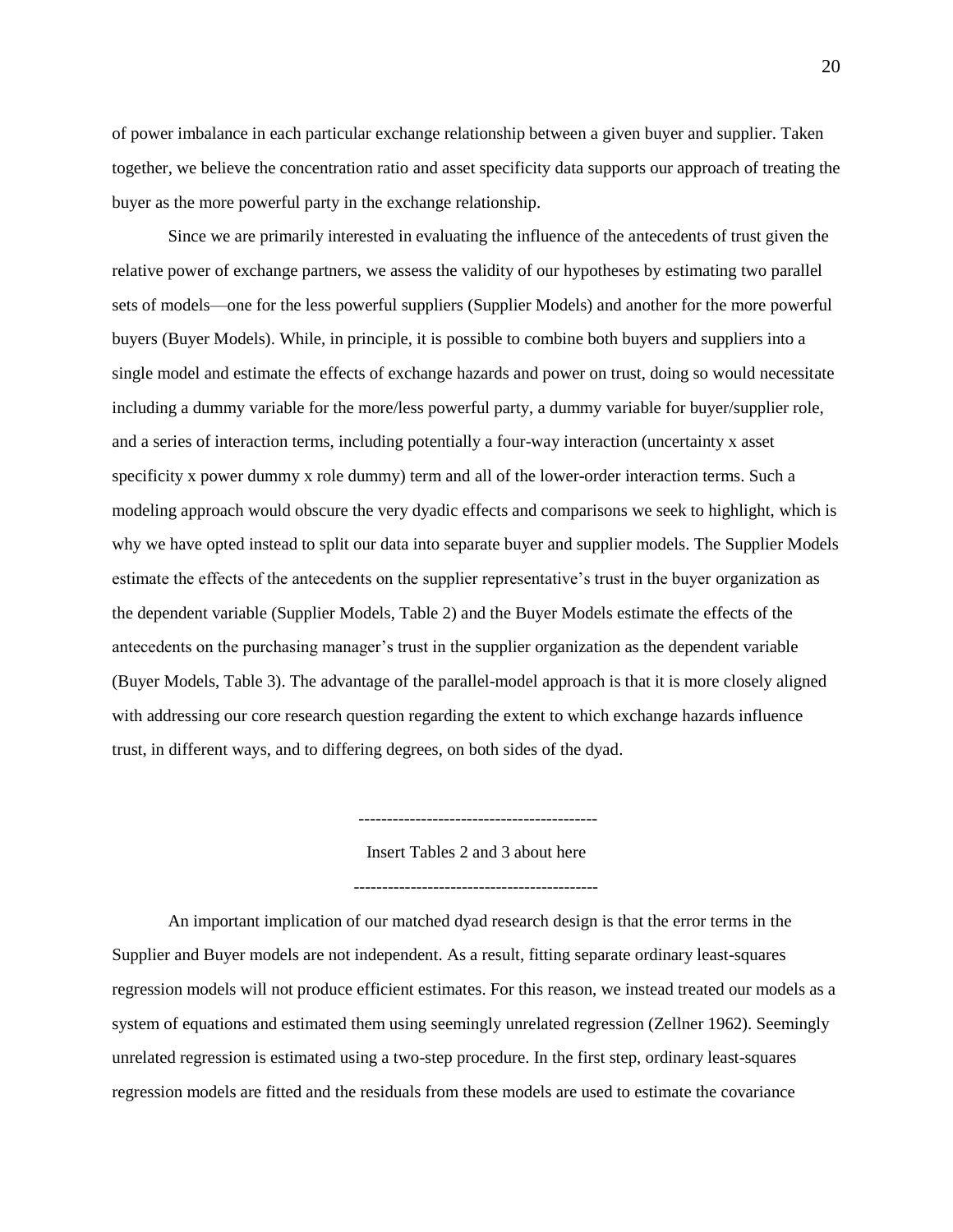matrix. The second step computes generalized least-squares regression models based on the estimated covariance matrix from the first step.

#### **RESULTS**

Our primary interest is in evaluating the extent to which the antecedents of interorganizational trust are exclusive to either side of the dyad. To do so, we evaluate the antecedents of trust in a stepwise fashion by first estimating the effects of controls followed by the cross-dyad effects (H1-H2: H1a/b-H2a/b), power imbalance effects (H3: H3a/b), and power position effects (H4: H4a/b) in both the Supplier Models and the Buyer Models. While we report the stepwise results in the tables, for the purposes of evaluating the validity of the hypotheses we concentrate on the fully specified models (i.e., including all variables). Lastly, in order to ensure that we have not misspecified the effects of power in our models, we also explored additional interaction effects of the predictor and control variables with power imbalance and found no statistically significant effects.

#### **Controls**

As shown in the first models, the control variables account for a significant amount of variance explained for both the Supplier Model (Table 2, Model 1,  $R^2 = 0.24$ ) and Buyer Model (Table 3, Model 1,  $R^2 =$ 0.28). In both models, trust in the individual contact person and the counterpart's trust in the focal organization are positively and statistically significantly related to the focal party's trust in the partner organization (Table 2, Model 1,  $b = 0.293$ ,  $p < 0.01$ ; Table 3, Model 1,  $b = 0.174$ ,  $p < 0.05$ ). The effect of the counterparts' trust in the focal organization in both the Supplier Models and the Buyer Models is consistent with the traditional view that trust is mutual and reciprocal in exchange relationships. Interestingly, the effect is the largest single influence on trust in both models (Table 2, Model 1,  $b =$ 0.589, *p* < 0.01; Table 3, Model 1, *b* = 0.573, *p* < 0.01).

The remainder of the control variables show mixed effects across the dyad. Whereas the past duration of the relationship is positively and marginally statistically significantly related to the supplier representative's trust in the buyer organization, it is negatively but not statistically significantly related to the purchasing manager's trust in the supplier organization (Table 2, Model 1,  $b = 0.218$ ,  $p < 0.10$ ; Table 3, Model 1,  $b = -0.133$ , *n.s.*). Tenure of the purchasing manager, but not that of the supplier representative, is also statistically significantly related to trust in the partner organization for both buyers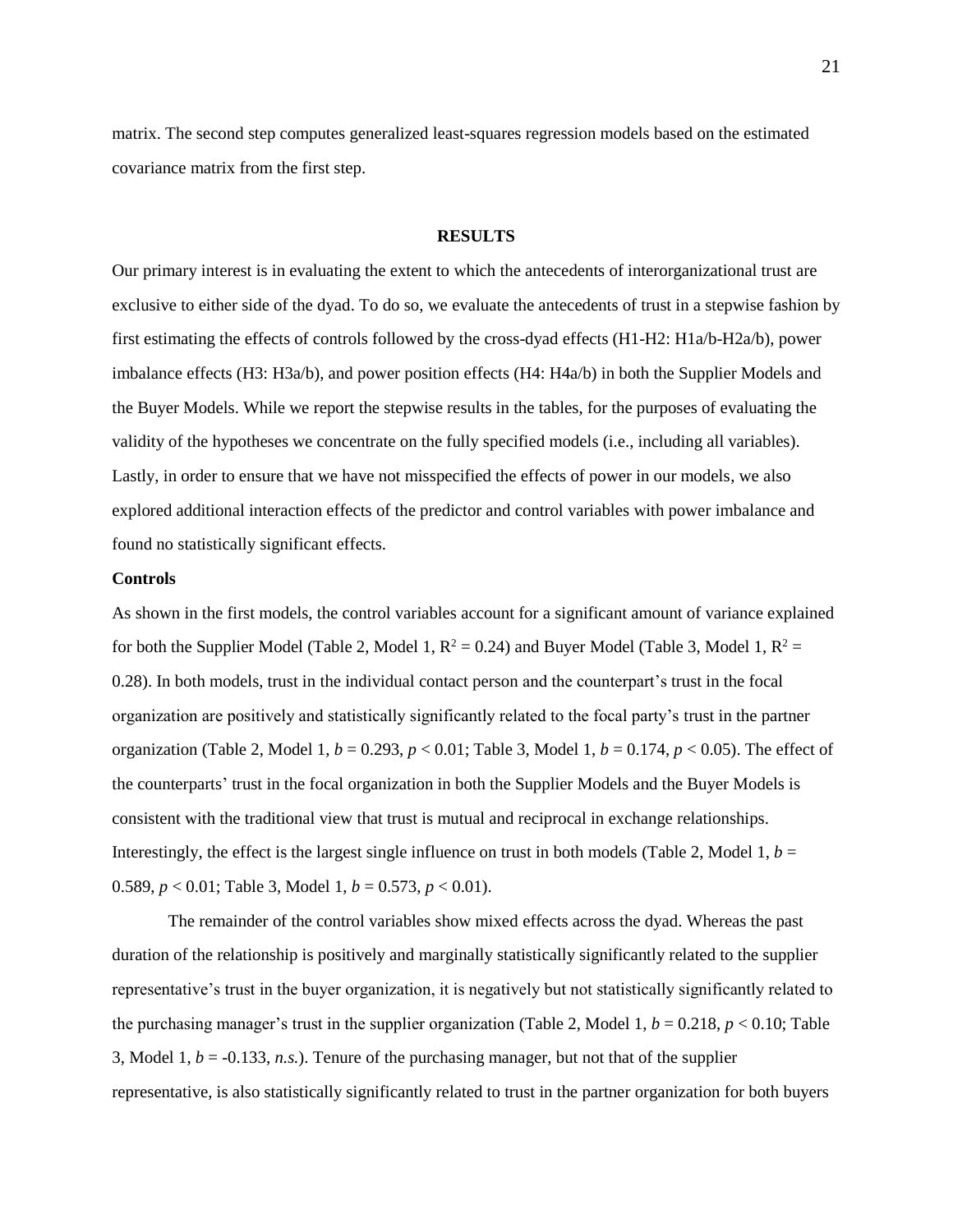and suppliers. Interestingly, the direction of the effect varies across the dyad with a negative effect on the supplier representative's trust in the buyer organization and a positive effect on the purchasing manager's trust in the supplier organization (Table 2, Model 1,  $b = -0.028$ ,  $p < 0.10$ ; Table 3, Model 1,  $b = 0.039$ , *p*<0.01). <sup>8</sup> Along the same lines, buyer shadow of the future is negative and marginally statistically significant in the Supplier Models and positive and statistically significant in the Buyer Models (Table 2, Model 1,  $b = -0.109$ ,  $p < 0.10$ ; Table 3, Model 1,  $b = 0.114$ ,  $p < 0.05$ ). In contrast, supplier shadow of the future is statistically significant only in the Buyer Models, and the sign is negative rather than positive (Table 2, Model 1,  $b = 0.043$ , *n.s.*; Table 3, Model 1,  $b = -0.125$ ,  $p < 0.05$ ). The overall pattern of results is consistent with our general thesis of differences in the antecedents of trust between the more and less powerful parties to a relationship, and with our specific argument that attention shifts to the more powerful party for making inferences about trust. More generally, we believe the variables provide a parsimonious and robust means of controlling for other influences on trust.

#### **Cross-Dyad**

 $\overline{\phantom{a}}$ 

Our first set of hypotheses (H1-H2) predicted that exchange hazards would have opposite effects on trust across the dyad—a firm's own exchange hazards will be *negatively* related to its trust in the counterpart and *positively* related to the counterpart's trust in the focal firm. Specifically, in this research context the supplier representative's trust in the buyer organization will be negatively related to its own exchange hazards (H1a) and positively related to the buyer organization's exchange hazards (H2b). As noted previously, transaction cost theory emphasizes the combination of asset specificity and uncertainty as indicative of the hazard of exchange. Thus, we consider the interaction effect of asset specificity and uncertainty as the primary test of these hypotheses. Overall, the results strongly support both hypotheses.

In the fully specified Supplier Models, the interaction effect of the supplier's asset specificity and uncertainty is negative and marginally statistically significant (Table 2, Model 4,  $b = -0.100$ ,  $p < 0.06$ ) while the interaction effect of the buyer's asset specificity and uncertainty is positive and statistically significant (Table 2, Model 4,  $b = 0.180$ ,  $p < 0.01$ ). For the Buyer Model, we predicted that the purchasing manager's trust in the supplier organization will be negatively related to its own exchange

<sup>&</sup>lt;sup>8</sup> Although tenure of the supplier representative is initially marginally statistically significant in the Buyer Model (Table 3, Model 1,  $b = -0.029$ ,  $p < 0.10$ ), this effect is not robust to the inclusion of the predictor variables (Table 3, Model 4, *b* = -0.016, *n.s.*).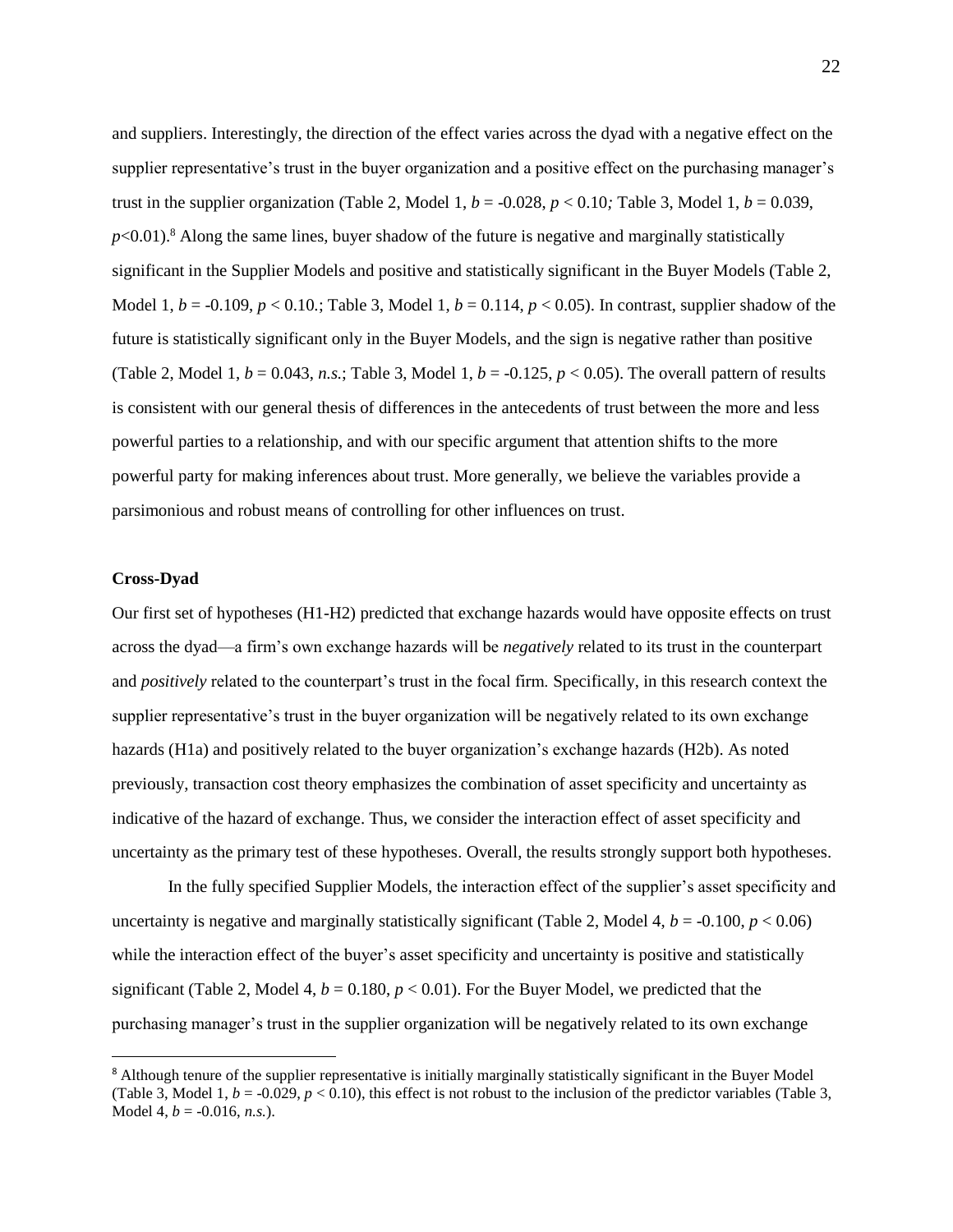hazards (H1b) and positively related to the supplier organization's exchange hazards (H2b). The results provide partial support for these hypotheses. In the fully specified Buyer Model, the interaction effect of the buyer's asset specificity and uncertainty is negative and statistically significant (Table 3, Model 4,  $b =$ -0.128, *p* < 0.05), whereas the interaction effect of the supplier's asset specificity and uncertainty is positive but not statistically significant (Table 3, Model 4,  $b = 0.070$ , n.s.).<sup>9</sup>

To visually represent the combined effects of exchange hazards we have plotted the significant interactions in Figure 2. <sup>10</sup> Each of these plots clearly show that the effects of asset specificity on trust are contingent upon uncertainty, as indicated by the change in the slope of the high versus lower uncertainty lines. Specifically, in the first diagram, "DV: Supplier Trust in Buyer," for only those suppliers facing high uncertainty (i.e., downward sloping dotted line), the higher the supplier asset specificity the lower the trust in the buyer; for suppliers facing low uncertainty (horizontal solid line), the level of trust in the buyer is materially indifferent to the level of supplier asset specificity. Likewise, as shown in the second diagram, for just the buyers facing high uncertainty (i.e., upward sloping dotted line) does the level of the trust in the buyer vary with the level of buyer asset specificity; for buyers facing low uncertainty (horizontal solid line), the level of trust in the buyer is relatively constant across levels of buyer asset specificity. On the other side of the dyad, as shown in the third diagram "DV: Buyer Trust in Supplier," we similarly observe that for just those buyers facing high uncertainty (i.e., downward sloping dotted line), the higher the buyer asset specificity the lower the trust in the supplier, whereas for buyers facing

 $\overline{\phantom{a}}$ 

<sup>9</sup> Moreover, the main effect of supplier asset specificity is negative and statistically significant (Table 3, Model 4, *b*  $= -0.347$ ,  $p < 0.01$ ). A possible explanation for this result is that investment in dedicated assets by suppliers could be interpreted as an erosion of buyer power when such investments require a similar investment in dedicated assets by the buyer. Such co-specialization (Teece 1986) does appear to have occurred in the dyads we studied, as evidenced by the positive and statistically significant zero-order correlation between buyer and supplier asset specificity (Table 1,  $r = 0.27$ ,  $p < 0.01$ ). At the same time, how the purchasing manager interprets the supplier's investment in dedicated assets and whether it will create the prospect of holdup may also depend on the interpersonal relationship between boundary spanners. In particular, purchasing managers who view the supplier representatives with whom they deal as trustworthy may be less inclined to see supplier asset specificity and co-specialization as a form of holdup, but rather view such an investment as a commitment to the relationship. To investigate this possibility we examined the interaction of purchasing manager trust in the supplier representative with supplier asset specificity on the purchasing manager's trust in the supplier organization. The results of this exploratory analysis revealed a positive and statistically significant interaction effect ( $b = 0.27$ ,  $t = 2.79$ ,  $p < 0.05$ ). We recognize that these inferences are speculative, but we believe they are informative for future research nonetheless.

 $10$  Since the Supplier Asset Specificity x Supplier Uncertainty interaction in the Buyer Trust in Supplier model is not statistically significant, we do not plot this effect.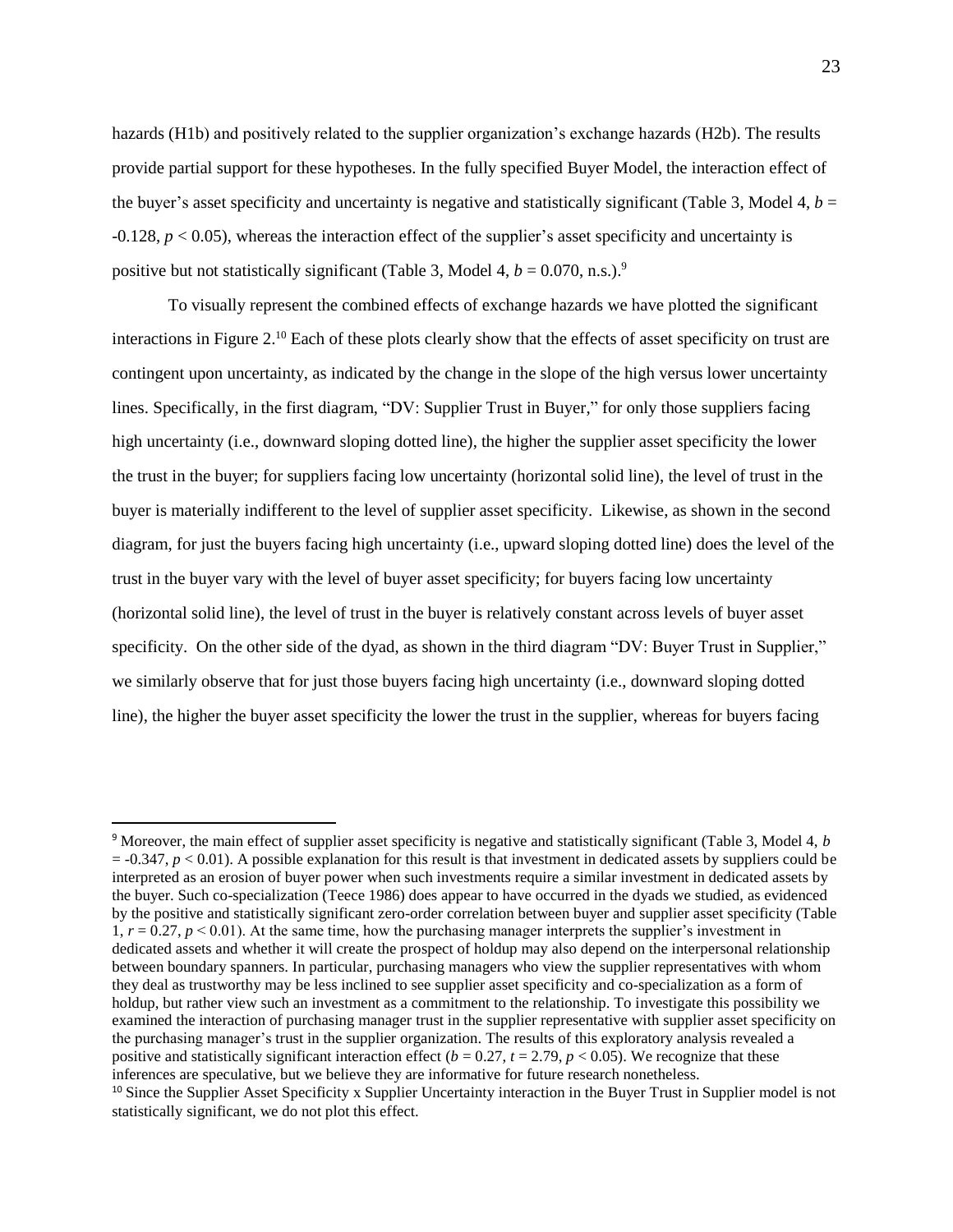low uncertainty (horizontal solid line), the level of trust in the supplier is invariant across the level of buyer asset specificity.

------------------------------------------

Insert Figure 2 about here -------------------------------------------

#### **Power Imbalance**

Our second set of hypotheses predicted that power imbalance would be differentially associated with trust across the dyad. In particular, for the power-disadvantaged supplier, power imbalance should decrease the supplier representative's trust in the buyer organization (H3a). Conversely, for the power-advantaged buyer, power imbalance should increase the purchasing manager's trust in the supplier organization (H3b). To test these hypotheses, we include the measure of power imbalance (defined as the ratio of supplier to buyer asset specificity) in both Supplier and Buyer Models. In both models, the coefficient for power imbalance is statistically significant, and as predicted in opposite directions (Supplier Model, Table 2, Model 4, *b* = -0.494, *p* < 0.01; Buyer Model, Table 3, Model 4, *b* = 0.367, *p* < 0.01). These results provide strong support for Hypotheses 3a and 3b. In terms of practical significance, a one-standard deviation increase in power imbalance decreases the supplier representative's trust in the buyer organization by 49%. In contrast, a one standard deviation increase in power imbalance increases the purchasing manager's trust in the supplier organization by nearly 37%.

## **Power Position**

Our last set of hypotheses predicted that both the power-disadvantaged and the power-advantaged parties will attend to the exchange hazards of the power-advantaged party to a greater extent as the basis for their trust in each other. Specifically, we expect the buyer's exchange hazards to have a stronger effect than the supplier's exchange hazards on both the supplier representative's trust in the buyer organization (H4a) and the purchasing manager's trust in the supplier organization (H4b). To test these hypotheses, which predict that the parameter estimates for the buyer's exchange hazards will be larger than the parameter estimate for the supplier's exchange hazards, we use a Wald test. In the Supplier Models, the difference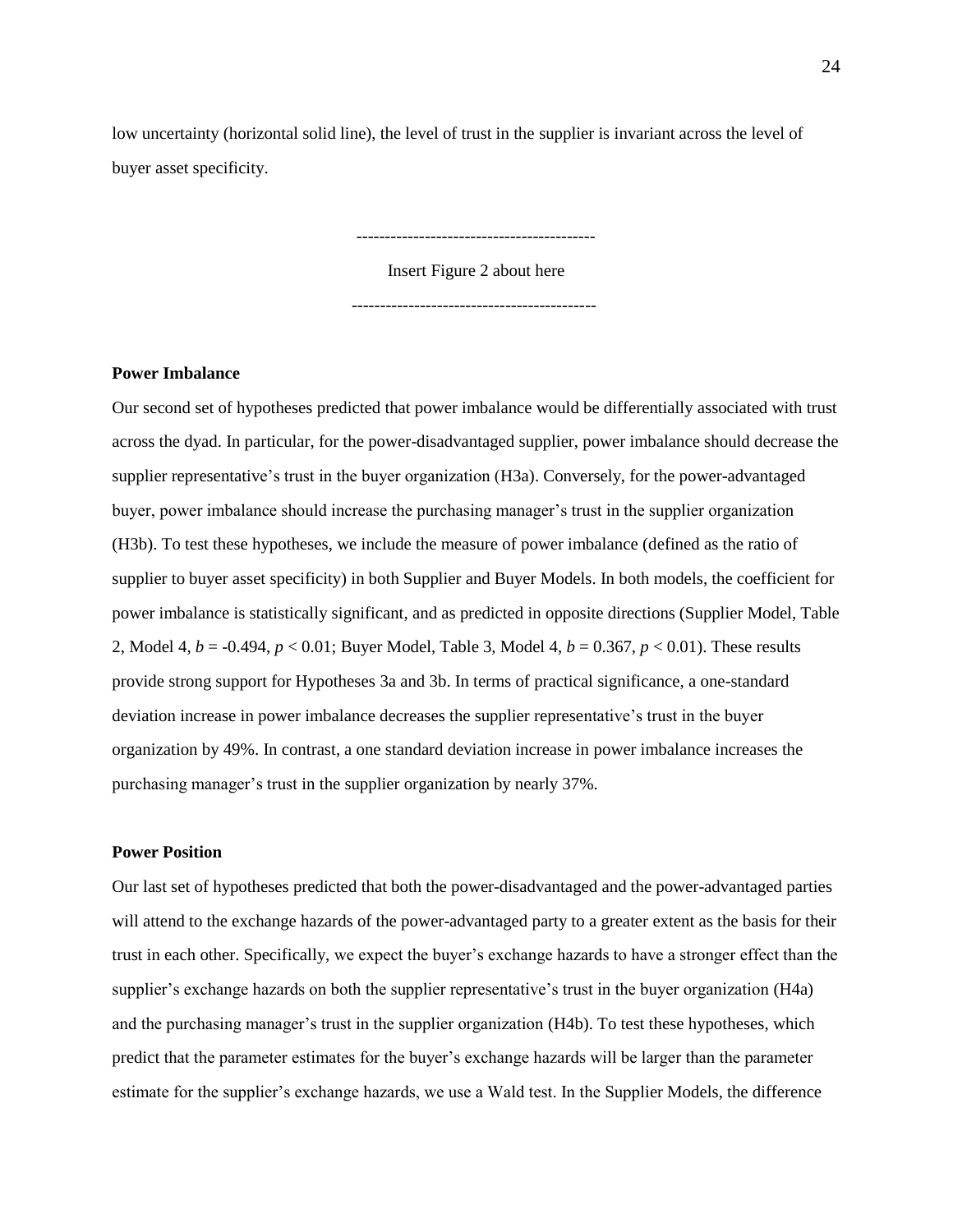between buyer and supplier exchange hazards is 0.28 (*p* < .01), thereby supporting Hypothesis 4a. In other words, a one standard deviation change in the buyer's exchange hazards results in a 28% greater effect on trust than the same change in the supplier's exchange hazards (Table 2; Model 4). In the Buyer Models, the difference between buyer and supplier exchange hazards is  $0.197$  ( $p < .05$ ), supporting Hypothesis 4b. Again, in practical terms this means that a one standard deviation increase in buyer exchange hazards yields a 20% greater effect on trust than the same change in the supplier's exchange hazards (Table 3; Model 4). Taken together, the results support the prediction that the buyer's exchange hazards have a stronger effect than those of the supplier on both the supplier representative's trust in the buyer organization and the purchasing manager's trust in the supplier organization.

#### **Additional Analyses**

A question may be raised regarding the extent to which the dyadic models we developed provide additional explanatory power above and beyond the traditional approach of treating the antecedents of interorganizational trust as mutual and reciprocal. To evaluate the relative impact of adopting a dyadic view, we compared the  $\mathbb{R}^2$  from the models discussed above to those from one-sided models (e.g., the Supplier's controls and exchange hazards on the Supplier's trust in the Buyer, results available upon request). When we estimate the one-sided models for each party and compared the  $\mathbb{R}^2$  we observed a statistically significant decrease relative to the dyadic models (Suppliers' Trust in Buyers, Table 2, Model 4,  $\Delta R^2 = -0.15$ ,  $p < .01$ ; Buyers' Trust in Suppliers, Table 3, Model 4,  $\Delta R^2 = -0.19$ ,  $p < .01$ ). We additionally estimated the corresponding one-sided models from the opposite side of the dyad (e.g., the Buyer's controls and exchange hazards on the Supplier's trust in the Buyer). When we estimate these "opposite-sided" models for each party and compared the  $\mathbb{R}^2$  we again observed a statistically significant decrease relative to the dyadic models (Suppliers' Trust in Buyers, Table 2, Model 4,  $\Delta R^2 = -0.12$ ,  $p <$ .01; Buyers' Trust in Suppliers, Table 3, Model 4,  $\Delta R^2 = -0.19$ ,  $p < .01$ ). Based on these results, we believe that adopting a dyadic perspective provides additional explanatory power for understanding the antecedents of interorganizational trust.

#### **DISCUSSION**

Starting from the premise that trust is an inherently relational concept (Lewis and Weigert 1985, Zaheer et al. 1998), research has predominantly approached interorganizational trust as a mutually held and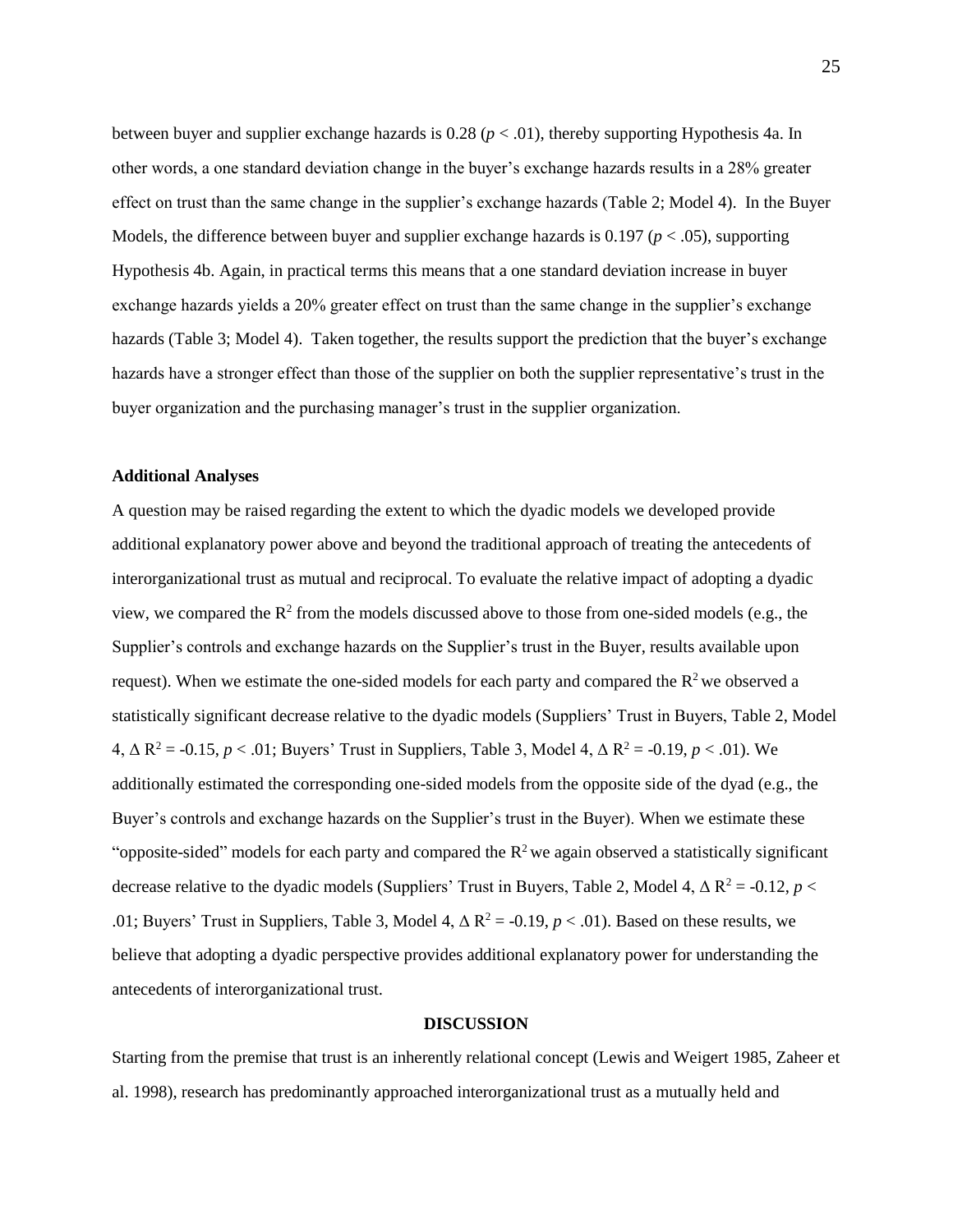reciprocally determined phenomenon. Our approach differs by viewing the sources of trust from a dyadic perspective, thereby recognizing both the mutual and exclusive features of the exchange relationship. By doing so, we emphasize and highlight the value of explaining and predicting trust in ongoing exchange relationships based on a common set of antecedents that also vary in their influence across the dyad. Specifically, we show that each party's exchange hazards affect not only its own trust in the counterpart, but also the counterpart's trust in it. Further, we observe that the degree of power imbalance in the relationship has a unique effect on trust for each side of the dyad. And, we demonstrate that the magnitude of effects of exchange hazards differ based on the power position of each party. Taken together, the findings from this study suggest a fundamental reconceptualization of the nature of trust in interorganizational exchange relationships.

Our focus on recognizing and teasing out asymmetries in the trust relation echoes and builds upon emerging conceptual and qualitative research that is fundamentally challenging the foundational underpinnings of trust. In contrast to the typical view of interorganizational trust as mutually held and reciprocally determined, Korsgaard et al. (2015) highlight asymmetries in levels of trust across the dyad. In the same vein, Graebner (2009) shows how trust levels vary between buyers (acquirers) and sellers (target firms). We complement the work of these scholars by theorizing about the asymmetries in the *sources* of trust across the interorganizational dyad and by empirically validating the extent to which the sources of trust are the same or different between exchange partners.

Our dyadic view lends a distinct interpretation to the antecedents of interorganizational trust. Indeed, the prevailing relational view (e.g., Dyer and Singh 1998) would construe exchange hazards as having the same effect, to the same degree, on each party's trust in the other (Poppo et al. 2008). Conversely, central to our dyadic view is the notion that exchange hazards represent both a threat and a signal, the precise meaning of which varies depending on the side of the dyad from which it is viewed and whose assets are at stake (own versus other). From one side of the dyad, exchange hazards constitute a threat of opportunism, whereas from the other side the same exchange hazards are seen as a signal of commitment to the relationship. Such dual effects of exchange hazards, which are only apparent when adopting a dyadic view, stands in stark contrast to the mutual and reciprocal effects derived from the conventional view.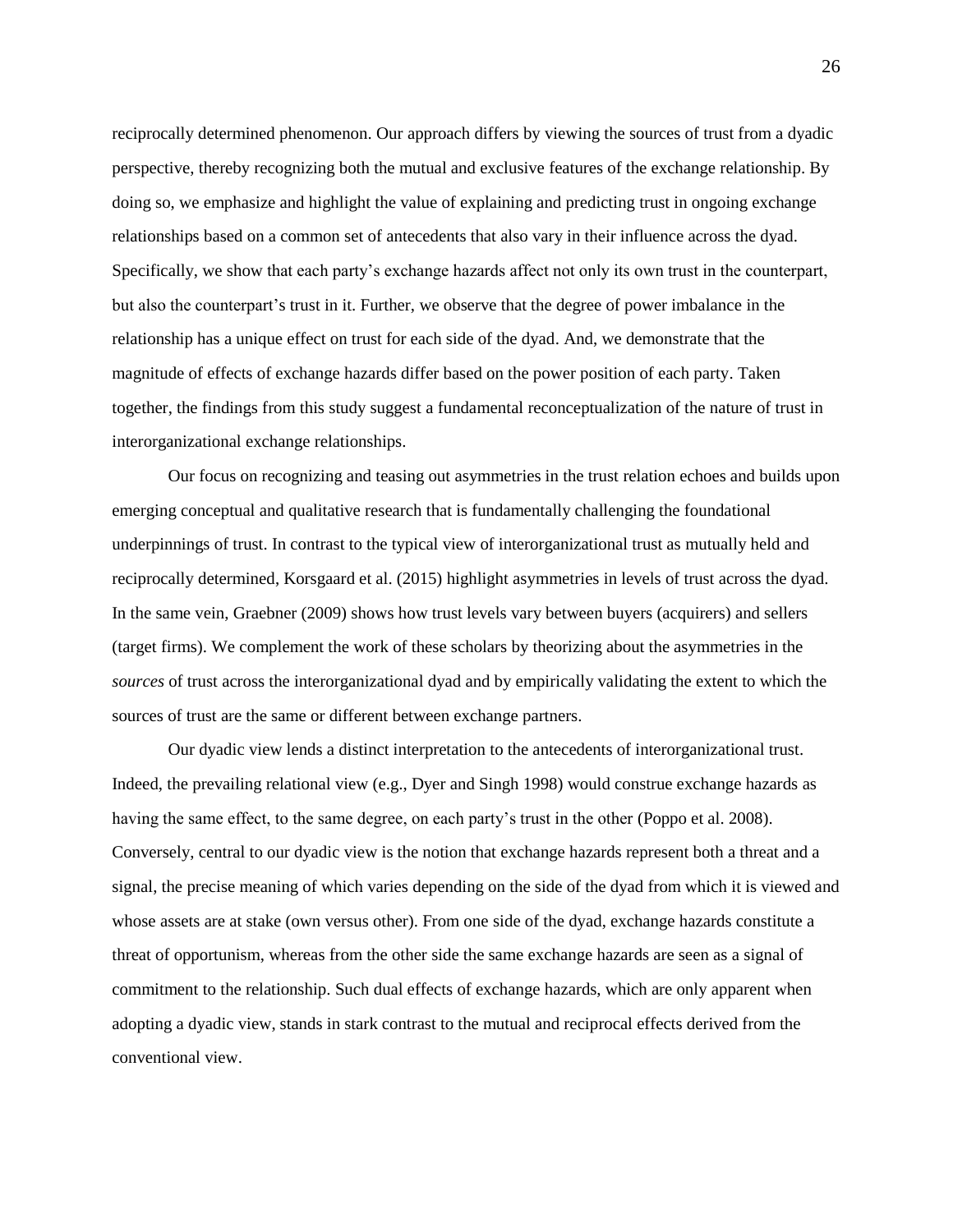Drawing from our dyadic view, we see a number of significant implications for furthering the literature on interorganizational trust. At a most basic level, a dyadic approach suggests the need to systematically incorporate, and explicitly distinguish between, the separate attributions (own versus other) each party makes of their exchange relationship. We would argue that what appears to be a mutual and reciprocal set of effects on trust are, in fact, composed of unique construals for the power-advantaged versus disadvantaged parties. Rather than the two parties attending equally to the antecedent conditions on both sides of the dyad, a disproportionate shift in attention occurs to the power-advantaged party.

Accordingly, to arrive at a more precise understanding of interorganizational trust we maintain that it is essential to accurately identify the power positions in the relationship. Perhaps most fundamental to a dyadic view is the recognition that power positions exist in relation to each other and define the extent of power imbalance in the dyad. We submit that imbalance directs attention to an additional element, the relative dependence in the relationship, which highlights the misalignment of exchange hazards as reflecting the extent to which the risk of opportunism is attenuated by the signal of commitment. Taken together, our dyadic view demonstrates the value of disaggregating interorganizational trust into its constituent components of the two party's distinct attributions, unique construals, and relative dependence. By doing so, we call into question the basic premise of conceptualizing interorganizational trust as *de facto* mutual and reciprocal. Rather, we would advocate for evolving the notion of interorganizational trust to reflect a more comprehensive treatment of the dyad as encompassing not only shared, but also separate and disproportionate antecedents.

An interesting observation arising from our dyadic approach is the extent to which trust is equally malleable by both parties of the dyad. In particular, our study suggests that it may be more difficult for the power-disadvantaged party to influence trust because its power-advantaged counterpart largely overlooks it. For instance, the supplier would appear to be unable to induce the buyer to trust it by signaling its commitment through its investments in specific assets. In fact, rather than enhancing trust, the suppliers' asset specificity actually has a deleterious effect on the buyer's trust in the supplier (Table 3, Model 4,  $b =$  $-0.300, p < 0.01$ ). More generally, our findings indicate that influencing trust involves attending to a separate set of antecedents across the dyad, which affect trust in distinct and opposing ways. Equally important, as the imbalance in power between parties grows, our results suggest that the disparity in effects across the dyad become more pronounced.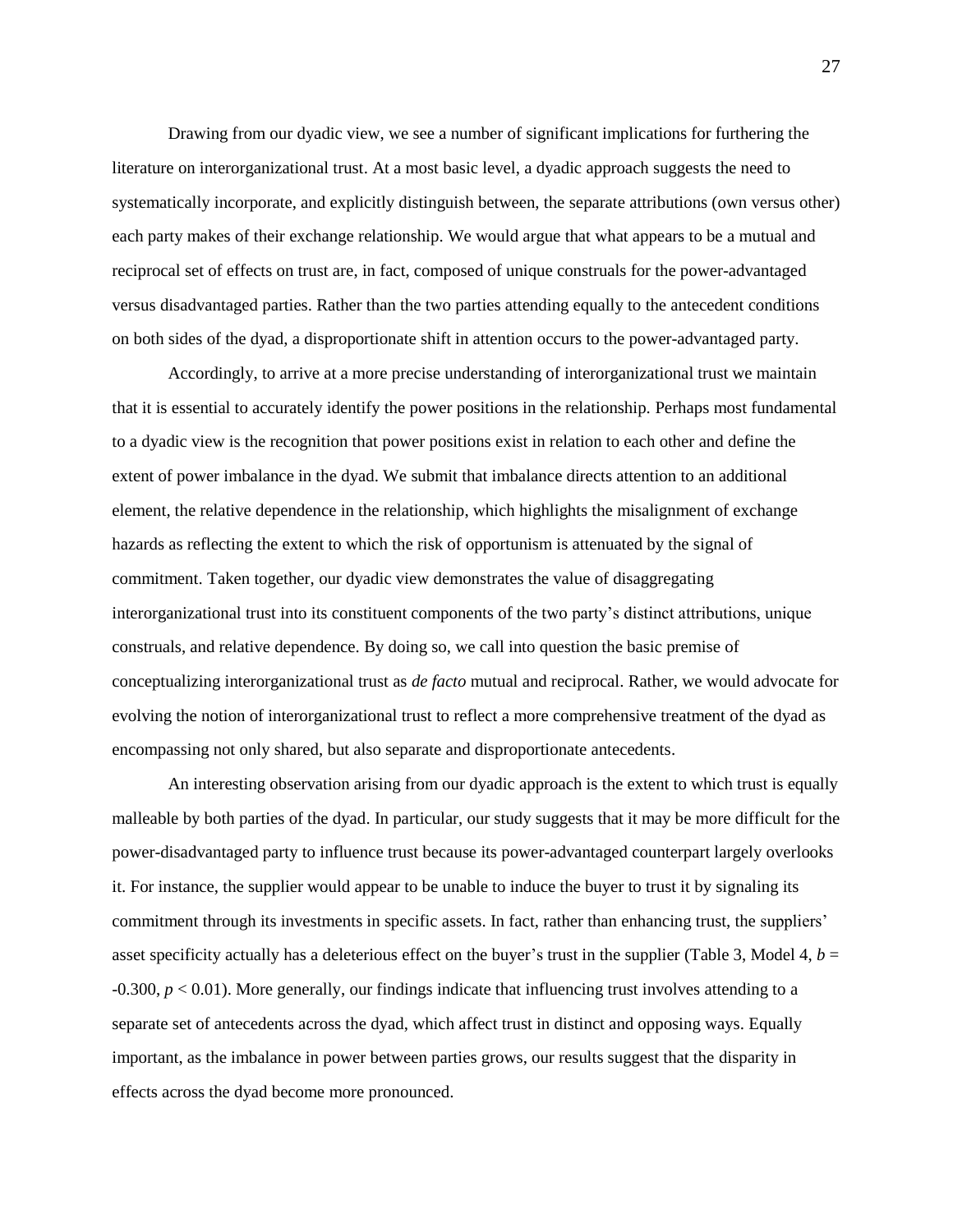Our results also speak to research on power and trust, which has largely evolved as two independent literatures (Bachmann 2006). Both power and trust have been seen as playing important roles in shaping the governance of interfirm exchange. Whereas power and trust have traditionally been viewed as alternative means of governing relationships (Luhmann 1979), recent research has argued that the effects of power and trust are complementary (e.g., Gulati and Sytch 2007). Nevertheless, these incipient efforts to empirically validate the link between power and trust have yet to support the predicted relationship. The results reported here provide initial evidence of the generally complementary, but nuanced, relationship between power and other antecedents of trust. Power imbalance is complementary in the sense that it strengthens the effects of buyers' exchange hazards for both parties, but the complementarity is nuanced because the directions of those effects are opposite (positive for the supplier and negative for the buyer). In this way, we take a critical step toward advancing scholarly understanding of how power and trust are linked in interorganizational exchange relationships.

#### **Limitations**

While we believe our study has advanced research on trust and interorganizational exchange, it is not without its drawbacks. One limitation of the study is its cross-sectional design, raising the possibility that our results may be subject to reverse causality. In order to unambiguously determine the direction of causality between trust on the one hand and its antecedents on the other, a longitudinal research design is undoubtedly necessary. Nevertheless, we do not believe that reverse causality is fundamentally undermining the validity of the results reported in our study. For instance, while we have proposed that exchange hazards influence trust, the reverse causality argument would suggest that trust in the counterpart affects these antecedents. Specifically, the reverse causality argument would predict that as trust in the counterpart increases, so too should a firm's willingness to take risks as reflected by its own specific investment in the relationship (i.e., a positive relationship between a firm's trust in the counterpart and its own exchange hazards). However, when we examine the pattern of results reported in Tables 3 and 4 we find no support for this rival hypothesis. On the contrary, both from the buyer's and the supplier's perspectives a firm's own exchange hazards are *negatively* related to trust in the partner organization. Accordingly, we believe that the potential for our results to be explained by the rival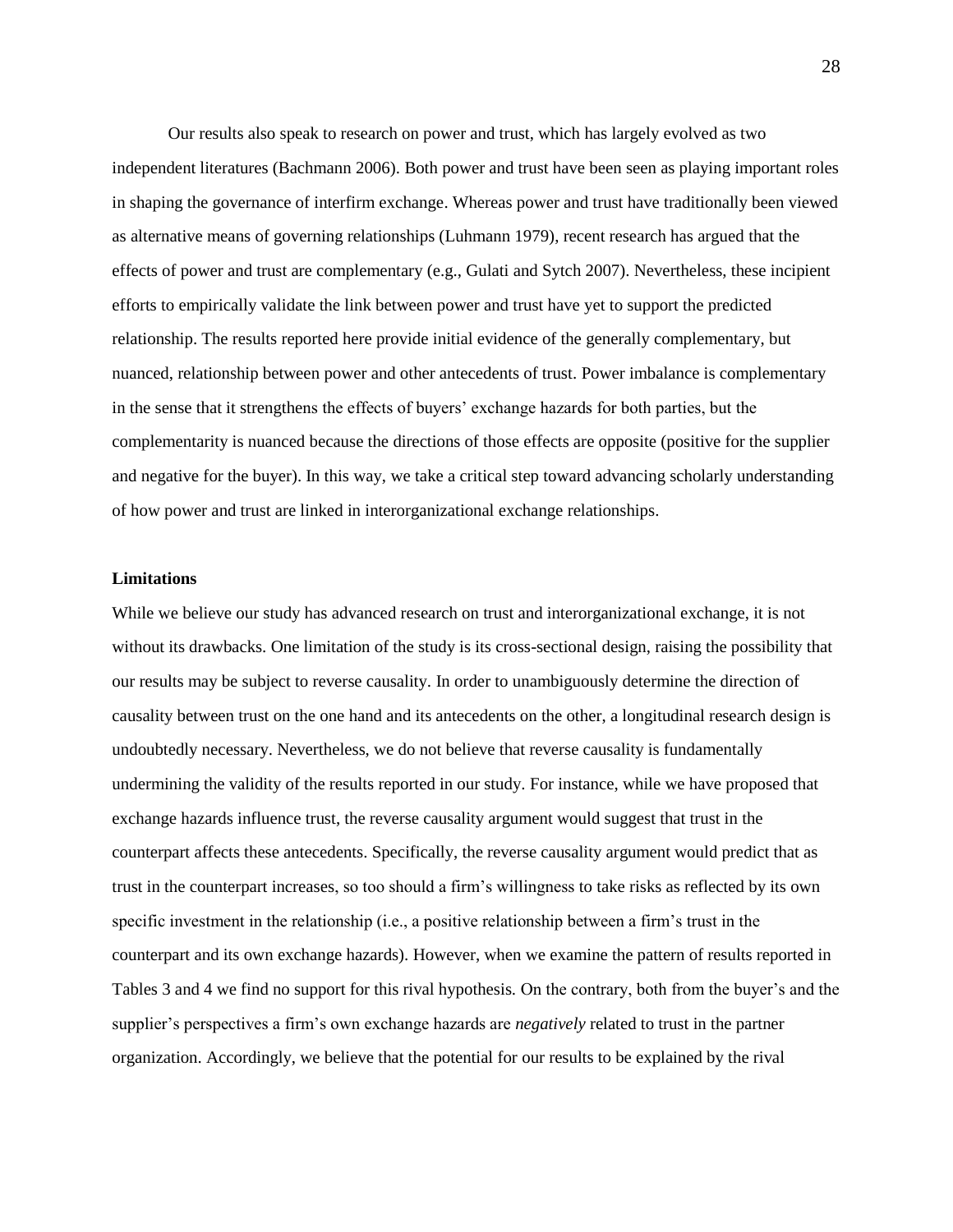hypothesis of reverse causality may be less severe than in other cases, but of course cannot be definitively ruled out.

A further limitation of our study is that the research design may have resulted in selection bias toward stable long-term exchange relationships. Although we undertook measures to limit the extent of this possibility we cannot completely rule out the potential of selection bias. Nevertheless, to the extent that such a bias remains we believe that it would have the effect of restricting the range of our dependent variable. Such a range restriction would likely make it more difficult to observe statistically significant effects of the predicted variables. To be conservative our findings should be interpreted as most relevant to trust in ongoing relationships, with the relevance of the results to formative and younger relationships a question that remains to be explored.

An additional limitation of this research is that it observes the effects of power positions and power imbalance in a single industry context. As noted previously, the buyers in our study were more powerful than their supplier counterparts. Which party enjoys a power advantage, however, may vary from one setting to another. Thus, it would be valuable to ascertain the degree of variation in power between exchange partners in different contexts.

#### **Future Directions**

Our finding that both exchange partners primarily focus on the power-advantaged position, and pay less attention to the power-disadvantaged position, in making assessments of a counterpart's trust, raises a number of intriguing questions for future research. If in fact attention to trust-related information is so heavily skewed toward one side of the dyad, what does this imply for the stability and sustainability of trust as the exchange relationship changes and evolves? For instance, as the power-advantaged party's exchange hazards increase, it would see the counterpart as less trustworthy, while the opposite is true for the counterpart. Thus, the asymmetries in the antecedents of trust that we observed appear to suggest a divergence in trust between the exchange parties, which would eventually call into question the viability of the relationship and raise challenges for its ongoing governance (e.g. Lumineau and Malhotra, 2011; Malhotra and Lumineau 2011). Clearly, to explore dyadic dynamics such as these would require a longitudinal research design that captures the ebb and flow of exchange relationships along with how those changes are interpreted and construed by both exchange partners (Lewicki et al. 2006). More specifically, future research may wish to explicitly incorporate not only each party's view of its own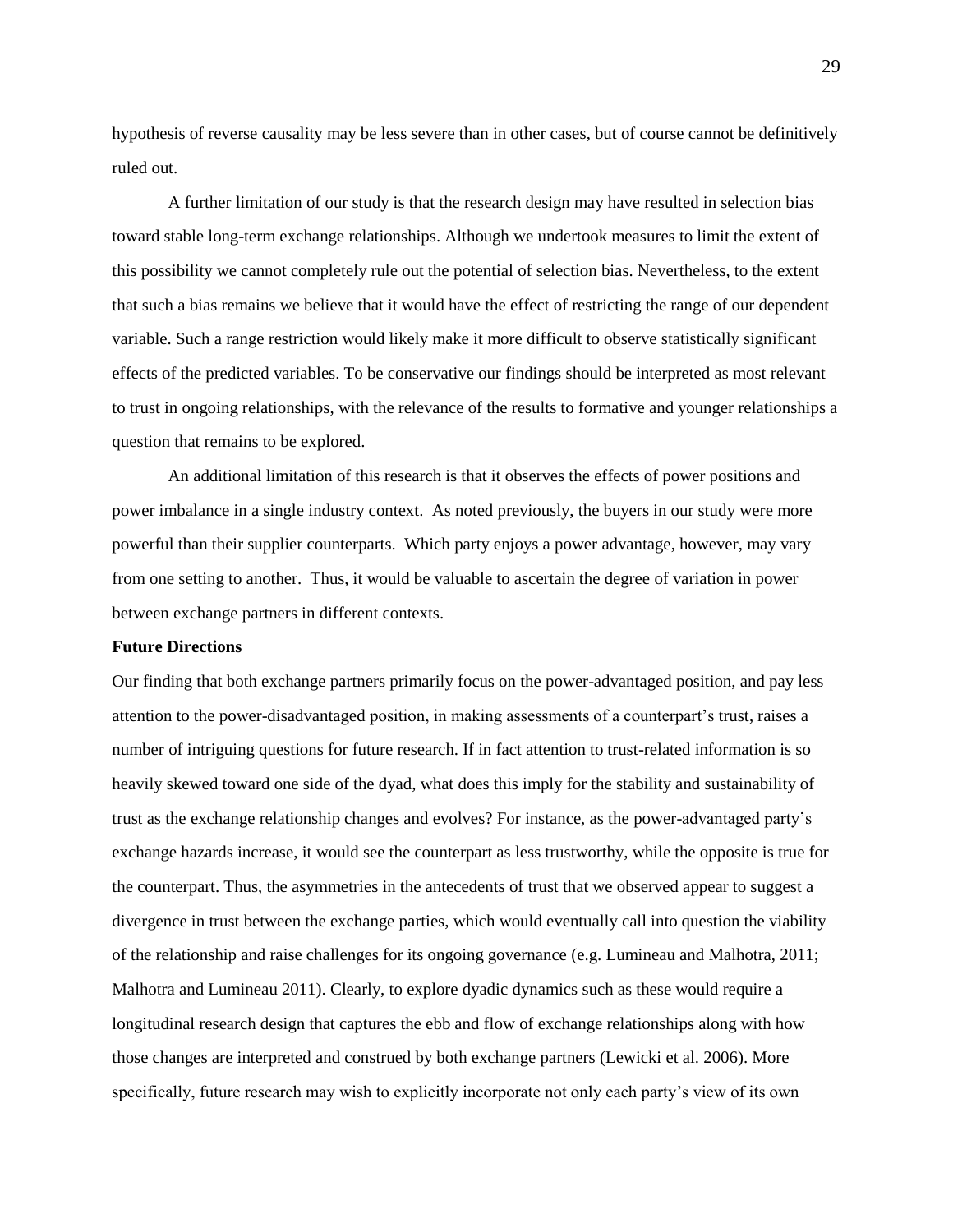relative power in the relationship, but also each party's perception of the counterpart's power in the relationship. While some research designs have captured one party's view of its own and its counterpart's position in the relationship (Ganesan 1994, Gulati and Sytch 2007), research has yet to include *both* parties' perceptions of their counterpart's positions in the relationship. Accordingly, greater attention to not only measuring, but also modeling, the power dynamics in interorganizational relationships promises to advance scholarly understanding of dyadic nature of trust between exchange partners.

We would be remiss to not point out that although we have illustrated the dyadic nature of trust, the larger question of how additional antecedents, such as relationship stage or interorganizational context, may vary across the dyad remains unaddressed. For instance, in the early stages of a relationship when the parties have relatively little information about each other, the effects of power imbalance may be even greater. Along similar lines, extending our dyadic model to an interorganizational context where the roles and power positions are less obvious, such as in horizontal alliances, may further illuminate the role of power (and power imbalance) in influencing trust. For instance, we know of little research on horizontal alliances that explicitly explores the extent to which power influences the way that trust develops among partners (Young-Ybarra and Wiersema (1999) is a notable exception).

#### **Concluding Remarks**

Interorganizational trust is widely viewed as an inherently relational concept that is mutually held and reciprocally determined. We advance scholarly understanding in this area by proposing a dyadic theory to explain how the same set of antecedent conditions can have differential effects on the two parties to an exchange relationship. Our results show that adopting such a theoretical lens reveals the antecedents of interorganizational trust to be more nuanced and distinct between exchange partners than previously understood. In particular, we find that the two parties disproportionately attend to the firm in the position of power advantage and hold unique construals of their relationships based on the degree of power imbalance that exists. Given this, we see considerable promise in further elaborating the dyadic foundations of interorganizational trust.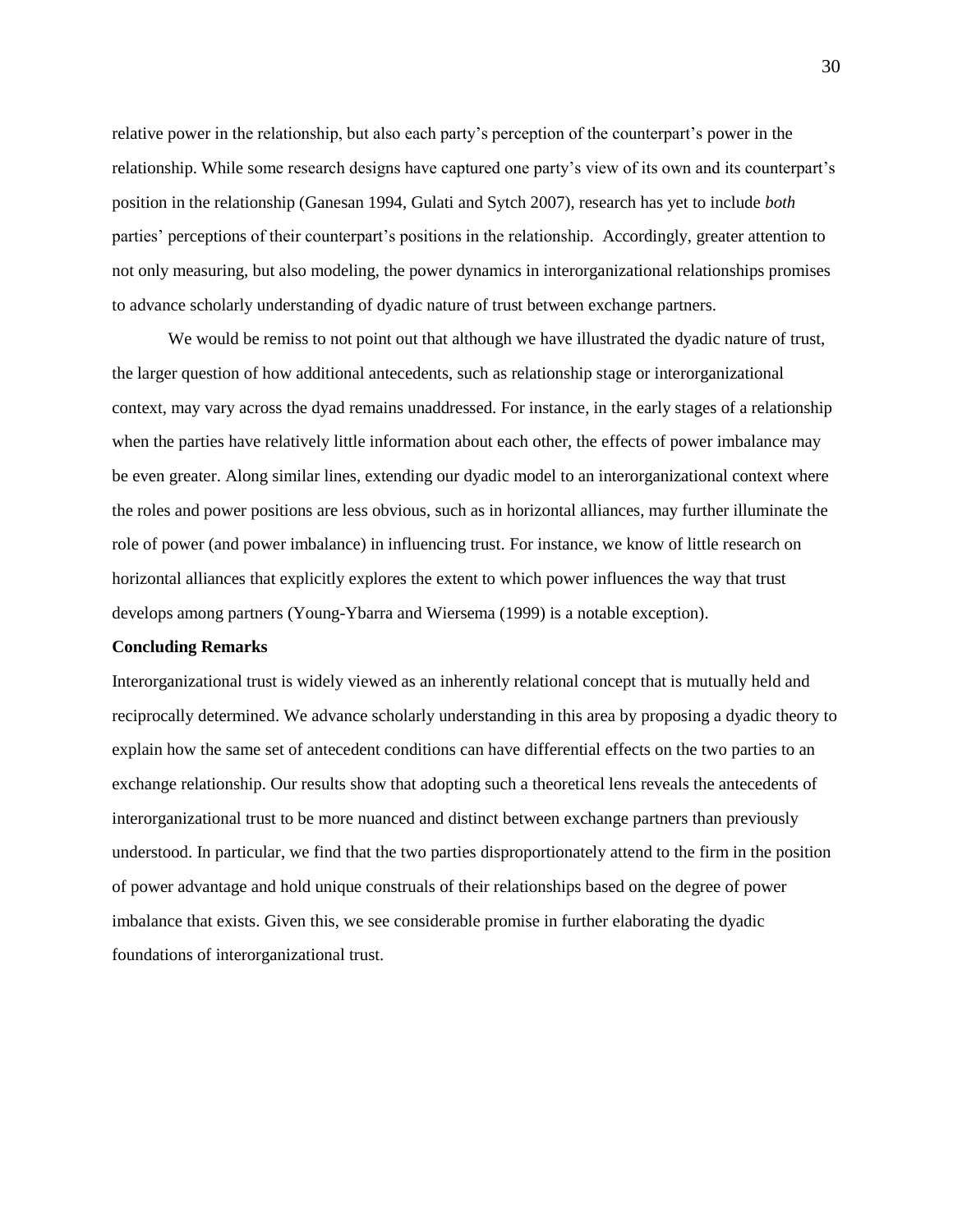#### **REFERENCES**

- Adler PS, Kwon SW (2002) Social capital: Prospects for a new concept. *Academy Manage. Rev.*, 27(1): 17–40.
- Anderson E (1988) Transaction costs as determinants of opportunism in integrated and independent sales forces. *J. Econom. Behavior and Organ.* 9(3): 247–264.
- Anderson E, Weitz B (1989) Determinants of continuity in conventional industrial channel dyads. *Market. Sci*. 8(4): 310–323.
- Anderson E, Weitz B (1992) The use of pledges to build and sustain commitment in distribution channels. *J. Market. Research* 29(1): 18–34.
- Anderson JC, Narus JA (1990) A model of distributor firm and manufacturer firm working partnerships. *J. Market.* 54(1): 42–58.
- Anderson E, Schmittlein DC (1984) Integration of the sales force: An empirical examination. *Rand J. Econom.* 15(3): 385–395.
- Bachmann R (2006) Trust and/or power: Towards a sociological theory of organizational relationships. In Bachmann R and Zaheer A, eds. *Handbook of Trust Research* (Edward Elgar, Northampton, MA), 393–408.
- Blau PM (1964) *Exchange and Power in Social Life* (Wiley, New York).
- Casciaro T, Piskorski MJ (2005) Power imbalance, mutual dependence, and constraint absorption: A closer look at resource dependence theory. *Admin. Sci. Quart.* 50(2): 167–199.
- Carson SJ, Madhok A, Varman R, John G (2003) Information processing moderators of the effectiveness of trust-based governance in interfirm R&D collaboration. *Organ. Sci.* 14(1): 45–56.
- Coleman JS (1990) *Foundations of Social Theory* (Harvard University Press, Cambridge).
- Dasgupta P (2000) Trust as a commodity. Gambetta D, ed. *Trust: Making and Breaking Cooperative Relations*, electronic edition, Department of Sociology, University of Oxford, chapter 4, pp. 49– 72,<http://www.sociology.ox.ac.uk/papers/dasgupta49-72.pdf>
- Demsetz H (1973) Industry structure, market rivalry, and public policy. *J Law & Econom*. 16(1): 1–9.
- Dillman DA (1978) *Mail and Telephone Surveys: The Total Design Method* (Wiley and Sons, New York).
- Doney PM, Cannon JP (1997) An examination of the nature of trust in buyer-seller relationships. *J. Market*. 61(2): 35–51.
- Dwyer FR, Oh S (1987) Output sector munificence effects on the internal political economy of marketing channels. *J. Market. Research.* 24: 347–358.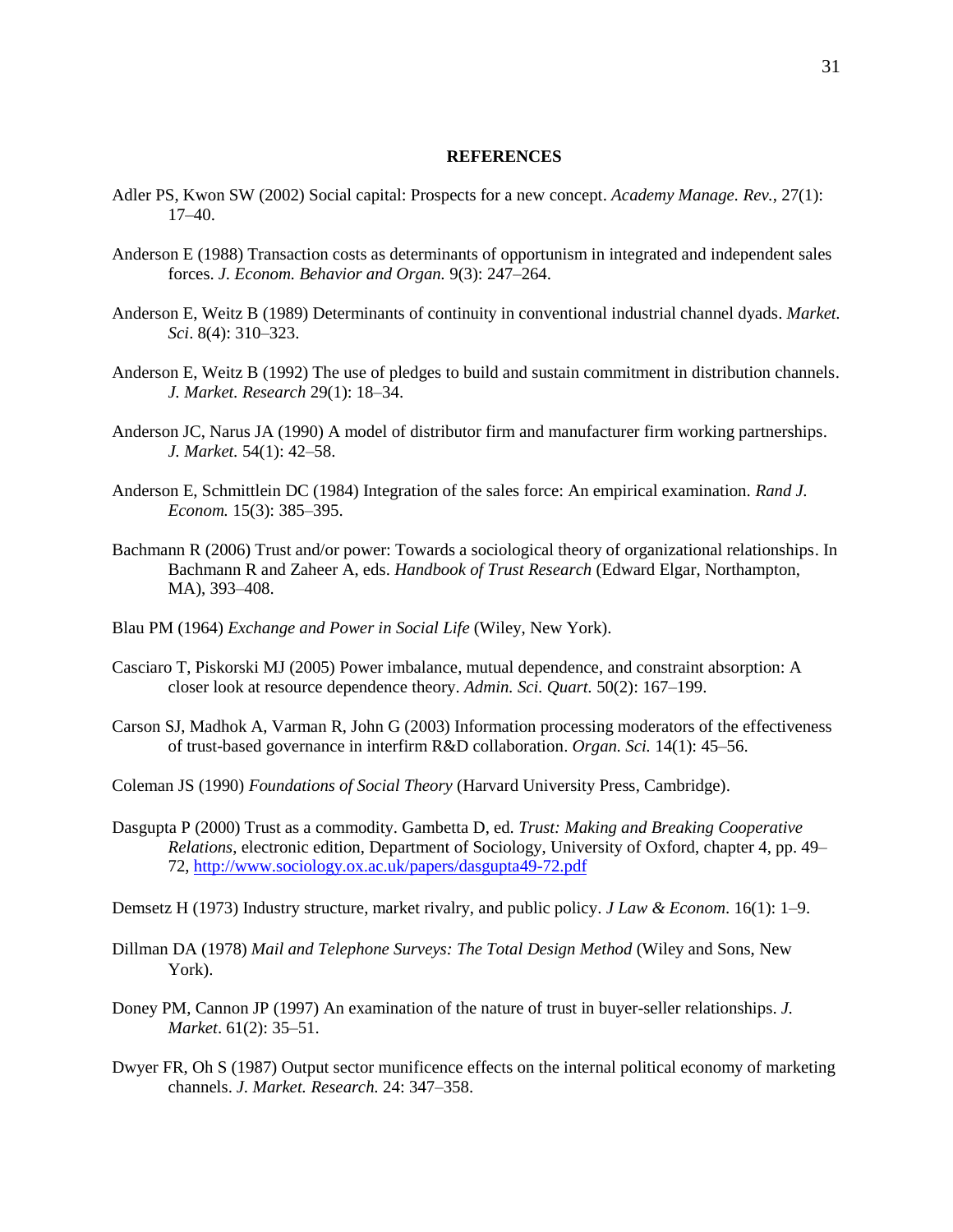- Dyer JH, Chu W (2003) The role of trust in reducing transaction costs and improving performance: Empirical evidence from the United States, Japan, and Korea. *Organ. Sci.* 14(1): 57–68.
- Dyer JH, Singh H (1998) The relational view: Cooperative strategy and sources of interorganizational competitive advantage. *Acad. Manage. Rev*. 23(4): 660–679.
- Ebenbach DH, Keltner D (1998) Power, emotion, and judgmental accuracy in social conflict: Motivating the cognitive miser. *Basic and Applied Social Psych*. 20(1): 7–21.
- Emerson RM (1962) Power-dependence relations. *Amer. Sociol. Rev*. 27(1) 31–41.
- Erber R, Fiske ST (1984) Outcome dependency and attention to inconsistent information *J. Personality and Social Psych*. 47(4): 709–726.
- Ertug G, Cuypers IR, Noorderhaven NG, Bensaou BM (2013) Trust between international joint venture partners: Effects of home countries. *J. of International Business Studies* 44(3): 263-282.
- Fichman M, Goodman PS (1996) Customer-suppliers ties in interorganizational relations. *Research in Organ. Behav.* 18: 285–329.
- Fiske ST, Taylor SE (1991) *Social Cognition* (McGraw-Hill, New York).
- Galinsky AD, Magee JC, Inesi ME, Gruenfeld DH (2006) Power and perspectives not taken. *Psych. Sci*. 17(12): 1068–1074.
- Ganesan S (1994) Determinants of long-term orientation in buyer-seller relationships. *J. Marketing* 58(2): 1–19.
- Geyskens I, Steenkamp JBE, Kumar N (1998) Generalizations about trust in marketing channel relationships using meta-analysis. *International J. Research in Marketing* 15(3): 223–248.
- Graebner, ME (2009) Caveat venditor: Trust asymmetries in acquisitions of entrepreneurial firms. The *Acad. Manage. J.* 52(3): 435-472.
- Guinote A (2007) Behavioral variability and the situated focus theory of power. *European Rev. Social Psych.* 18: 256–295.
- Gulati R (1995) Does familiarity breed trust? The implications of repeated ties for contractual choice in alliances. *Acad. Manage. J.* 38(1): 85–112.
- Gulati R, Nickerson JA (2008) Interorganizational trust, governance choice, and exchange performance. *Organ. Sci.* 19(5): 688–708.
- Gulati R, Sytch M (2007) Dependence asymmetry and joint dependence in interorganizational relationships: Effects of embeddedness on a manufacturer's performance in procurement relationships. *Admin. Sci. Quart.* 52(1): 32–69.

Harman HH (1976) *Modern Factor Analysis* (University of Chicago Press, Chicago).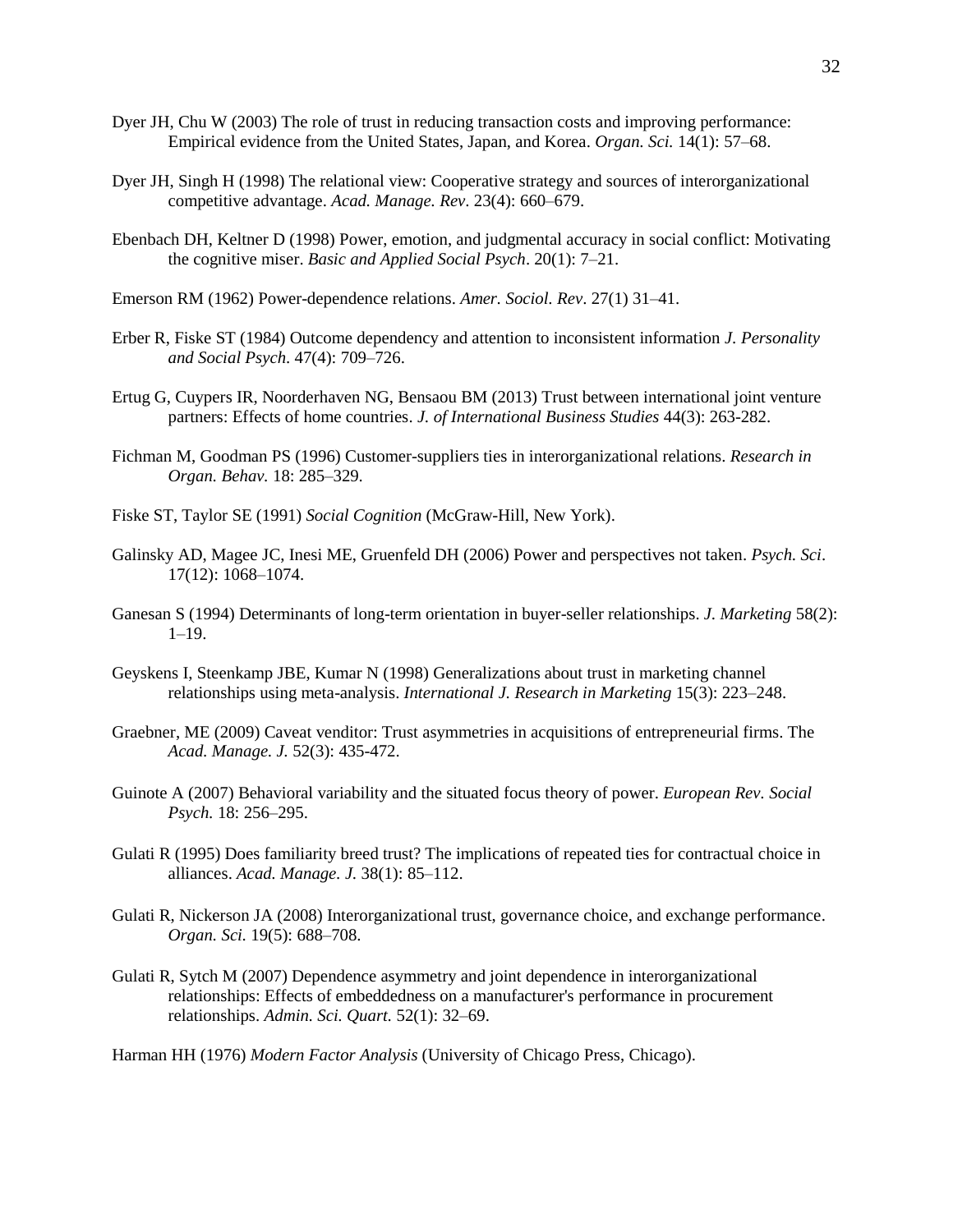- Haveman HA (1993) Organizational size and change: Diversification in the savings and loan industry after deregulation. *Admin. Sci. Quart.* 38(1): 20–50.
- Heide JB, John G (1988) The role of dependence balancing in safeguarding transaction-specific assets in conventional channels. *J. Marketing* 52(1): 20–35.
- Heide JB, John G (1990) Alliances in industrial purchasing: The determinants of joint action in buyersupplier relationships. *J. Marketing Research* 27(1): 24–36.
- Heide JB, Miner AS (1992) The shadow of the future: Effects of anticipated interaction and frequency of contact on buyer-seller cooperation. *Acad. Manage. J.* 35(2): 265–291.
- Jap SD, Anderson E (2003) Safeguarding interorganizational performance and continuity under ex post opportunism. *Manage. Sci.* 49(12): 1684–1701.
- John G, Weitz BA (1988) Forward integration into distribution: An empirical test of transaction cost analysis. *J. Law, Econom., and Organ.* 4(2): 337–355.
- Kahneman D, Tversky A (1979) Prospect theory: An analysis of decision under risk. *Econometrica: J. Econom. Society* 47(2): 263–291.
- Klein B, Crawford R, Alchian A (1978) Vertical integration, appropriable rents, and the competitive bidding process. *J. Law and Econom.* 21(2): 297–293.
- Korsgaard MA, Brower HH, Lester SW (2015) It isn't always mutual: A critical review of dyadic trust. *J. Manage.* 41(1): 47–70.
- Kramer RM (1996) "Divergent realities and convergent disappointments in the hierarchic relation: Trust and the intuitive auditor at work. Kramer RM and Tyler TR, eds. *Trust in Organizations: Frontiers of Theory and Research* (Sage, Thousand Oaks, CA), 216–245.
- Krishnan R, Martin X, Noorderhaven NG (2006) When does trust matter to alliance performance? *Acad. Manage. J.* 49(5): 894–917.
- Kumar N, Stern LW, Anderson JC (1993) Conducting interorganizational research using key informants. *Acad. Manage. J.* 36(6) 1633–1651.
- Lewicki RJ, Tomlinson EC, Gillespie N (2006) Models of interpersonal trust development: Theoretical approaches, empirical evidence, and future directions. *J. Manage.* 32(6): 991–1022.
- Lewis JD, Weigert A (1985) Trust as a social reality. *Social Forces* 63(4): 967–985.
- Luhmann N (1979) *Trust and Power* (John A. Wiley and Sons, Chichester).
- Lui SS, Ngo HY (2004) The role of trust and contractual safeguards on cooperation in non-equity alliances. *J. Manage.* 30(4): 471–485.
- Lumineau F, Malhotra D (2011) Shadow of the contract: How contract structure shapes interfirm dispute resolution. *Strat. Manag. J.*, 32(5): 532-555.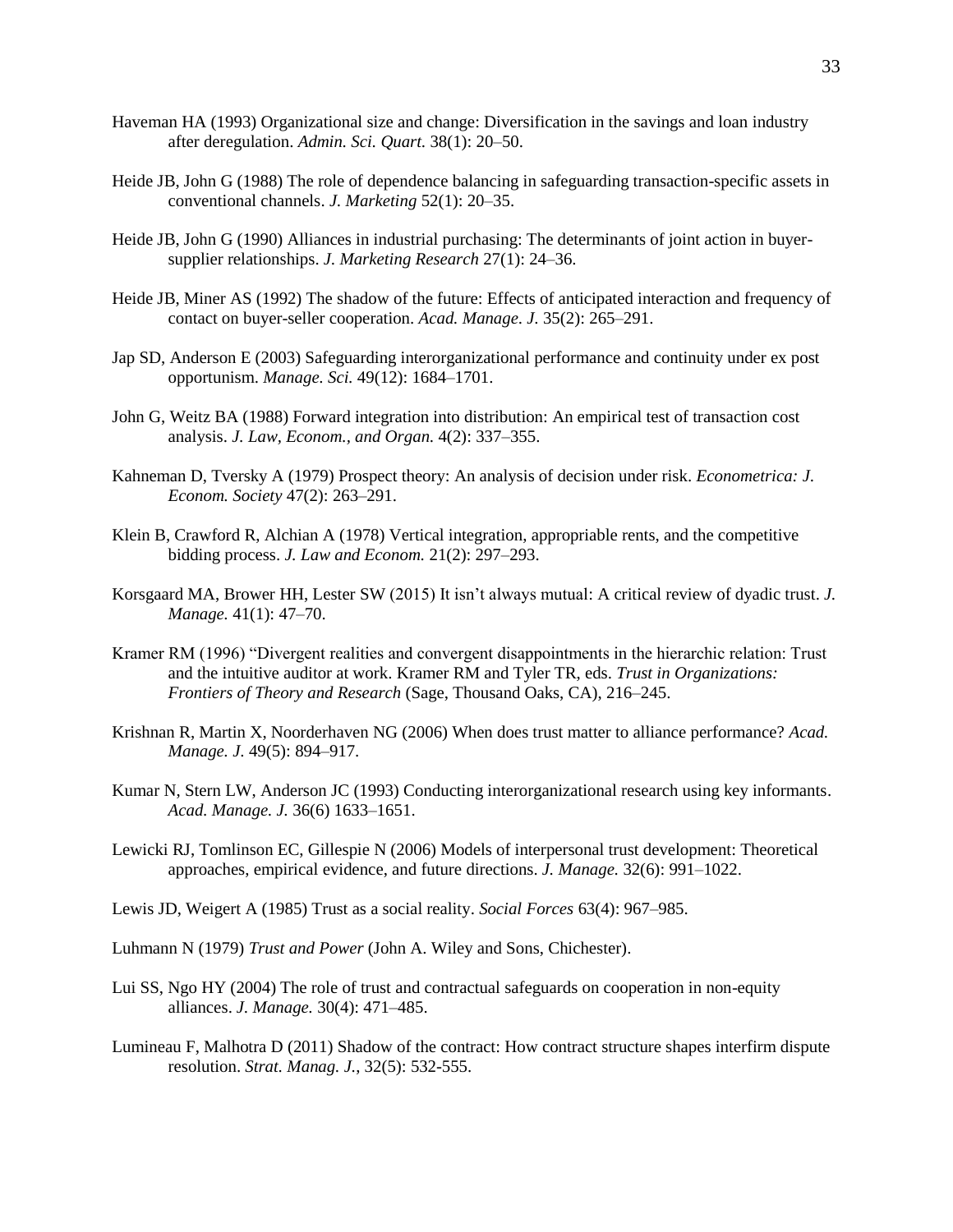- Madhok A (1995). Re-visiting multinational firms' tolerance for joint ventures: A trust-based approach. *J. International Business Studies* 26(1): 117–137.
- Magee J, Galinsky AD (2008) Social hierarchy: The self-reinforcing nature of power and status. *Acad. of Manage. Annals* 2: 351–398.
- Malhotra D, Lumineau F (2011) Trust and collaboration in the aftermath of conflict: The effects of contract structure. *Acad. of Manage. J.*, 54(5): 981-998.
- McEvily B, Tortoriello M (2011) Measuring trust in organisational research: Review and recommendations. *J. Trust Research* 1(1): 23–63.
- McGahan AM, Porter ME (1997) How much does industry matter, really? *Strat. Manage. J.* 18(Summer Special Issue): 15–30.
- Morgan RM, Hunt SD (1994) The commitment-trust theory of relationship marketing. *J. Marketing* 58(3): 20–38.
- Noordewier TG, John G, Nevin JR (1990) Performance outcomes of purchasing arrangements in industrial buyer-vendor relationships. *J. Marketing* 54(4): 80–93.
- Nooteboom B, Berger H, Noorderhaven NG (1997) Effects of trust and governance on relational risk. *Acad. Manage. J.* 40(2): 308–338.
- Nyaga GN, Whipple JM, Lynch DF (2010) Examining supply chain relationships: Do buyer and supplier perspectives on collaborative relationships differ? *J. Operations Manage.* 28(2): 101–114.
- Perrone V, Zaheer A, McEvily B (2003) Free to be trusted? Organizational constraints on trust in boundary spanners. *Organ. Sci.* 14(4): 422–439.
- Pfeffer J (1982) *Organizations and Organization Theory* (Pitman, Boston, MA).
- Pfeffer J (1992) *Managing with Power: Politics and Influence in Organizations* (Harvard Business Press).
- Pfeffer J, Salancik GR (1978) *The External Control of Organizations* (Harper and Row, New York).
- Pitesa M, Thau S (2013) Compliant sinners, obstinate saints: How power and self-focus determine the effectiveness of social influences in ethical decision making. *Acad. Manage. J.* 56(3) 635–658.
- Podsakoff PM, Organ DW (1986) Self-reports in organizational research: Problems and prospects. *J. Manage.* 12(4): 531–544.
- Poppo L, Zhou Z, Ryu S (2008) Alternative origins to interorganizational trust: An interdependence perspective on the shadow of the past and the shadow of the future. *Organ. Sci.* 19: 39–55.
- Puranam P, Vanneste BS (2009) Trust and governance: Untangling a tangled web. *Acad. Manage. Rev.* 34(1): 11–31.
- Ring PS, Van de Ven AH (1994) Developmental processes of cooperative interorganizational relationships. *Acad. Manage. Rev.* 19(1): 90–118.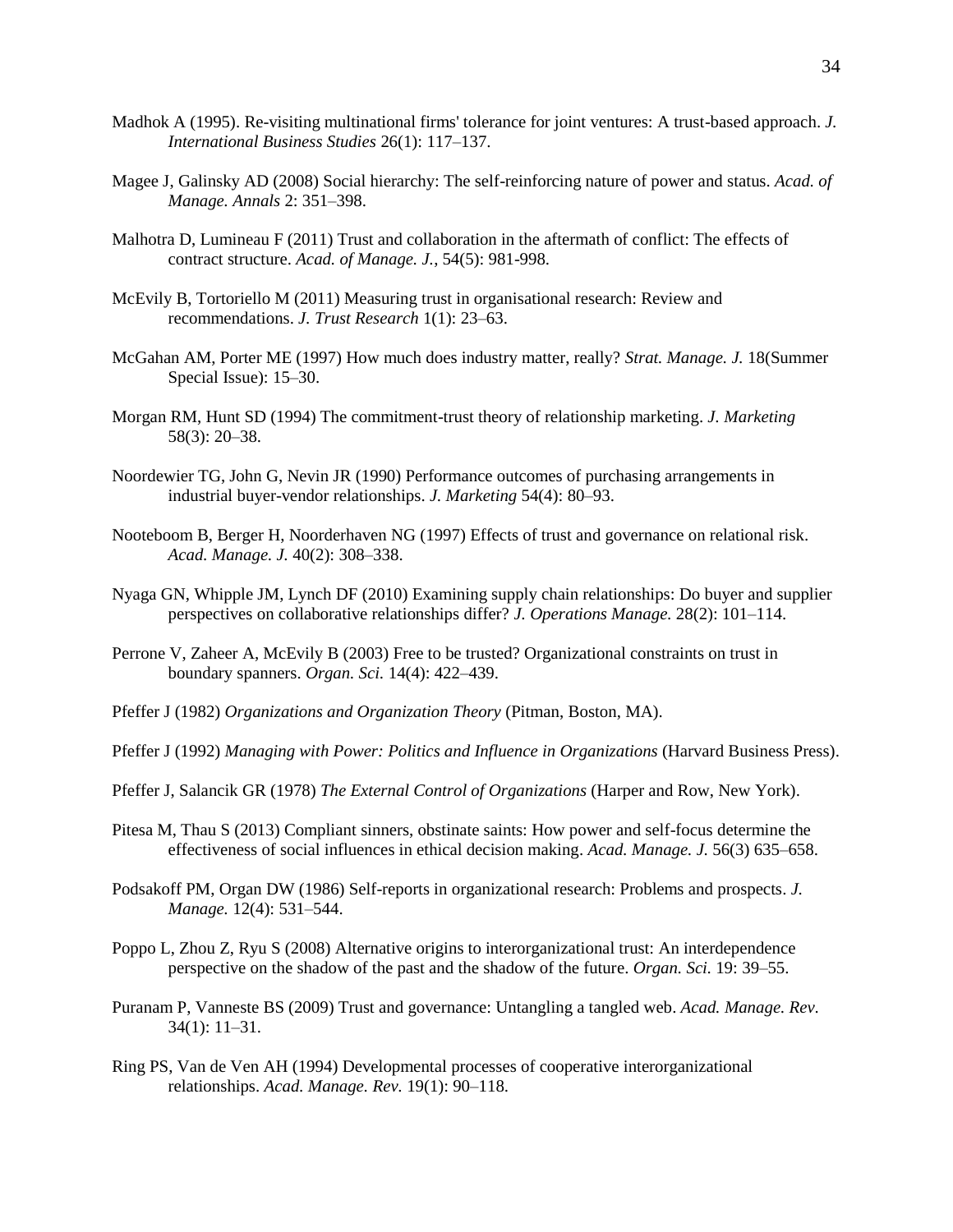- Schilke O, Cook KS (2015) Sources of alliance partner trustworthiness: Integrating calculative and relational perspectives. *Strategic Manage. J.* 36(2): 276–297.
- Simmel G (1978) The Philosophy of Money (1900). *Trans. Tom Bottomore and David Frisby* (Routledge, London).
- Teece DJ (1986) Profiting from technological innovation: Implications for integration, collaboration, licensing and public policy. *Research Pol*. 15(6) 285–305.
- Walker G, Weber D (1987) Supplier competition, uncertainty, and make-or-buy decisions. *Acad. Manage. J.* 30(3): 589–596.
- Weber JM, Malhotra D, Murnighan JK (2005) Normal acts of irrational trust: Motivated attributions and the trust development process. *Research in Organ. Behavior* 26: 75–101.
- Williamson OE (1985) *The Economic Institutions of Capitalism: Firms, Markets, Relational Contracting* (Free Press, New York).
- Young-Ybarra C, Wiersema M (1999) Strategic flexibility in information technology alliances: The influence of transaction cost economics and social exchange theory. *Organ. Sci.* 10(4): 439–459.
- Zaheer A, Fudge Kamal D (2011) Creating trust in piranha-infested waters: The confluence of buyer, supplier and host country contexts. *J. of International Business Studies* 42(1): 48-55.
- Zaheer A, Harris J (2005) Interorganizational trust. Shenkar O and Reuer JJ, eds. *Handbook of Strategic Alliances* (Sage, Thousand Oaks, CA), 169–197.
- Zaheer A, McEvily B, Perrone V (1998) Does trust matter? Exploring the effects of interorganizational and interpersonal trust on performance. *Organ. Sci.* 141–159.
- Zaheer A, Venkatraman N (1994) Determinants of electronic integration in the insurance industry: An empirical test. *Manage. Sci.* 40(5) 549-566.
- Zaheer A, Venkatraman N (1995) Relational governance as an interorganizational strategy: An empirical test of the role of trust in economic exchange. *Strat. Manage. J.* 16(5) 373–392.
- Zellner A (1962) An efficient method of estimating seemingly unrelated regression equations and tests for aggregation bias. *J. American Statistical Assoc.* 57: 348–368.
- Zucker LG (1986) Production of trust: Institutional sources of economic structure. 1840–1920. *Research in Organizational Behavior* 8: 53–111.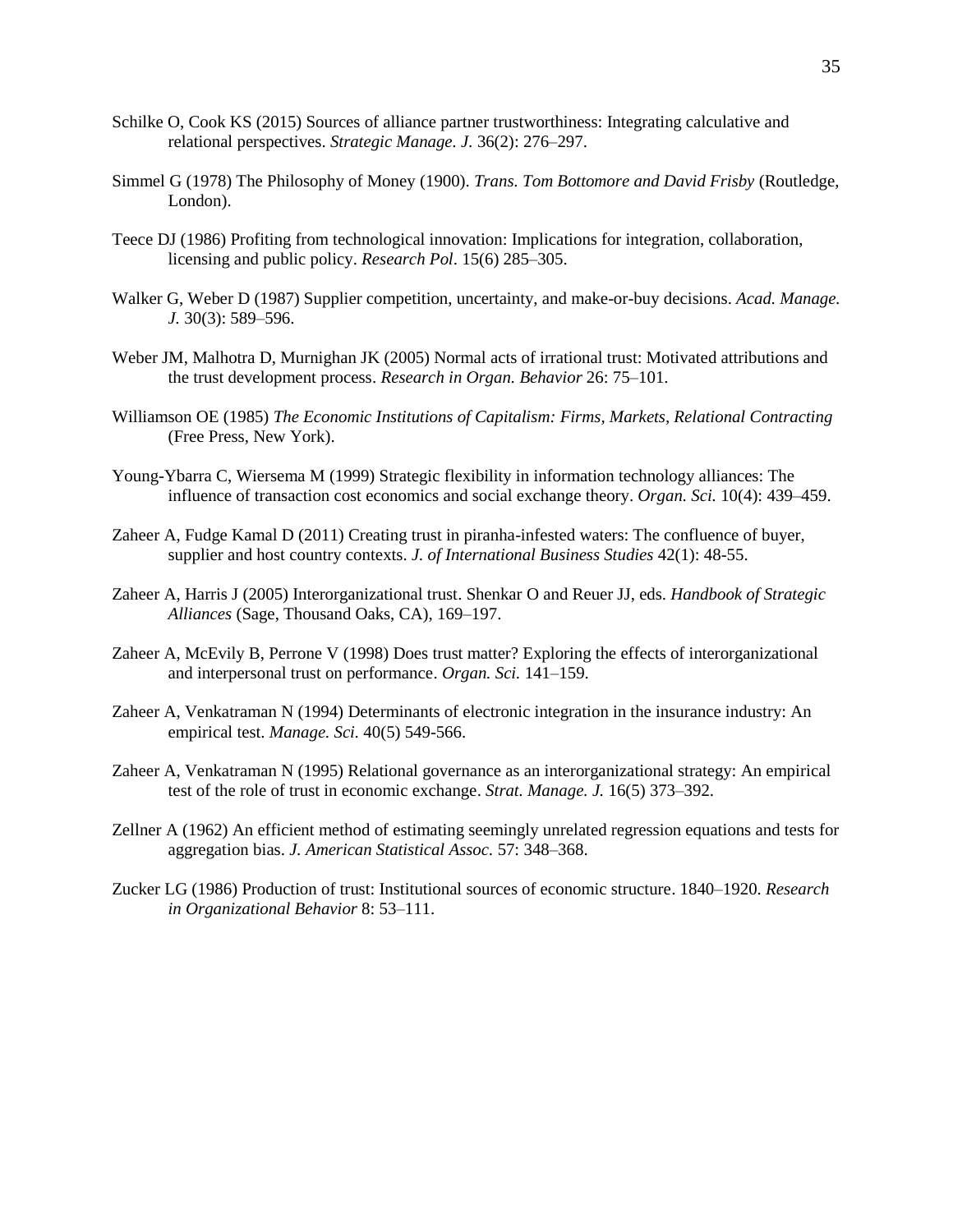## **FIGURE 1: THEORETICAL MODEL**

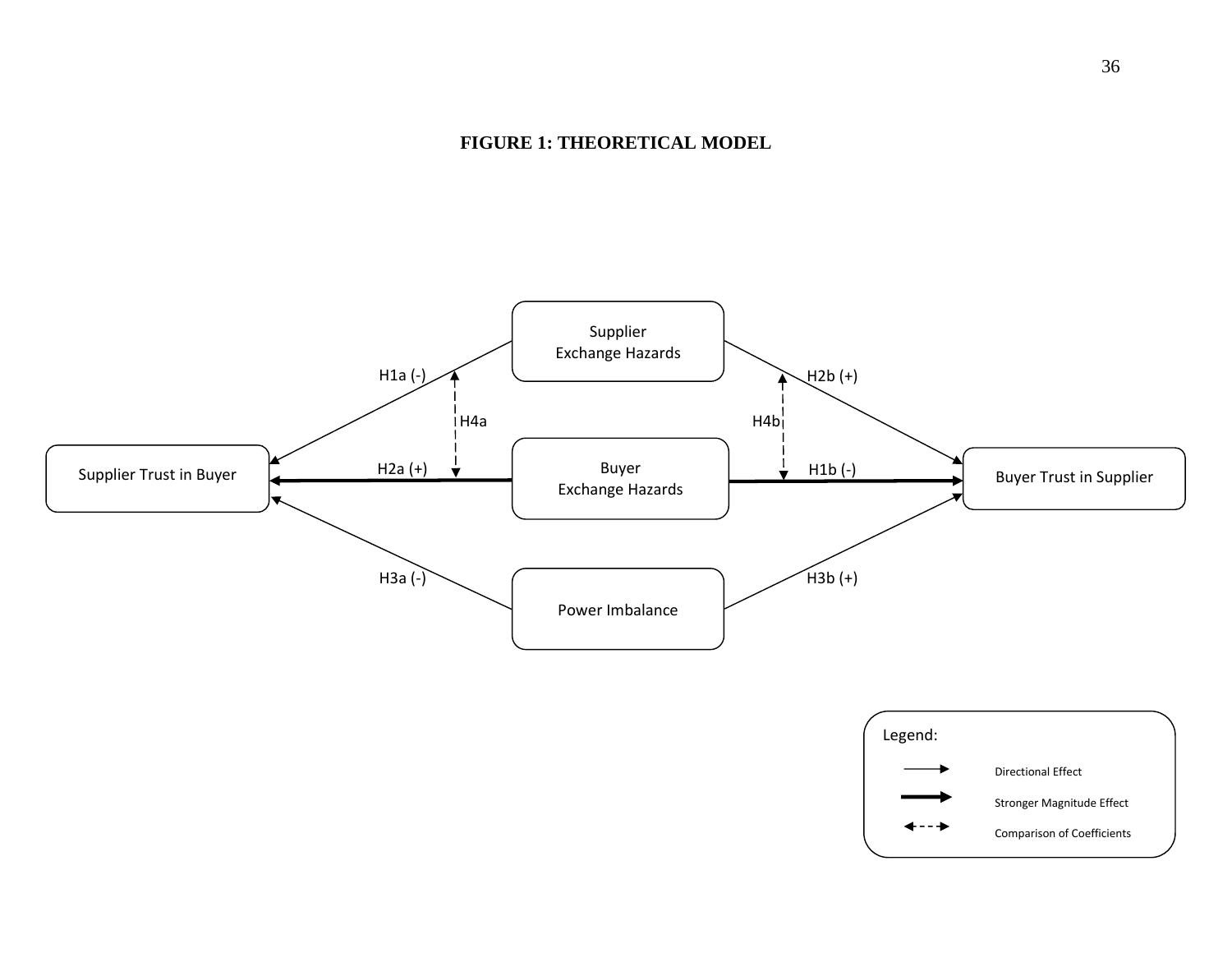| <b>TABLE 1</b>                                                             |
|----------------------------------------------------------------------------|
| <b>Descriptive Statistics and Zero-Order Correlations Among Constructs</b> |

|                                                                            |           |      |                          |                         |          |                | <b>TABLE 1</b> |          |                 |            |            |            |          |          |          |          |
|----------------------------------------------------------------------------|-----------|------|--------------------------|-------------------------|----------|----------------|----------------|----------|-----------------|------------|------------|------------|----------|----------|----------|----------|
| <b>Descriptive Statistics and Zero-Order Correlations Among Constructs</b> |           |      |                          |                         |          |                |                |          |                 |            |            |            |          |          |          |          |
|                                                                            | Mean S.D. |      | $\overline{a}$           |                         | 2        | $\mathfrak{Z}$ | $\overline{4}$ | 5        | 6               |            | 8          | 9          | 10       | II       | 12       | 13       |
| <b>Supplier</b>                                                            |           |      |                          |                         |          |                |                |          |                 |            |            |            |          |          |          |          |
| 1. Trust in Buyer Organization                                             | 5.51      |      | 0.99 0.73                |                         |          |                |                |          |                 |            |            |            |          |          |          |          |
| 2. Uncertainty                                                             | 3.31      |      |                          | 1.12 0.79 -0.127        |          |                |                |          |                 |            |            |            |          |          |          |          |
| 3. Asset Specificity                                                       | 4.37      |      |                          | .51 0.74 -0.098         | $-0.075$ |                |                |          |                 |            |            |            |          |          |          |          |
| 4. Trust in Purchasing Manager                                             | 5.41      |      |                          | $0.99$ $0.74$ $0.411**$ | $-0.105$ | 0.029          |                |          |                 |            |            |            |          |          |          |          |
| 5. Future Duration                                                         | 5.86      |      |                          | 1.58 0.92 0.141         | $-0.007$ | 0.115          | $0.448**$      |          |                 |            |            |            |          |          |          |          |
| 6. Tenure of Supplier Representative                                       | 9.63      | 7.23 | $\sim$                   | 0.003                   | $-0.099$ | 0.041          | $-0.024$       | $-0.024$ |                 |            |            |            |          |          |          |          |
| <b>Buyer</b>                                                               |           |      |                          |                         |          |                |                |          |                 |            |            |            |          |          |          |          |
| 7. Trust in Supplier Organization                                          | 5.76      |      |                          | $1.01$ 0.78 0.351**     | $-0.077$ | $-0.353**$     | 0.185†         | $-0.082$ | $-0.145$        |            |            |            |          |          |          |          |
| 8. Uncertainty                                                             | 2.85      |      |                          | $1.07$ 0.70 $-0.065$    | 0.084    | $-0.094$       | $-0.019$       | $-0.049$ | 0.008           | $-0.247*$  |            |            |          |          |          |          |
| 9. Asset Specificity                                                       | 2.93      |      |                          | 1.37 0.73 -0.101        | 0.144    | $0.265*$       | 0.036          | $-0.003$ | $0.260*$        | $-0.297**$ | 0.041      |            |          |          |          |          |
| 10. Trust in Supplier Representative                                       | 5.45      |      |                          | .27 0.88 0.165          | 0.023    | $-0.038$       | 0.012          | 0.090    | $-0.044$        | $0.337**$  | $-0.12$    | $-0.023$   |          |          |          |          |
| 11. Future Duration                                                        | 5.74      |      |                          | 1.70 0.95 -0.012        | $-0.027$ | $-0.027$       | 0.106          | 0.087    | $-0.096$        | 0.206†     | $-0.285**$ | $-0.030$   | $0.262*$ |          |          |          |
| 12. Tenure of Purchasing Manager                                           | 7.81      | 6.87 | $\overline{\phantom{a}}$ | 0.109                   | $-0.066$ | 0.073          | $0.252*$       | $-0.002$ | $0.249*$        | $0.214*$   | $-0.051$   | $-0.013$   | $-0.058$ | $-0.149$ |          |          |
| <b>Dyad</b>                                                                |           |      |                          |                         |          |                |                |          |                 |            |            |            |          |          |          |          |
| 13. Power Imbalance                                                        | 1.94      | 1.29 | $\sim$                   | $0.247*$                | 0.011    | 0.125          | $0.191\dagger$ | 0.046    | 0.209†          | 0.056      | 0.110      | 0.085      | 0.019    | $-0.020$ | $0.263*$ |          |
| 14. Past Duration                                                          | 1.76      | 0.83 | $\sim$                   | $-0.004$                | $-0.175$ | $0.380**$      | 0.062          | 0.138    | $-0.205\dagger$ | 0.069      | $-0.148$   | $-0.669**$ | 0.018    | $-0.047$ | $-0.011$ | $-0.063$ |

37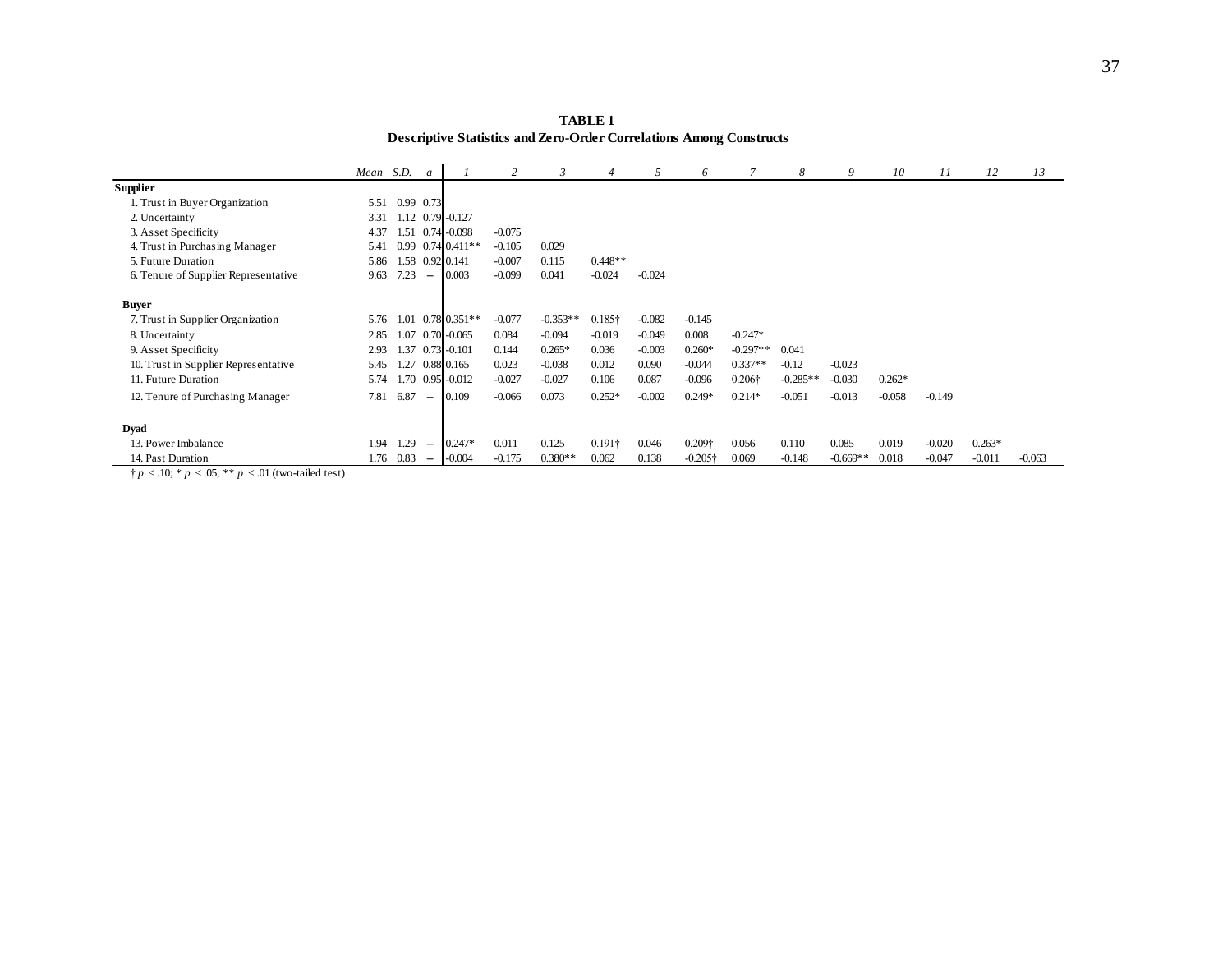#### **Antecedents of Trust**

#### **Dependent Variable:** *Supplier Representative Trust in the Buyer Organization*

|                                                             | Model 1         | Model 2          | Model 3         | Model 4         |
|-------------------------------------------------------------|-----------------|------------------|-----------------|-----------------|
|                                                             | b               | $\boldsymbol{b}$ | h               | b               |
| <b>Independent Variables</b>                                | (s.e.)          | (s.e.)           | (s.e.)          | (s.e.)          |
| <b>Controls</b>                                             |                 |                  |                 |                 |
| Supplier Representative Trust in the Purchasing Manager     | $0.293**$       | $0.313**$        | $0.282**$       | $0.312**$       |
|                                                             | (0.11)          | (0.11)           | (0.10)          | (0.10)          |
| Purchasing Manager Trust in the Supplier Organization       | $0.589**$       | $0.556**$        | $0.593**$       | $0.650**$       |
|                                                             | (0.09)          | (0.11)           | (0.11)          | (0.10)          |
| Past Duration of Relationship                               | $0.218\dagger$  | $0.208\dagger$   | $0.212\dagger$  | 0.168           |
|                                                             | (0.12)          | (0.12)           | (0.12)          | (0.11)          |
| Supplier Representative Tenure in the Supplier Organization | 0.013           | 0.011            | 0.007           | 0.008           |
|                                                             | (0.01)          | (0.01)           | (0.01)          | (0.01)          |
| Purchasing Manager Tenure in the Buyer Organization         | $-0.028\dagger$ | $-0.028 +$       | $-0.024$        | $-0.033*$       |
|                                                             | (0.02)          | (0.02)           | (0.01)          | (0.01)          |
| Supplier Shadow of the Future                               | 0.043           | 0.031            | 0.036           | 0.054           |
|                                                             | (0.07)          | (0.07)           | (0.06)          | (0.06)          |
| Buyer Shadow of the Future                                  | $-0.109\dagger$ | $-0.104\dagger$  | $-0.097\dagger$ | $-0.140*$       |
|                                                             | (0.06)          | (0.06)           | (0.06)          | (0.06)          |
| <b>Focal Firm Exchange Hazards (Supplier)</b>               |                 |                  |                 |                 |
| Uncertainty                                                 |                 | $-0.051$         | $-0.013$        | $-0.001$        |
|                                                             |                 | (0.08)           | (0.08)          | (0.08)          |
| <b>Asset Specificity</b>                                    |                 | 0.045            | 0.037           | $0.295**$       |
|                                                             |                 | (0.07)           | (0.07)          | (0.10)          |
| Interaction (UxAS)                                          |                 |                  | $-0.084$        | $-0.100\dagger$ |
|                                                             |                 |                  | (0.06)          | (0.05)          |
| <b>Counterpart Exchange Hazards (Buyer)</b>                 |                 |                  |                 |                 |
| Uncertainty                                                 |                 | 0.013            | 0.012           | $-0.03$         |
|                                                             |                 | (0.09)           | (0.09)          | (0.09)          |
| <b>Asset Specificity</b>                                    |                 | 0.002            | 0.048           | $-0.316**$      |
|                                                             |                 | (0.07)           | (0.07)          | (0.14)          |
| Interaction (UxAS)                                          |                 |                  | $0.132*$        | $0.180**$       |
|                                                             |                 |                  | (0.06)          | (0.06)          |
| <b>Power Imbalance</b>                                      |                 |                  |                 |                 |
| Asset Specificity Ratio (AS Supplier/AS Buyer)              |                 |                  |                 | $-0.494**$      |
|                                                             |                 |                  |                 | (0.16)          |
| Constant                                                    | 0.611           | 0.695            | 0.376           | 1.128           |
|                                                             | (0.75)          | (1.10)           | (1.07)          | (1.045)         |
| N                                                           | 82              | 82               | 82              | 82              |
| R <sup>2</sup>                                              | 0.24            | 0.27             | 0.31            | 0.36            |
| F-Statistic                                                 | $8.12**$        | $4.41**$         | $4.47**$        | 5.07**          |

 $\uparrow p < .10; * p < .05; ** p < .01$  (two-tailed test)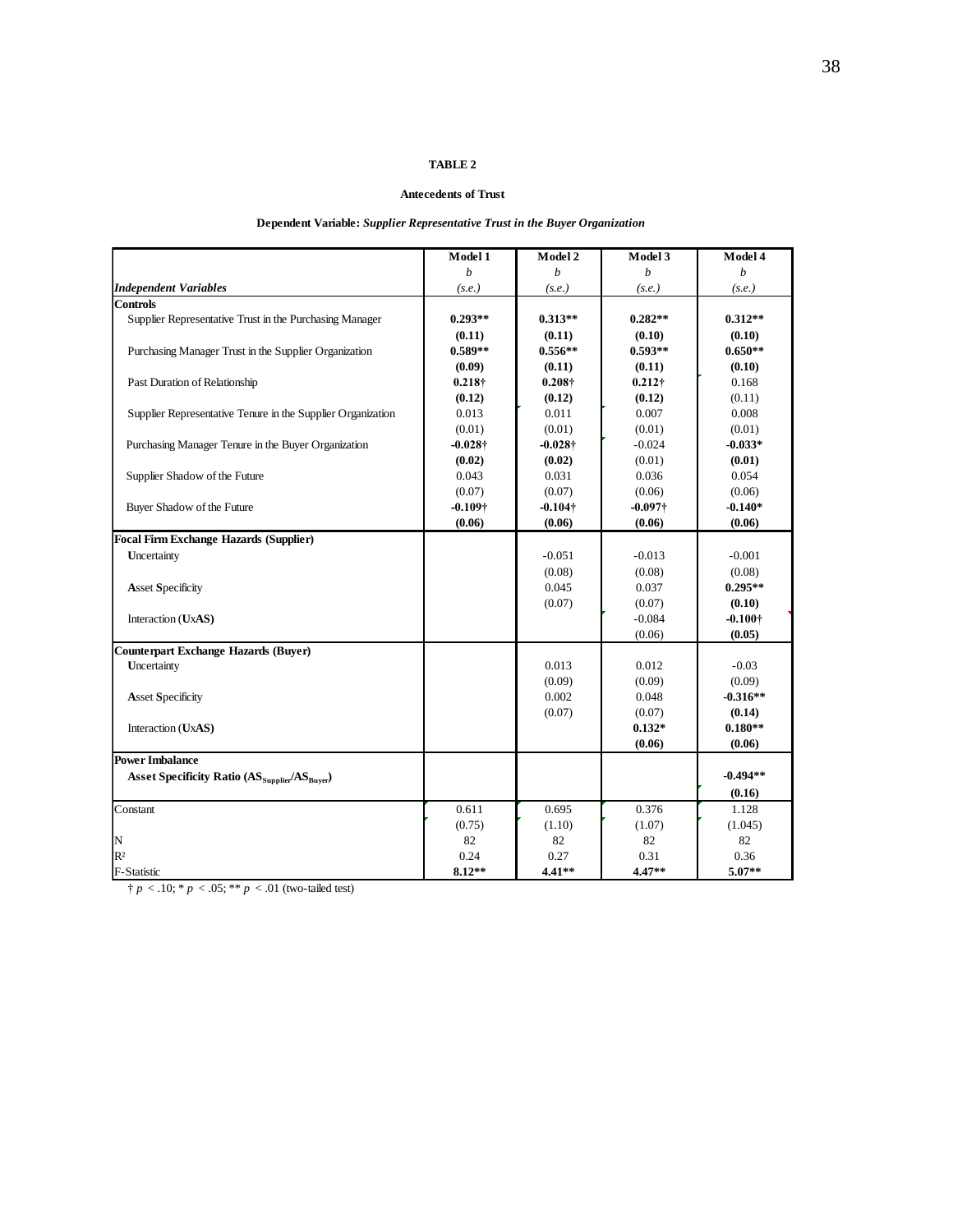#### **TABLE 3**

#### **Antecedents of Trust**

#### **Dependent Variable:** *Purchasing Manager Trust in the Supplier Organization*

|                                                                        | Model 1          | Model 2          | Model 3          | Model 4          |  |
|------------------------------------------------------------------------|------------------|------------------|------------------|------------------|--|
|                                                                        | $\boldsymbol{h}$ | $\boldsymbol{h}$ | $\boldsymbol{h}$ | $\boldsymbol{h}$ |  |
| <b>Independent Variables</b>                                           | (s.e.)           | (s.e.)           | (s.e.)           | (s.e.)           |  |
| Controls                                                               |                  |                  |                  |                  |  |
| Purchasing Manager Trust in the Supplier Representative                | $0.174*$         | $0.177**$        | $0.167**$        | $0.147*$         |  |
|                                                                        | (0.07)           | (0.06)           | (0.06)           | (0.06)           |  |
| Supplier Representative Trust in the Buyer Organization                | $0.573**$        | $0.440**$        | $0.474**$        | $0.528**$        |  |
|                                                                        | (0.09)           | (0.09)           | (0.09)           | (0.09)           |  |
| Past Duration of Relationship                                          | $-0.133$         | $-0.021$         | $-0.033$         | $-0.028$         |  |
|                                                                        | (0.12)           | (0.11)           | (0.11)           | (0.11)           |  |
| Purchasing Manager Tenure in the Buyer Organization                    | $0.039**$        | $0.036**$        | $0.034**$        | $0.038**$        |  |
|                                                                        | (0.01)           | (0.01)           | (0.01)           | (0.01)           |  |
| Supplier Representative Tenure in the Supplier Organization            | $-0.020\dagger$  | $-0.02$          | $-0.018$         | $-0.016$         |  |
|                                                                        | (0.01)           | (0.01)           | (0.01)           | (0.01)           |  |
| Buyer Shadow of the Future                                             | $0.114*$         | 0.077            | 0.073            | $0.106*$         |  |
|                                                                        | (0.06)           | (0.05)           | (0.05)           | (0.05)           |  |
| Supplier Shadow of the Future                                          | $-0.125*$        | $-0.098 +$       | $-0.098\dagger$  | $-0.118*$        |  |
|                                                                        | (0.06)           | (0.05)           | (0.05)           | (0.05)           |  |
| <b>Focal Firm Exchange Hazards (Buyer)</b>                             |                  |                  |                  |                  |  |
| Uncertainty                                                            |                  | $-0.157*$        | $-0.154$ †       | $-0.104$         |  |
|                                                                        |                  | (0.08)           | (0.08)           | (0.08)           |  |
| <b>Asset Specificity</b>                                               |                  | $-0.089$         | $-0.105$         | 0.160            |  |
|                                                                        |                  | (0.07)           | (0.07)           | (0.12)           |  |
| Interaction (UxAS)                                                     |                  |                  | $-0.048$         | $-0.128*$        |  |
|                                                                        |                  |                  | (0.05)           | (0.06)           |  |
| <b>Counterpart Exchange Hazards (Supplier)</b>                         |                  |                  |                  |                  |  |
| Uncertainty                                                            |                  | $-0.011$         | $-0.027$         | $-0.031$         |  |
|                                                                        |                  | (0.08)           | (0.08)           | (0.07)           |  |
| <b>Asset Specificity</b>                                               |                  | $-0.184**$       | $-0.177**$       | $-0.347**$       |  |
|                                                                        |                  | (0.06)           | (0.06)           | (0.09)           |  |
| Interaction (UxAS)                                                     |                  |                  | 0.056            | 0.070            |  |
|                                                                        |                  |                  | (0.05)           | (0.05)           |  |
| <b>Power Imbalance</b>                                                 |                  |                  |                  |                  |  |
| Asset Specificity Ratio (AS <sub>Supplier</sub> /AS <sub>Buyer</sub> ) |                  |                  |                  | $0.367**$        |  |
|                                                                        |                  |                  |                  | (0.14)           |  |
| Constant                                                               | 1.899**          | 4.001**          | 3.976**          | 2.785**          |  |
|                                                                        | (0.69)           | (0.84)           | (0.84)           | (0.91)           |  |
| N                                                                      | 82               | 82               | 82               | 82               |  |
| R <sup>2</sup>                                                         | 0.28             | 0.44             | 0.45             | 0.47             |  |
| F-Statistic                                                            | 8.89**           | $7.32**$         | $6.49**$         | $6.74**$         |  |

†  $p < .10$ ; \*  $p < .05$ ; \* \*  $p < .01$  (two-tailed test)